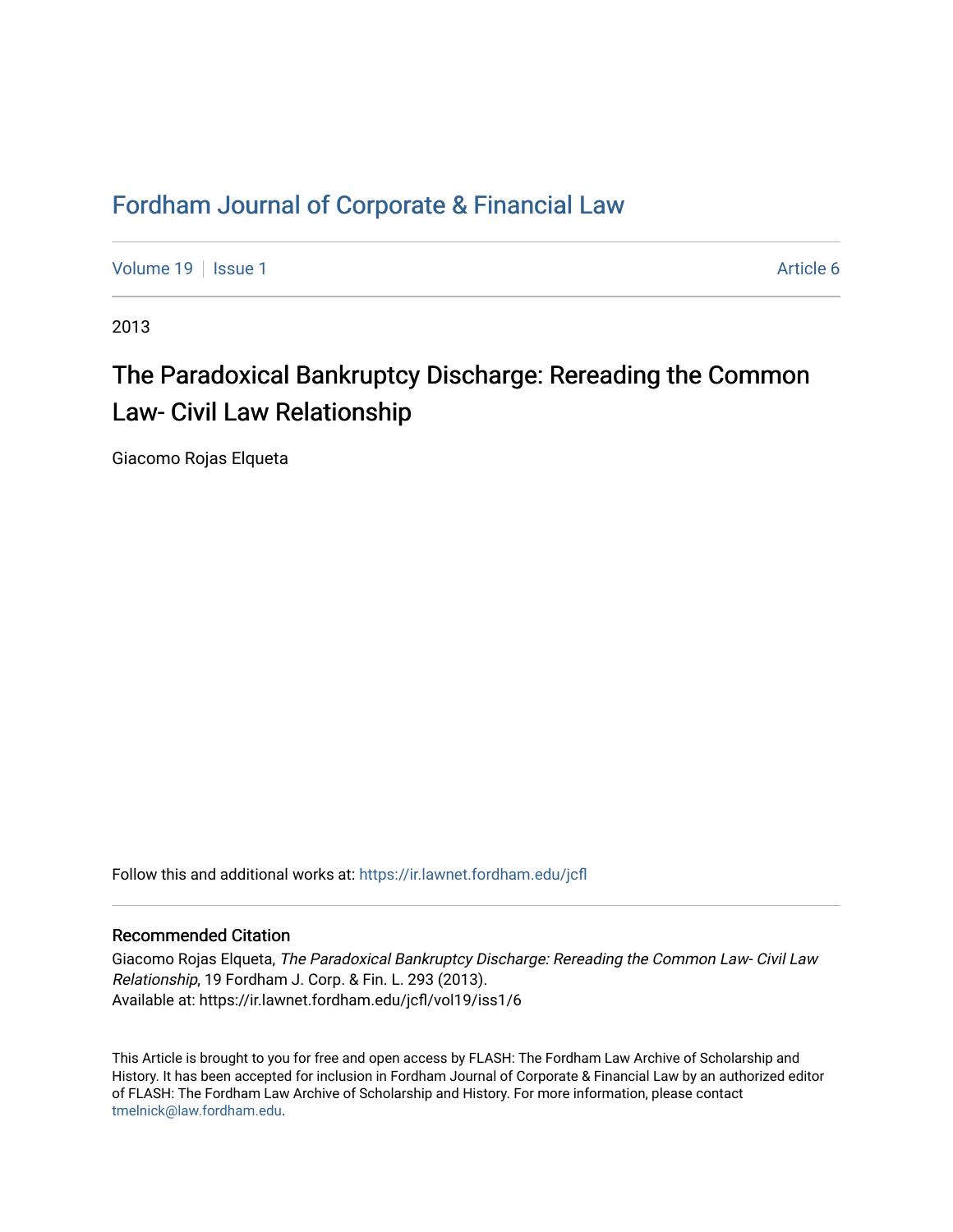## The Paradoxical Bankruptcy Discharge: Rereading the Common Law- Civil Law Relationship

## Cover Page Footnote

.J.D. Candidate, University of Pennsylvania Law School; Assistant Professor of Private Law, University of Roma Tre. I am grateful to David A. Skeel for his invaluable comments. I am also grateful to those who gave me comments at the 2011 Italian Society of Law and Economics Annual Conference. From January 2012 until December 2012, I served as a member of the drafting commission for the new Italian consumer bankruptcy law (Law No. 221 of December 17, 2012, modifying Law No. 3 of January 27, 2012), which was established by the Italian Ministry of Justice. The opinions and views expressed in this Article are those of the author and do not necessarily reflect the position of the drafting commission.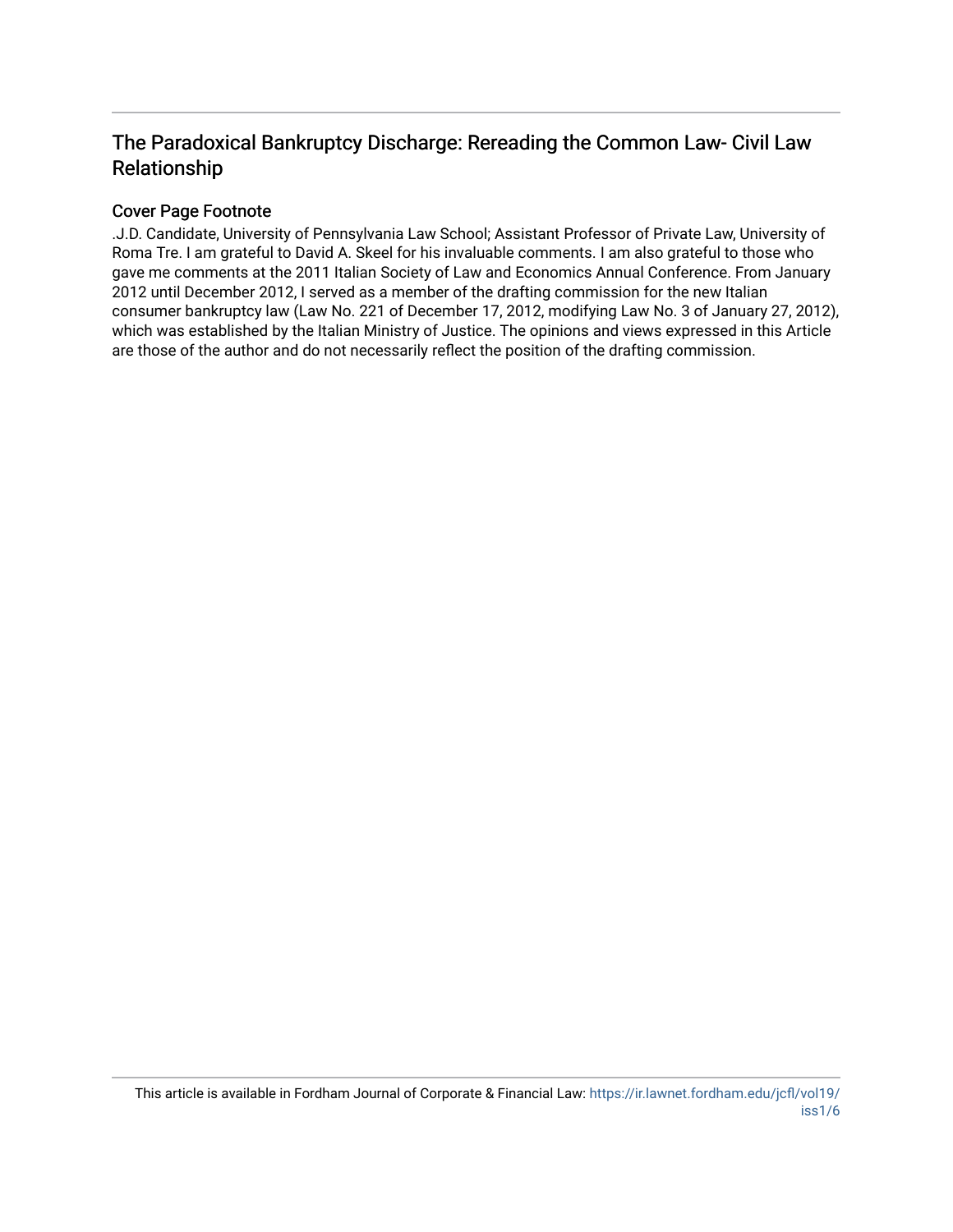

## THE PARADOXICAL BANKRUPTCY DISCHARGE: REREADING THE COMMON LAW – CIVIL LAW RELATIONSHIP

*Giacomo Rojas Elgueta*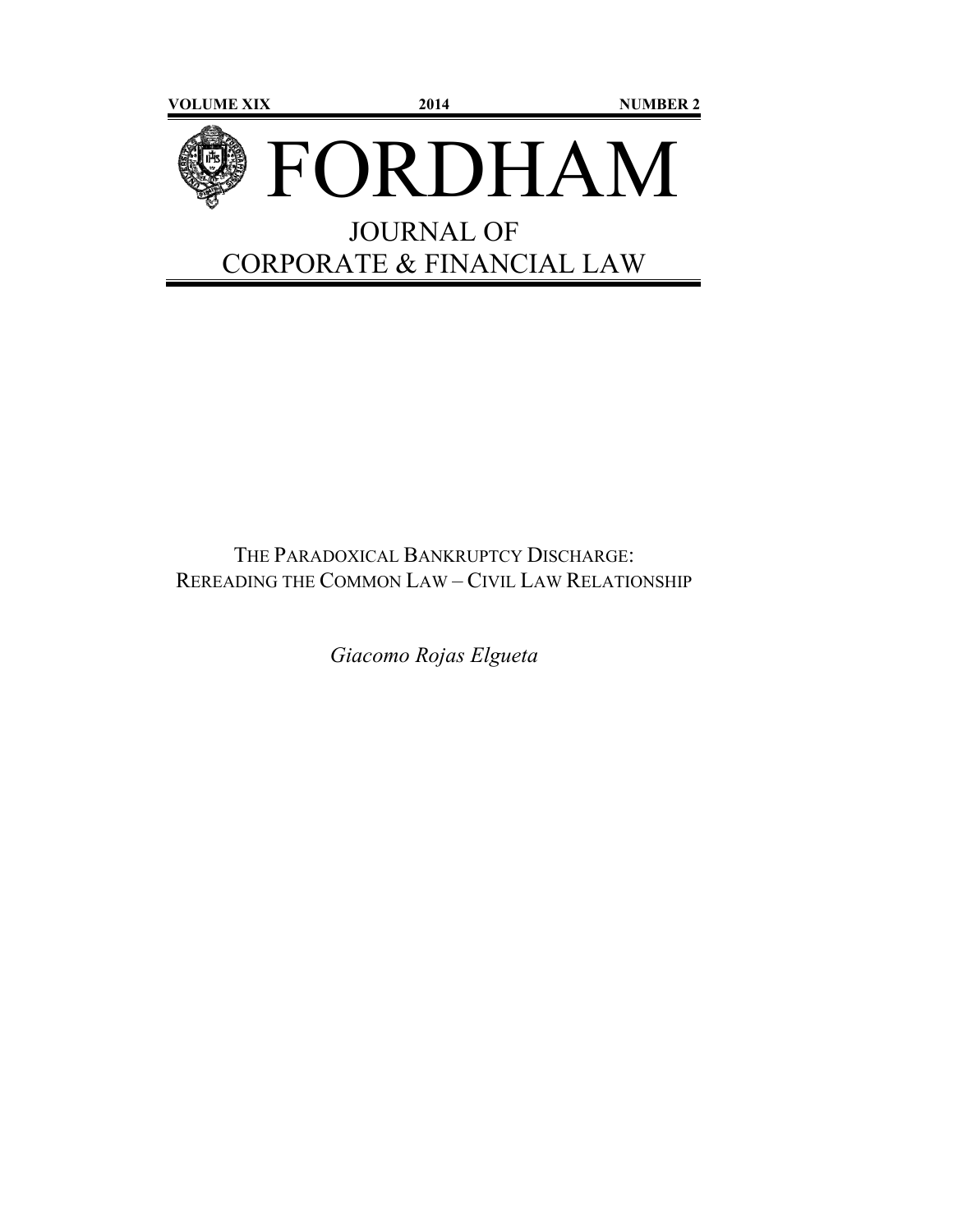## **THE PARADOXICAL BANKRUPTCY DISCHARGE: REREADING THE COMMON LAW – CIVIL LAW RELATIONSHIP**

*Giacomo Rojas Elgueta1*

## **TABLE OF CONTENTS**

|                                                                 | 294 |
|-----------------------------------------------------------------|-----|
| <b>I. RECENT TRENDS IN CONSUMER BANKRUPTCY  295</b>             |     |
| A. THE DEMOCRATIZATION OF CONSUMER CREDIT AND THE               |     |
|                                                                 |     |
| B. OVER-INDEBTEDNESS AND BANKRUPTCY DISCHARGE 300               |     |
| <b>II. THE HISTORICAL EVOLUTION OF BANKRUPTCY DISCHARGE 304</b> |     |
|                                                                 |     |
| 1. England: The Emergence of Bankruptcy Discharge 304           |     |
| 2. The United States: From the Origins Through the              |     |
|                                                                 |     |
| B. THE CIVIL LAW TRADITION: A PRO-CREDITOR APPROACH  312        |     |
| <b>III. BANKRUPTCY DISCHARGE IN THE TWENTIETH CENTURY AND</b>   |     |
| THE MOST RECENT TRENDS IN THE UNITED STATES AND                 |     |
|                                                                 |     |
| A. FROM A REMEDY FOR THE HONEST BUT UNFORTUNATE                 |     |
| DEBTOR TO A SAFE HARBOR FOR THE OVER-INDEBTED                   |     |
|                                                                 |     |
| B. A CHANGE IN TREND IN THE UNITED STATES CONSUMER              |     |
|                                                                 |     |
|                                                                 |     |

<sup>1.</sup> S.J.D. Candidate, University of Pennsylvania Law School; Assistant Professor of Private Law, University of Roma Tre. I am grateful to David A. Skeel for his invaluable comments. I am also grateful to those who gave me comments at the 2011 Italian Society of Law and Economics Annual Conference. From January 2012 until December 2012, I served as a member of the drafting commission for the new Italian consumer bankruptcy law (Law No. 221 of December 17, 2012, modifying Law No. 3 of January 27, 2012), which was established by the Italian Ministry of Justice. The opinions and views expressed in this Article are those of the author and do not necessarily reflect the position of the drafting commission.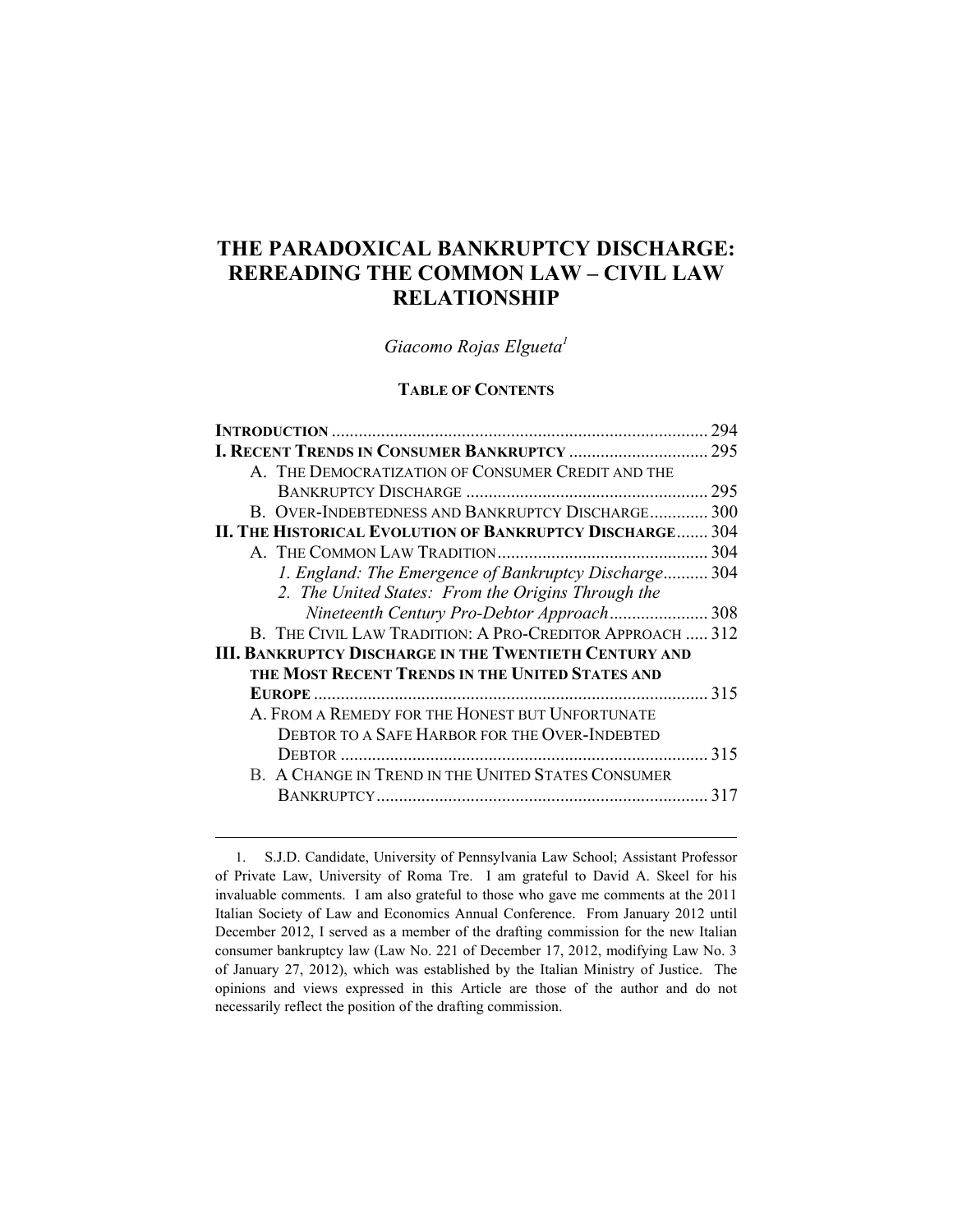| C. THE EUROPEAN CONSUMER BANKRUPTCY OPPOSITE TREND 319        |     |
|---------------------------------------------------------------|-----|
| <b>IV. A DESCRIPTIVE ANALYSIS OF BANKRUPTCY DISCHARGE 319</b> |     |
| A. THE UNDISPUTED ASPECTS OF BANKRUPTCY DISCHARGE 319         |     |
| B. THE PROGRESSIVE BANKRUPTCY SCHOLARSHIP  320                |     |
| C. THE CONSERVATIVE BANKRUPTCY SCHOLARSHIP  322               |     |
| D. THE DESCRIPTIVE ANALYSIS OF DISCHARGE RECONSIDERED         |     |
| BASED ON BEHAVIORAL LAW AND ECONOMICS 325                     |     |
| V. A NORMATIVE ANALYSIS OF BANKRUPTCY DISCHARGE 331           |     |
| A. RESTORING THE ORIGINAL FOUNDATION OF COMMON LAW            |     |
|                                                               |     |
| B. BANKRUPTCY DISCHARGE AS A REMEDY FOR THE                   |     |
| <b>UNFORTUNATE DEBTOR: INSIGHTS FROM EUROPEAN LEGAL</b>       |     |
|                                                               | 336 |
|                                                               | 337 |
|                                                               |     |
| 3. Italy                                                      | 339 |
| 4. Comparing the Bankruptcy Laws of Denmark, Sweden,          |     |
|                                                               | 339 |
|                                                               | 340 |
|                                                               |     |

#### **INTRODUCTION**

This Article shows the limits of the highly ideological U.S. debate on consumer bankruptcy and challenges the wisdom of both the progressive and law-and-economics bodies of scholarship. In particular, the study employs a descriptive analysis of consumer bankruptcy discharge informed by behavioral law-and-economics methodology in order to show how bankruptcy shapes debtors' behaviors. This Article argues that bankruptcy discharge, traditionally regarded in common law legal systems as a pro-debtors remedy, in its most liberal extension, instead becomes a powerful incentive toward over-indebtedness and therefore, a profitable legal device for financial institutions.

Further, this Article argues that civil law legal systems, which are typically considered pro-creditor due to their much stricter approach toward consumer debt, present an opposite picture: a much less-indebted middle class and a less fertile soil for creditors. By demonstrating the paradoxical effects of the common law and civil law approaches to consumer debt, this Article challenges the traditional wisdom according to which the civil law tradition—based on the "universal patrimonial liability" rule for debtors—is purely a pro-creditor system while the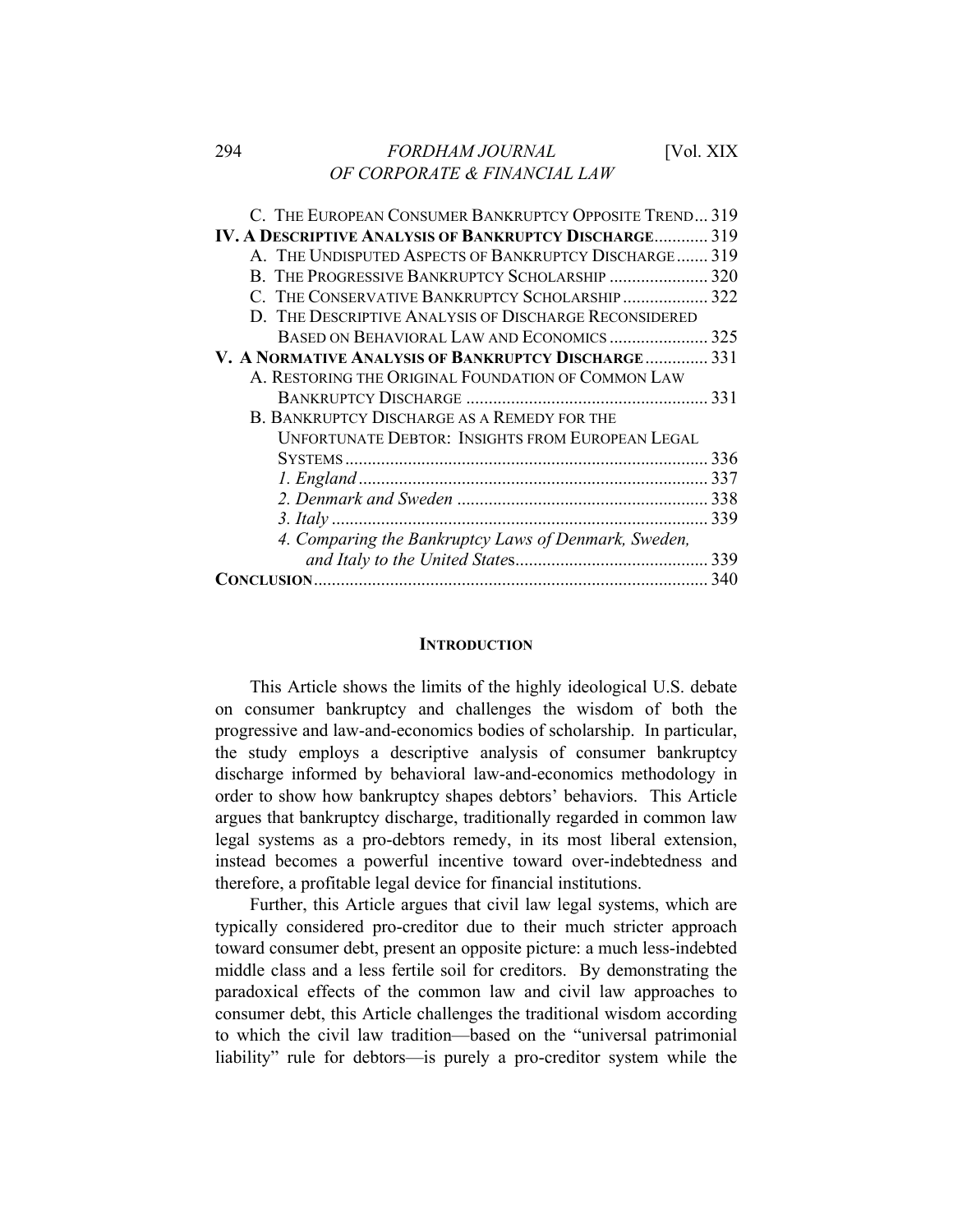common law tradition—faithful to a liberal notion of bankruptcy discharge—is a pro-debtor one.

This assertion lays the foundation for a new normative analysis of bankruptcy discharge that suggests that in order to truly protect debtors, contrary to traditional progressive ideas, it is necessary to adopt a less paternalistic approach that considers the incentives that bankruptcy discharge poses to debtors. This *ex ante* perspective, different from the one supported by law-and-economics scholarship, arrives at the conclusion that in order to ultimately make debtors safer, it is necessary to tighten access to bankruptcy discharge and restore the mechanism's original founding principle of protecting only the honest but unfortunate debtor, not any over-indebted individual.

This analysis is organized as follows. Part I illustrates the recent global trends in consumer bankruptcy, particularly, the tendency of civil law legal systems to move toward the common law model through the liberalization of discharge of consumer debt. Part II describes the historical evolution of bankruptcy discharge in both England and the United States, and points out the fact that the civil law tradition has taken a different course of development for debtors' liability compared to the direction followed by common law legal systems. Part III shows how the rationale behind discharge has dramatically changed in twentieth-century American bankruptcy law. Part IV illustrates the U.S. debate on the scope of discharge and offers an alternative descriptive analysis based on the results of a behavioral law-and-economics analysis. Lastly, Part V proposes a new normative analysis of discharge that departs from both the progressive and conservative scholarly discourse in the United States.

#### **I. RECENT TRENDS IN CONSUMER BANKRUPTCY**

## A. THE DEMOCRATIZATION OF CONSUMER CREDIT AND THE BANKRUPTCY DISCHARGE

In the last three decades, several countries belonging to different legal traditions have encouraged the liberalization of consumer bankruptcy by introducing the discharge of consumer debt.<sup>2</sup> This trend<sup>3</sup>

<sup>2.</sup> In general terms, discharge is the legal elimination of a debt through bankruptcy proceedings. After a discharge is granted, a debt is no longer legally enforceable against the debtor. *See* Charles J. Tabb, *The Scope of the Fresh Start in Bankruptcy: Collateral Conversions and the Dischargeability Debate*, 59 GEO. WASH. L. REV. 56, 56 (1990) [hereinafter Tabb, *Scope of the Fresh Start*]. A useful survey of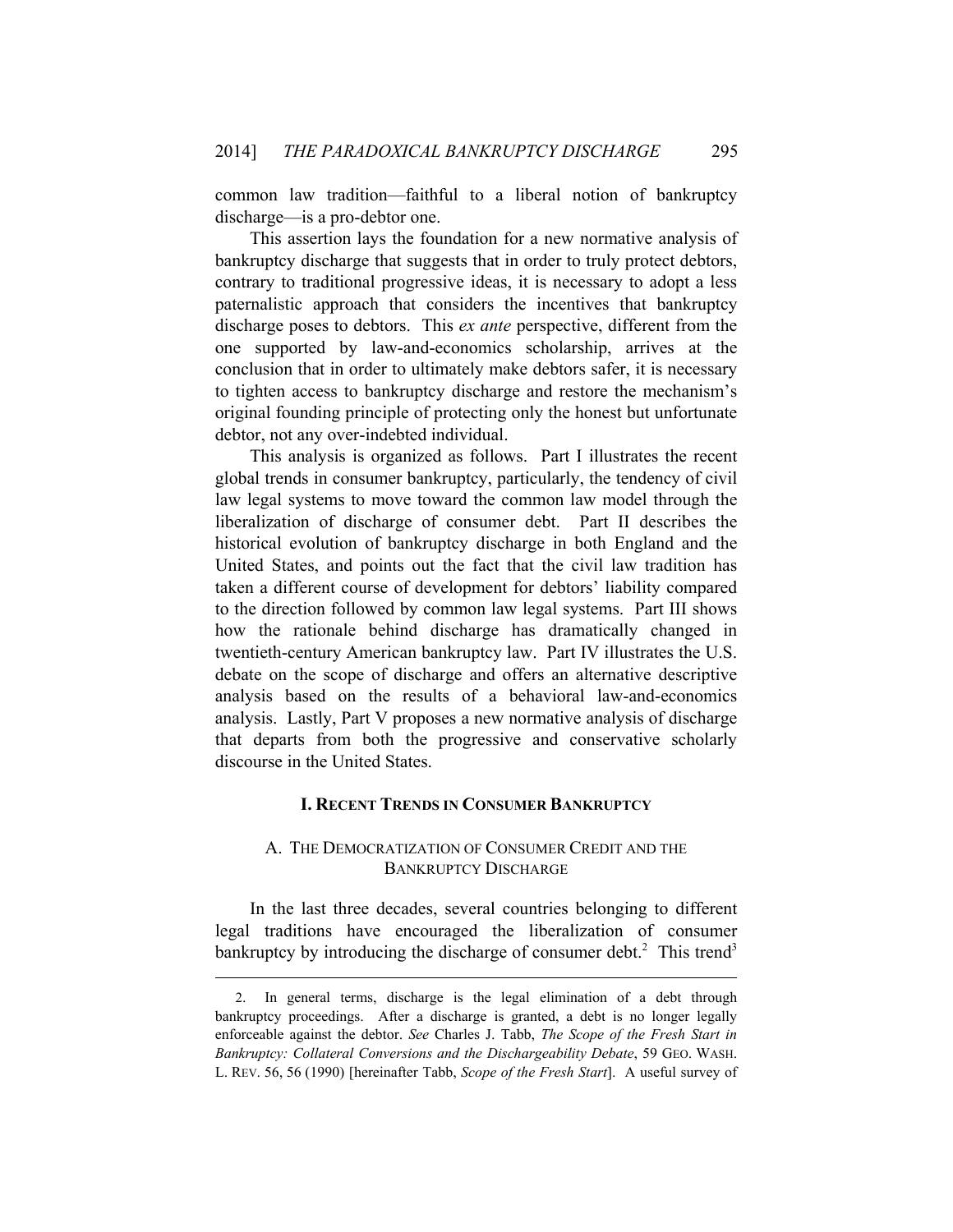finds its immediate explanation in the explosion of consumer credit and runs opposite to the pattern in the United States, traditionally the most liberal country in its attitude toward discharge. This "democratization"—or using more honest terms, "deregulation"—of credit has typically been singled out as the reason behind the recent global trends in consumer bankruptcy discharge.<sup>4</sup>

Particularly in the 1990s and early 2000s, the United States and U.K. under the Clinton and Blair administrations, respectively, eased access to consumer credit through deregulation.<sup>5</sup> In order to maximize

<u> 1989 - Johann Barn, mars ar breithinn ar chuid ann an t-Alban ann an t-Alban ann an t-Alban ann an t-Alban a</u>

3*. See* discussion *infra* Part III.

4*. See infra* Part I.B.

The United States emerged from the war with unparalleled prosperity and hardly needed further savings campaigns. Instead politicians, businessmen and labor leaders all promoted consumption as the new driver of economic growth. Rather than democratize saving, the American system rapidly democratized credit. An array of federal housing and tax policies enabled Americans to borrow to buy homes and products as no other people could. But from the 1980s, financial deregulation and new tax legislation spurred the growth of credit cards, home equity loans, subprime mortgages and predatory lending. Soaring home prices emboldened the financial industry to make housing and consumer loans that many Americans could no longer repay. Still, Americans wondered, why save when it is so easy to borrow? Only after housing prices collapsed in 2008 did they discover that wealth on paper is not the same as money in the bank.

Sheldon Garon, *Why We Spend, Why They Save*, N.Y. TIMES, Nov. 25, 2011, at A35.

5. In particular, the U.S. Congress passed the Financial Services Modernization Act of 1999, which repealed part of the Glass-Steagall Act of 1933. The U.K. passed the Financial Services (Open-Ended Investment Companies Act) Regulation in 1997 and the Enterprise Act in 2002. For more on the strong connection between neo-liberal economic theories, the exponential growth of finance, and the deregulation of the consumer credit market, see LARRY ELLIOT & DAN ATKINSON, THE GODS THAT FAILED – HOW BLIND FAITH IN MARKETS HAS COST US OUR FUTURE 1 *passim* (2009); DAVID

debtors' liability regimes in different legal systems is offered by Rafael Efrat, *Global Trends in Personal Bankruptcy*, 76 AM. BANKR. L.J. 81 *passim* (2002) [hereinafter Efrat, *Global Trends*]; CONSUMER CREDIT, DEBT & BANKRUPTCY – COMPARATIVE AND INTERNATIONAL PERSPECTIVES 1 *passim* (Johanna Niemi et al. eds., 2009); *see also* Iain Ramsay, *Between Neo-Liberalism and the Social Market: Approaches to Debt Adjustment and Consumer Insolvency in the EU*, *in* CONSUMER BANKRUPTCY IN EUROPE – DIFFERENT PATHS FOR DEBTORS AND CREDITORS 5 *passim* (Robert Anderson et al. eds., 2011) [hereinafter Ramsay, *Between Neo-Liberalism and the Social Market*].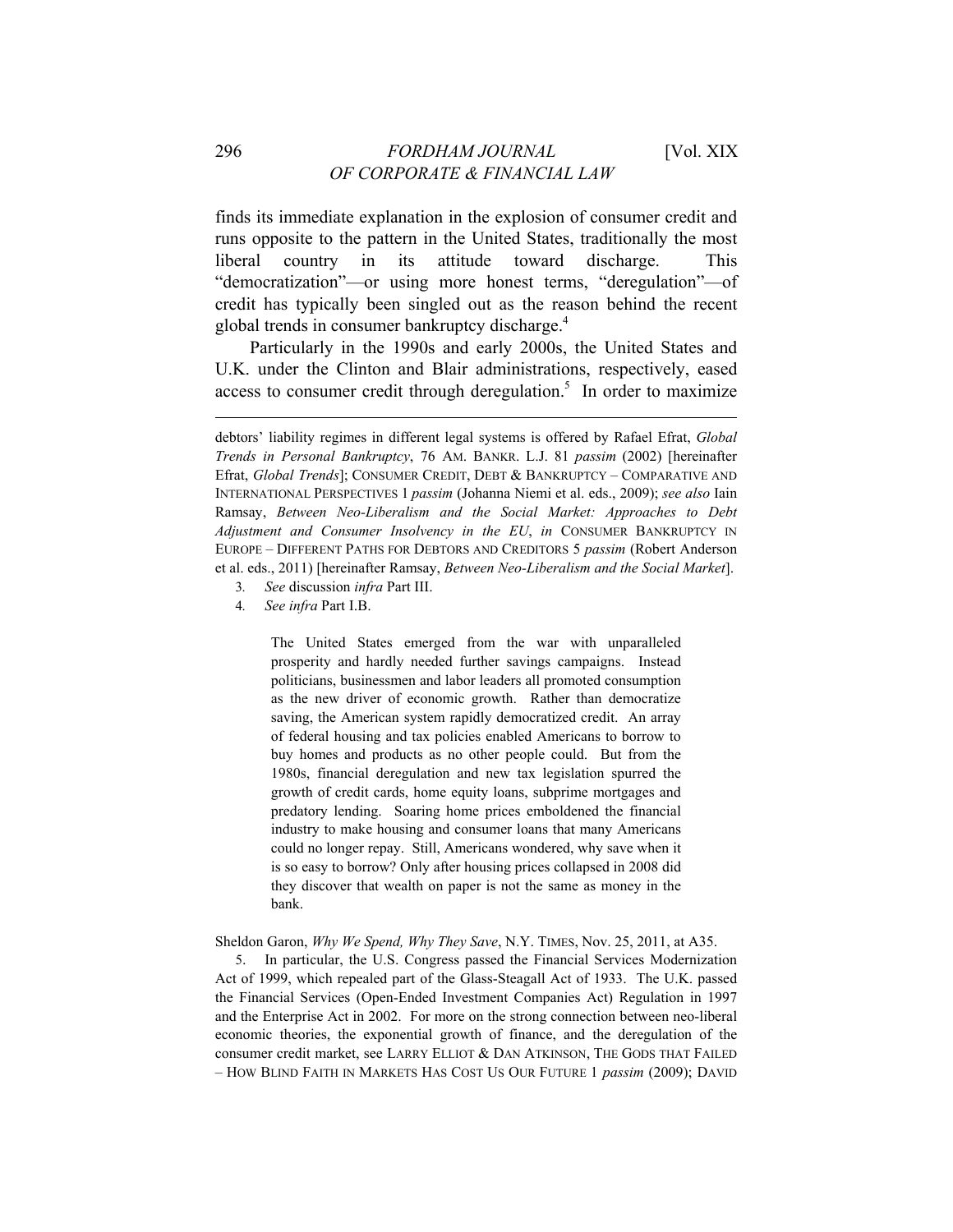welfare, these two countries strongly embraced the ideas that high consumption drives economic growth and that consequently, risk-taking and consumer debt must be spurred even among low-income borrowers—ideas exemplified by the expansion of subprime lending.<sup>6</sup>

<u> 1989 - Johann Barn, mars ar breithinn ar chuid ann an t-Alban ann an t-Alban ann an t-Alban ann an t-Alban a</u>

6*. See* Iain Ramsay, '*Wannabe WAGS' and Credit 'Binges': The Construction of Overindebtedness in the UK*, *in* CONSUMER CREDIT, DEBT & BANKRUPTCY – COMPARATIVE AND INTERNATIONAL PERSPECTIVES 75, 77–78, 84 (Johanna Niemi et al. eds., 2009) [hereinafter Ramsay, '*Wannabe WAGS' and Credit 'Binges'*]. The spread in emerging markets of an economic growth model based on high consumption by lower-income classes is shown in the case of Brazil, where between 2000 and 2007 the number of credit cards increased from 119 million to 413 million. *See* Cláudia Lima-Marques & Antônio Benjamin, *Consumer Overindebtedness in Brazil and the Need for the New Consumer Bankruptcy Legislation*, *in* CONSUMER CREDIT, DEBT & BANKRUPTCY – COMPARATIVE AND INTERNATIONAL PERSPECTIVES 55, 57, 60–61 (Johanna Niemi et al. eds., 2009) (describing the first decade of the 21st century as a "a 'credit hangover' period, a time when these 'new' and poorer consumers cannot afford to pay their own debts, but they are still in the bank and credit card system as solvent clients").

> Our economy depends on consumer spending. Our economists take inconsistent positions about whether the spending is good or bad. They demand that people save more to increase capital investment and productivity at the same time they warn that increased consumption is essential to economic growth. In short, they want more spending and more savings. They are apparently too busy to explain how to do both of these at the same time, especially when incomes are stagnant. One thing Americans can do on the consumption side, despite their stagnant incomes, is to incur more debt. Many people have an enormous economic stake in encouraging us to do just that. No one, it seems, has an interest in providing sober reminders about the risks involved. Adding to these general trends is the growth of a whole new segment of the consumer credit industry . . . . The new segment is concentrated on the very consumers who were feared and avoided by credit granters just a few years ago. They are people at the margins who already have high consumer debts in relationship to their incomes. So called subprime lending – that is, lending to people who have spotty credit histories or are awash in debt – is the most profitable, and hence the most rapidly increasing, segment of consumer lending.

TERESA A. SULLIVAN ET AL., THE FRAGILE MIDDLE CLASS – AMERICANS IN DEBT 23–24 (2000). On the functioning of subprime lending markets, *see* Oren Bar-Gill, *Seduction by Plastic*, 98 NW. U. L. REV. 1373, 1373 (2004); Oren Bar-Gill, *The Law, Economics* 

HARVEY, A BRIEF HISTORY OF NEO-LIBERALISM 1 *passim* (2007); *see also* Ramsay, *Between Neo-Liberalism and the Social Market*, *supra* note 2.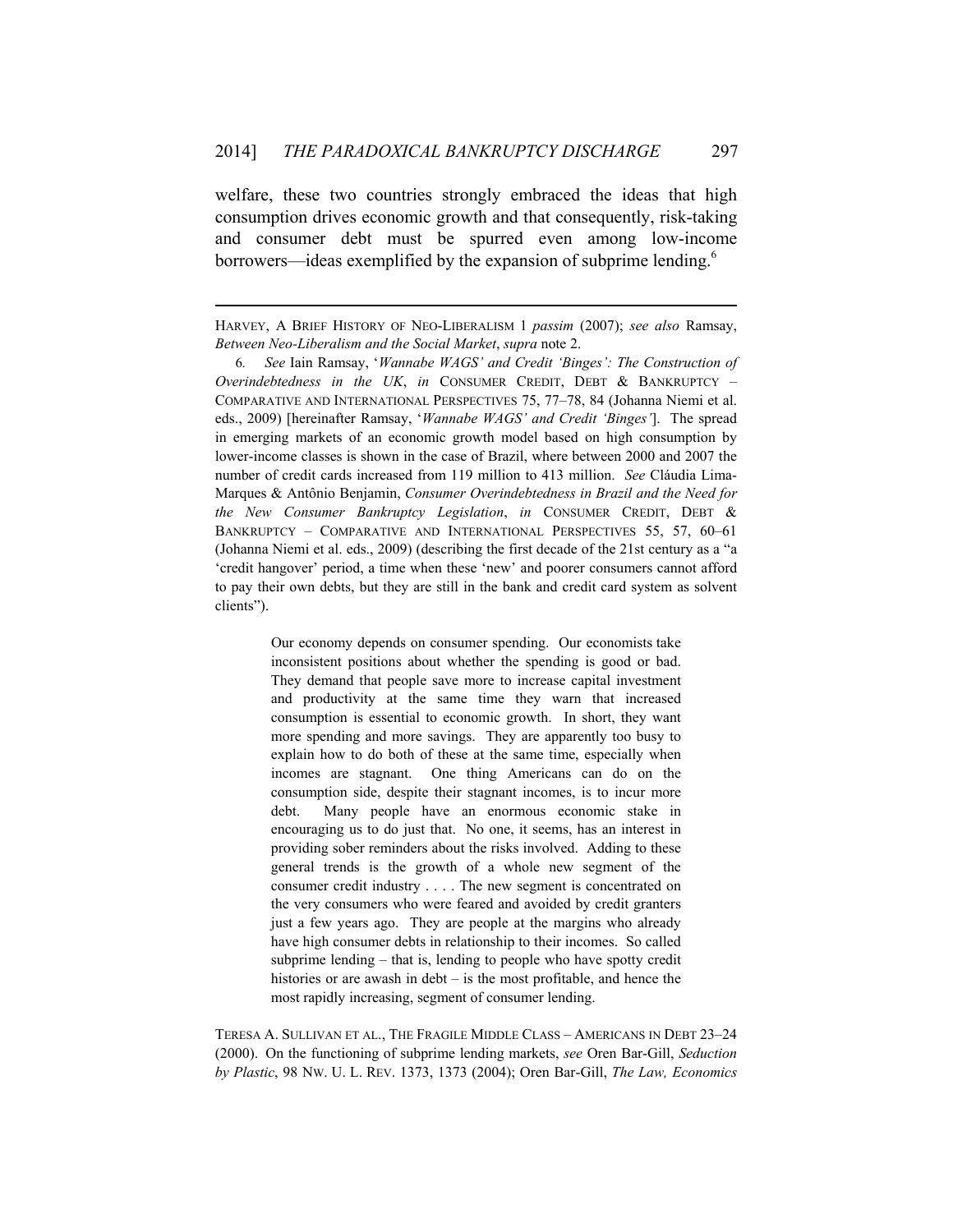This highly suggestive idea, which has collapsed during the financial crisis of 2008, has deeply influenced financial policies around the globe, triggering a competition among different legal systems to introduce consumption-stimulating measures.<sup>7</sup> The resultant climate, characterized by a shortsighted trust in the ability of consumer credit to promote economic growth, is undoubtedly reflected in E.U. regulation "on credit agreements for consumers and repealing Council Directive 87/102/EEC."8 This European Directive is strongly inspired by the idea that having access to a good deal of information before concluding a financial agreement is enough to guarantee "responsible" credit.<sup>9</sup> The regulation, which focuses on the supply side of the consumer credit market while neglecting consumers' protection, fully relies upon market dynamics in order to prevent "bad" credit.<sup>10</sup> Several European countries

<u> 1989 - Johann Barn, mars ar breithinn ar chuid ann an t-Alban ann an t-Alban ann an t-Alban ann an t-Alban a</u> *and Psychology of Subprime Mortgage Contracts*, 94 CORNELL L. REV. 1073, 1073 (2009).

7. A clear illustration of the influence exercised by the U.S. and U.K. models of consumer credit on continental Europe is provided by the Italian doctrinal debate on the opportunity to introduce bankruptcy discharge, which is seen by some authors as a tool to spur consumption and consumer credit. In fact, some Italian scholars have argued that the low indebtedness of Italian families compared to those in the U.K. is a symptom of Italian economic stagnation. *See* L'INSOLVENZA DEL DEBITORE CIVILE DALLA PRIGIONE ALLA LIBERAZIONE, *in* ANALISI GIURIDICA DELL'ECONOMIA 299 *passim*  (Gaetano Presti et al. eds., 2004). In particular, *see* Lorenzo Stanghellini, *'Fresh Start': implicazioni di 'policy'*, *in* L'INSOLVENZA DEL DEBITORE CIVILE DALLA PRIGIONE ALLA LIBERAZIONE 437, 440 n.4 (Gaetano Presti et al. eds., 2004) (arguing that considering "the current and expected trend of consumer credit growth, it is not an exaggeration to state that Italian economy relies on the expansion of this sector in order to develop. This very same conclusion has been reached, with a good deal of realism, by the legislators of other countries, as the United Kingdom, which among the reasons of its recent reform . . . introduced the need to stimulate consumption, which there as in other countries relies for a substantial portion on credit").

8. EUROPEAN PARLIAMENT DIRECTIVE 2008/48/EC (Apr. 23, 2008); *see* Ramsay, *Between Neo-Liberalism and the Social Market*, *supra* note 2, at 6 ("The treatment of over-indebtedness is one part of consumer credit regulation policy which straddles economic and social policy. The EU promotes consumer credit as 'the lubricant of economic life' within the context of a 'competitive social market economy.' The development of debt adjustment systems and insolvency is part of the constitution of this market. The EU has thus far focused more on creating a competitive credit market than addressing its social costs, perhaps reflecting the influence of neo-liberal ideas and financial interests in credit policymaking within the EU.").

9*. See* EUROPEAN PARLIAMENT DIRECTIVE 87/102/EEC, recitals 24 and 26.

10. On the EU Consumer Credit Directive, see Udo Reifner, *'A Call to Arms' – For Regulation of Consumer Lending*, *in* CONSUMER CREDIT, DEBT & BANKRUPTCY –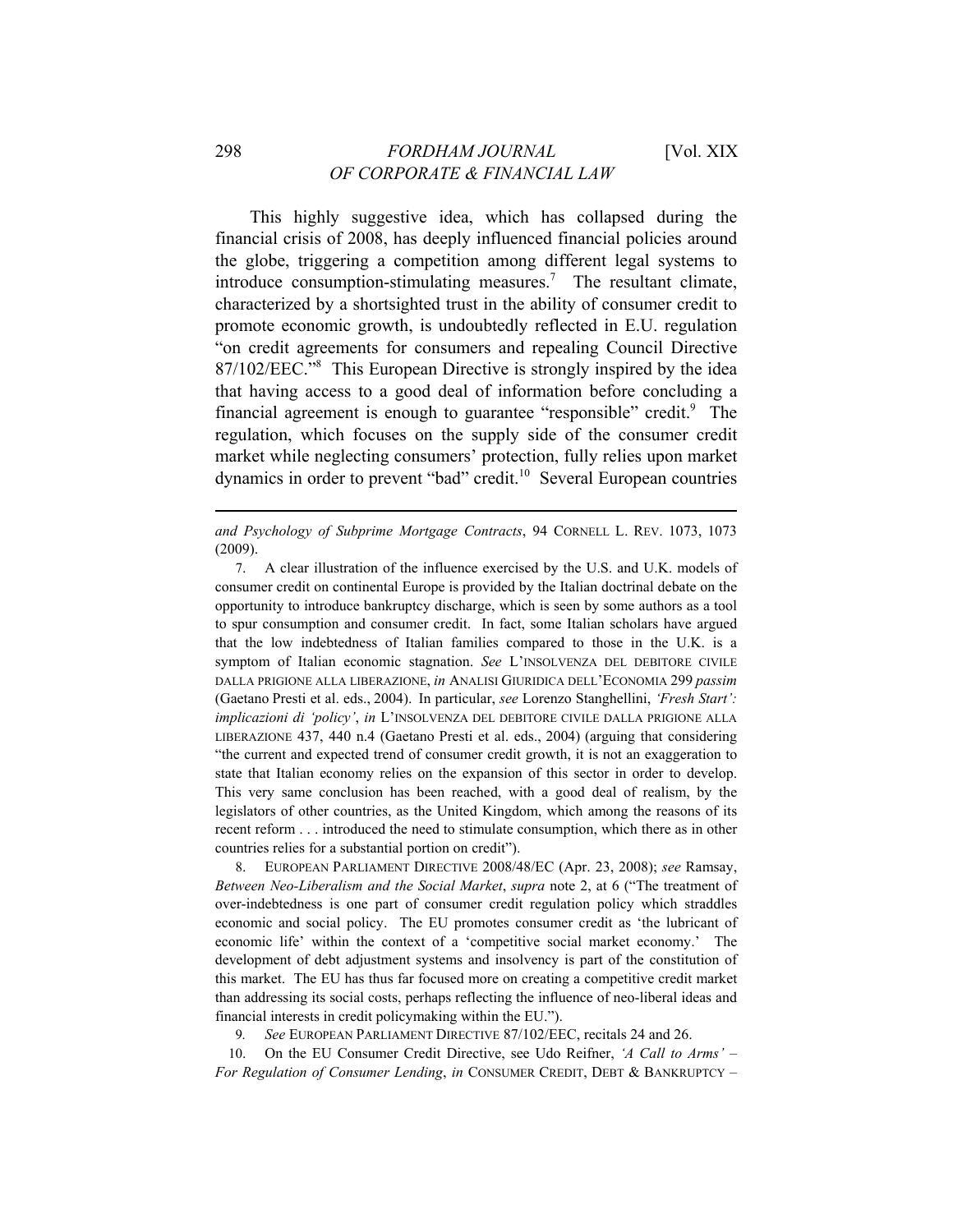have also examined the bankruptcy discharge of consumer debt with respect to the demand side of the consumer credit market to further encourage the use of credit. $^{11}$ 

<u> 1989 - Johann Barn, mars ar breithinn ar chuid ann an t-Alban ann an t-Alban ann an t-Alban ann an t-Alban a</u>

Germany and France, I will argue, remain far more oriented toward producer and distributor interests . . . than the United States, even in this high age of consumerism. . . . Continental law is indeed putting a growing emphasis on the consumer protection interest, developing many paternalistic guarantees of the safety and quality of goods and services. But the consumer economic interest is making slower headway. The result, as I will try to show, is that contemporary continental law can leave many producer protections on the books.

*See* James Q. Whitman, *Consumerism v. Producerism: A Study in Comparative Law*, 117 YALE L.J. 340, 348 (2007). The author later clarifies his terminology:

> Let us begin with the ambiguities of "consumer interests." On the one hand, when we speak of 'the interest of consumers,' we may be speaking of consumer economic interests, i.e., of the interest of consumers in purchasing goods and services at the lowest possible price, in having access to the widest variety of goods and services, in having easy access to credit, in being able to shop at maximally convenient hours and locations, and the like. On the other hand, when we speak of 'protecting the interest of consumers,' we may be speaking of consumer protection and safety legislation, that is, legislation on such matters as products liability, the purity of food and drugs, nondeceptive advertising, and the like.

*Id.* at 366–67.

11*. See infra* Part V.B.

COMPARATIVE AND INTERNATIONAL PERSPECTIVES 105, 114–15 (Johanna Niemi et al. eds., 2009) ("For the EU regulator, only the market can define what is good and detect what consumers need. . . . The mere fact that people are overindebted proves that the credit was 'bad' for them."). The approach of European institutions to consumer credit can be cited as a tangible demonstration of the recent European trend of distancing itself from its original, more paternalistic approach aimed at protecting consumers' interests in areas such as product safety and quality. More recently, European institutions seem more sensitive to guaranteeing the economic interest of consumers (i.e., purchasing goods at the lowest price). On the abdication of the European model and the dominance of the North American model, see VICTORIA DE GRAZIA, IRRESISTIBLE EMPIRE – AMERICA'S ADVANCE THROUGH TWENTIETH-CENTURY EUROPE 1 *passim* (2005).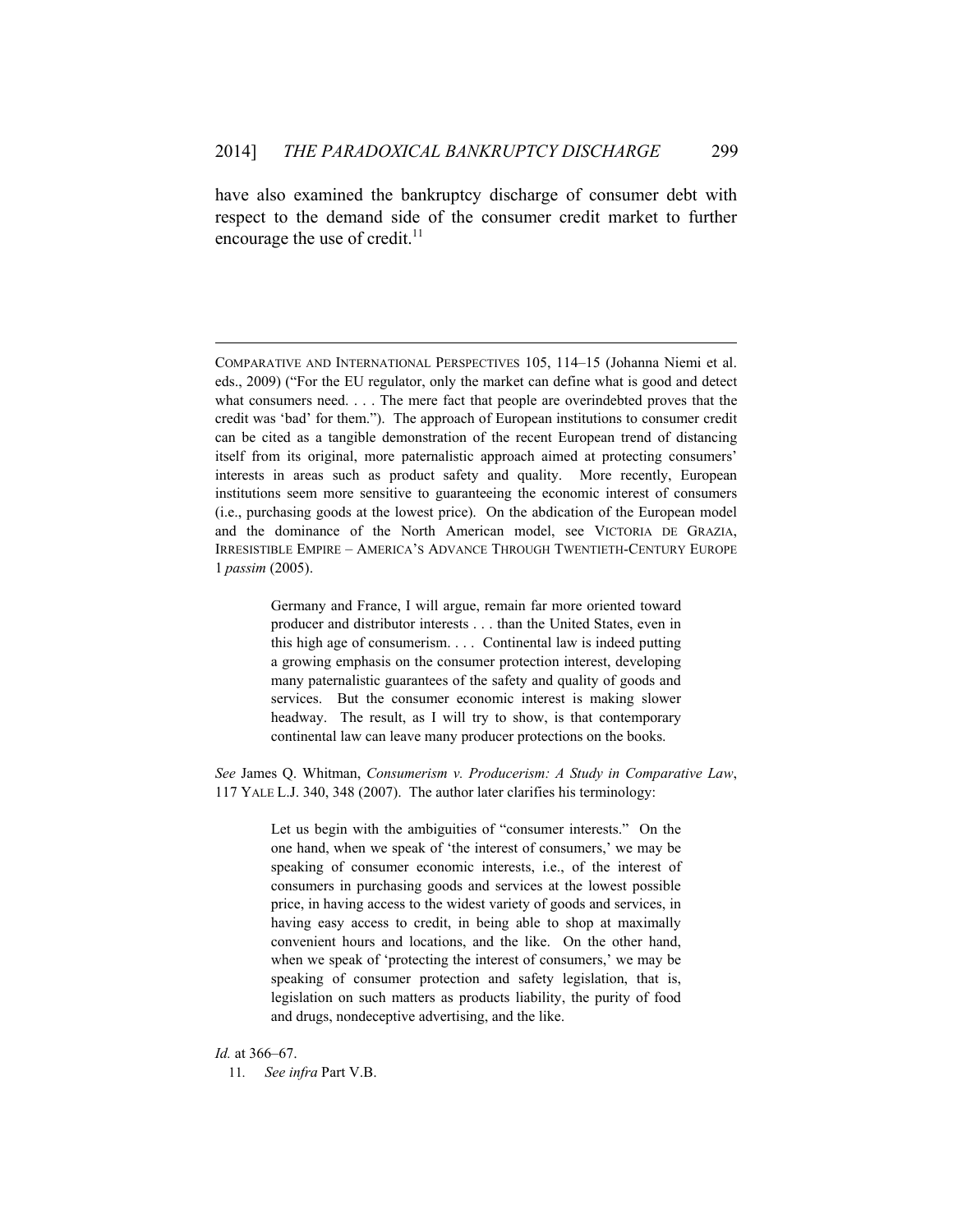#### B. OVER-INDEBTEDNESS AND BANKRUPTCY DISCHARGE

In keeping the idea that favoring consumption through extensive access to credit is socially desirable, over the last several decades, several civil law countries have begun to view the common law approach to consumer bankruptcy as a viable tool to spur consumption, questioning the efficiency of their regimes in governing individuals' liability toward creditors.<sup>12</sup>

Traditionally in civil law legal systems, an individual is liable for his obligations with all his assets. $13$  In particular, the default rule governing relations between debtors and creditors is that all of a person's property (his entire present and future patrimony) is available for seizure and sale to satisfy the claims of creditors (so-called "universal patrimonial liability").<sup>14</sup> Furthermore, in the civil law tradition consumer debts are typically excluded from bankruptcy law. Therefore, discharge is not granted to individuals whose debts are not related to an entrepreneurial activity.15

The universal patrimonial liability regime governing consumer debt, which stands in clear contrast to the consumer bankruptcy discharge regimes of common law systems, has recently been viewed as one of the reasons for low indebtedness, low consumption, and consequently, following the rationale of the so-called "consumer

<sup>12</sup>*. See infra* note 14 and accompanying text.

<sup>13</sup>*. See* Giacomo Rojas Elgueta, *Divergences and Convergences of Common Law and Civil Law Traditions on Asset Partitioning: A Functional Analysis*, 12 U. PA. J. BUS. L. 517, 525 (2010).

<sup>14</sup>*. See* Rojas Elgueta, *supra* note 13, at 525*.* The principle of "universal patrimonial liability" was first introduced in modern codifications by Article 2092 of the French *Code Napoléon* of 1804 ("Quiconque s'est obligé personnellement, est tenu de remplir son engagement sur tous ses biens mobiliers et immobiliers, présents et à venir."). The same principle can be found nowadays in many civil codes, including the Italian Civil Code and Civil Code of Québec. *See* Art. 2740 Codice civile [C.c.] (It.) ("The debtor is responsible for his obligations with all his present and future assets."); CIVIL CODE OF QUÉBEC, S.Q. 1991, c. 64, art. 2644 (Can.) ("The property of a debtor is charged with the performance of his obligations and is the common pledge of creditors."); CIVIL CODE OF QUÉBEC, S.Q. 1991, c. 64, art. 2645 (Can.) ("Any person under a personal obligation charges, for its performance, all his property, movable and immovable, present and future . . . .").

<sup>15</sup>*. See*, *e.g.*, ITALIAN BANKRUPTCY LAW, Royal Decree No. 267 (Mar. 16, 1942) where at art. 1,  $\P$  1 it is stated: "Are subject to the provisions of bankruptcy law ... entrepreneurs that carry on a commercial activity. . . ."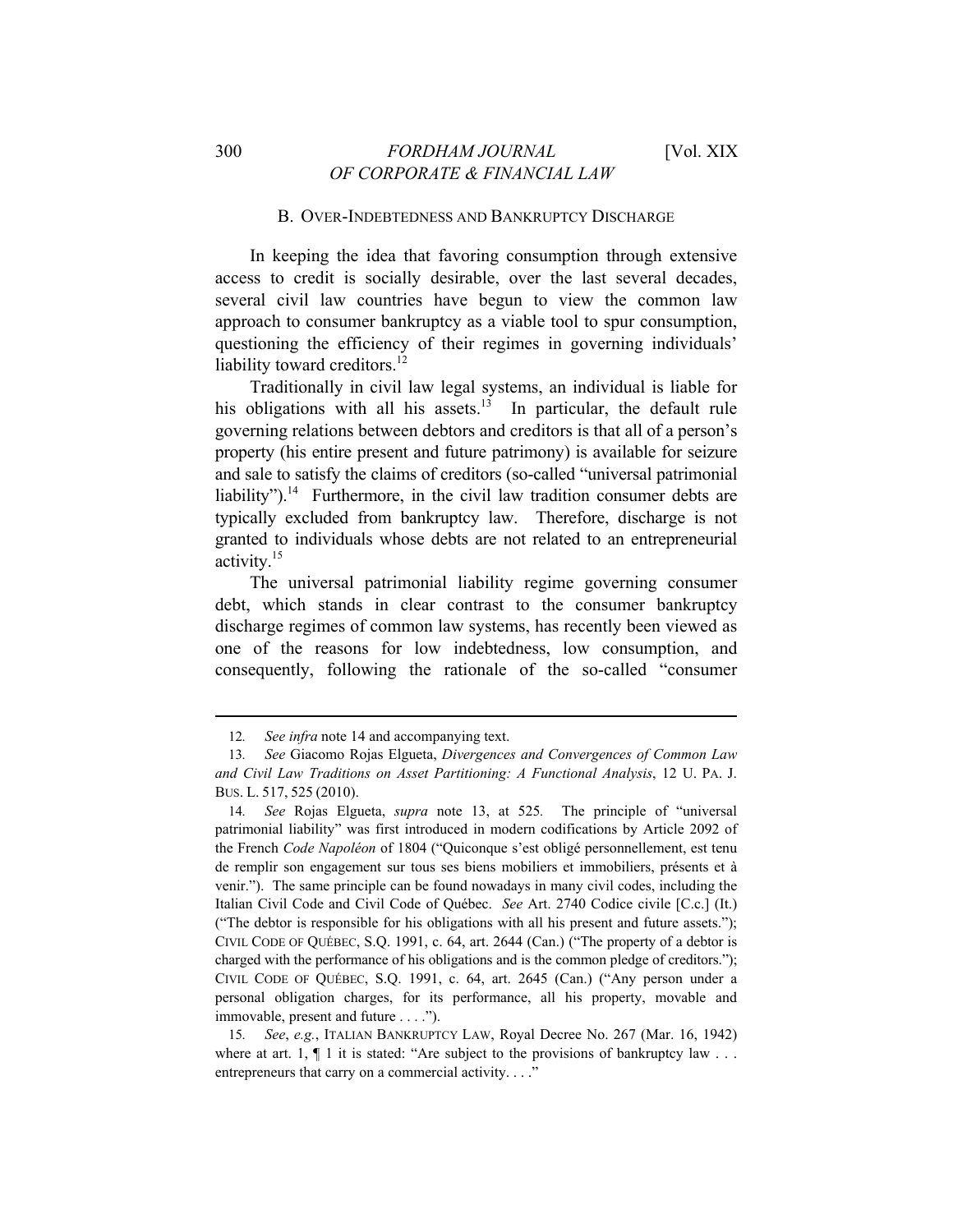economy,"<sup>16</sup> slow economic growth among European countries.<sup>17</sup> In fact, the severe regime toward debtors' liability typical of the civil law tradition has been blamed for making individuals more risk-averse and less willing to incur debt than they would under existing bankruptcy law in common law systems.<sup>18</sup> Based on this assumption, several countries—even those with a strong culture of saving $19$ —have thought it

<u> 1989 - Johann Barn, mars ar breithinn ar chuid ann an t-Alban ann an t-Alban ann an t-Alban ann an t-Alban a</u>

On the other hand, a strong pressure and/or an afflictive regime imposed on an insolvent debtor can persuade a person evaluating whether to take on debt not to do it and this is capable of resulting in a contraction of consumptions . . . and in a reduction of propensity to take risks, together with a loss for society both in terms of a reduction of social welfare and a reduction of entrepreneurial initiatives . . . . The prospect of a perpetual liability . . . is capable of producing a loss for society considering that an insolvent debtor will refrain from engaging in profitable activities and, at the same time, creditors will not gain any benefit from this abstention.

*See also* Riccardo Brogi, *Bilancio e indebitamento delle famiglie italiane*, L'INSOLVENZA DEL DEBITORE CIVILE DALLA PRIGIONE ALLA LIBERAZIONE 265, 280 (Gaetano Presti et al. eds., 2004). According to this author, regulating consumer discharge is a fundamental measure necessary to fill the gap that separates Italy from countries like the U.K. which the author considers, at least until the financial crisis of 2008, more efficient.

19. According to the International Monetary Fund, in 2007 Italian household debt relative to GDP was 48% as compared to 99.5% of U.S. households and 110.2% of U.K. households. *See* Pietro Reichlin, *I vizi e le virtù (nascoste) del debito*, IL SOLE 24 ORE (Feb. 21, 2010), *available at* http://www.ilsole24ore.com/art/SoleOnLine4/ dossier/Italia/2009/commenti-sole-24-ore/21-febbraio-2010/vizi-virtu-nscostedebito\_PRN.shtml. Furthermore, in 2008, the Italian debt to income ratio was 45.3%, BANCA D'ITALIA, SUPPLEMENTO AL BOLLETTINO STATISTICO – I BILANCI DELLE FAMIGLIE ITALIANE NEL (2008), *available at* http://www.bancaditalia.it/statistiche/ indcamp/bilfait/boll\_stat/suppl\_08\_10\_corr.pdf; and increased to 66% in 2011, BANCA D'ITALIA, BOLLETTINO ECONOMICO NUMERO 67 GENNAIO (2012), *available at* http://www.bancaditalia.it/pubblicazioni/econo/bollec/2012/bolleco67/bollec67/boleco\_ 67.pdf. In the U.K., however, it was 152% in 2007, SUSAN BLOCK-LIEB ET AL.,

<sup>16.</sup> For a criticism of economic theories relying on consumption and indebtedness as tools to achieve economic growth *see* CARMEN M. REINHART & KENNETH ROGOFF, THIS TIME IS DIFFERENT: EIGHT CENTURIES OF FINANCIAL FOLLY *passim* (2009). For a critical sociological examination of the "consumer economy," see ZYGMUNT BAUMAN, CONSUMING LIFE 1 *passim* (2007).

<sup>17</sup>*. See* Stanghellini, *supra* note 7, at 443.

<sup>18.</sup> A typical example of this rhetoric can be found in the Italian doctrinal debate on the opportunity to introduce consumer discharge. *See* Stanghellini, *supra* note 7, at 443: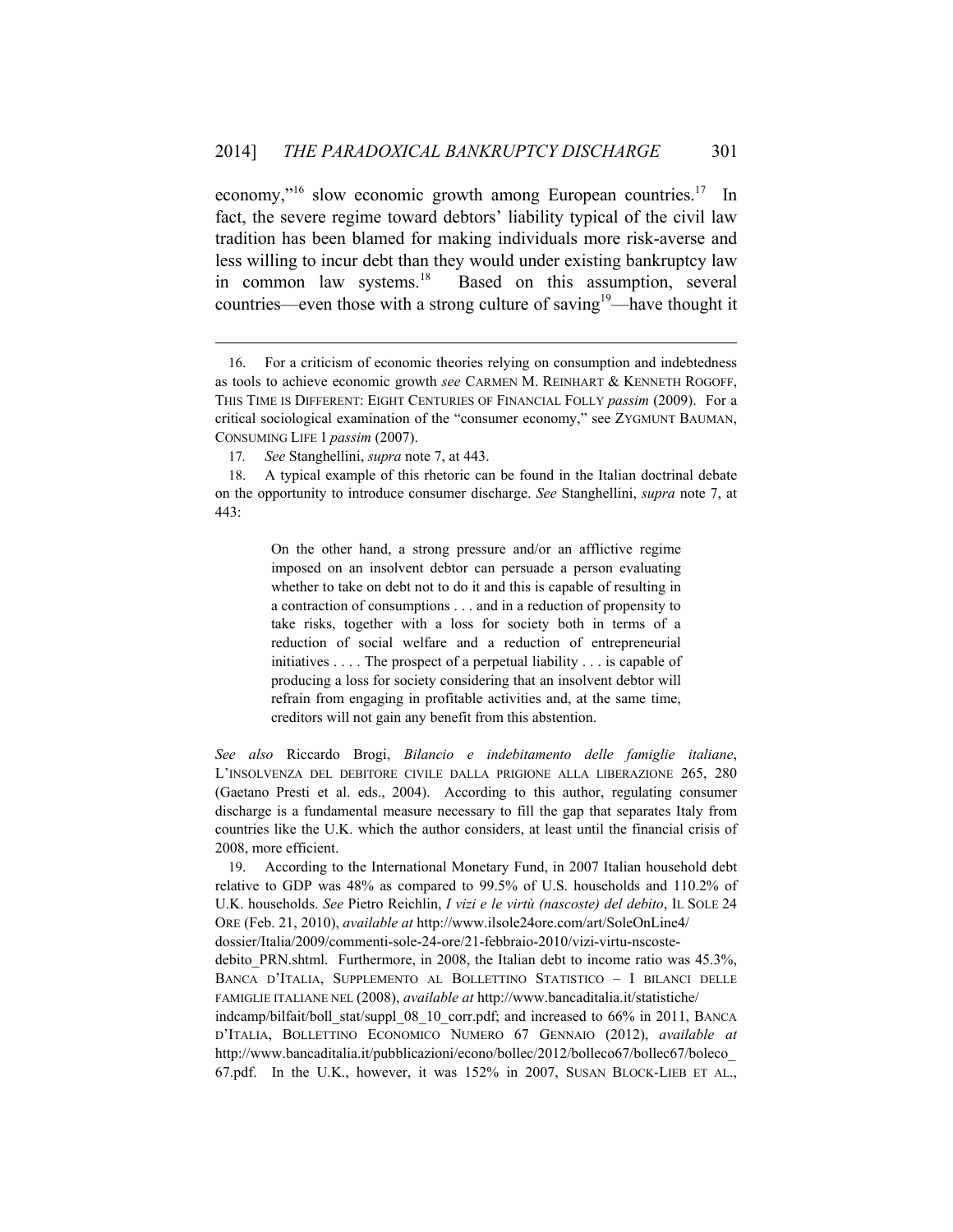suitable to reform this liability regime and introduce discharge of consumer debt to boost debt propensity and, consequently, consumption. $20$ 

Undoubtedly, as American scholars have unanimously pointed, there is a strict correlation between consumer bankruptcy, household over-indebtedness and consumer credit.<sup>21</sup> Nevertheless, the U.S. debate

<u> 1989 - Johann Barn, mars ar breithinn ar chuid ann an t-Alban ann an t-Alban ann an t-Alban ann an t-Alban a</u>

21. In the United States between 1979, the year following the enactment of the Bankruptcy Code of 1978, and 2004, consumer bankruptcy filings rose from 250,000 to 1.5 million. *See* Todd J. Zywicki, *An Economic Analysis of the Consumer Bankruptcy Crisis*, 99 NW. U. L. REV. 1463, 1464 (2005). From 1945 to 1970, consumer bankruptcy filings climbed from 11,051 to 178,202. *See* DAVID A. SKEEL, JR., DEBT'S DOMINION – A HISTORY OF BANKRUPTCY LAW IN AMERICA 136–37 (2001) [hereinafter SKEEL, DEBT'S DOMINION]. This increase has been explained as a direct consequence of the expansion of consumer credit, which was particularly encouraged by the introduction of credit cards in the sixties. In fact, in the same period, consumer debt expanded from \$30 billion in 1945 to \$569 billion in 1974. *See* Vern Countryman, *Improvident Credit* 

*Disclosure as an Imperfect Means for Addressing Overindebtedness: An Empirical Assessment of Competitive Approaches*, *in* CONSUMER CREDIT, DEBT & BANKRUPTCY – COMPARATIVE AND INTERNATIONAL PERSPECTIVES 153, 156 (Johanna Niemi et al. eds., 2009); and 155.4 % in 2011, *US, UK Households Start Reducing Their Debt Burdens*, FIRSTPOST, (Sept. 24, 2011), http://www.firstpost.com/world/us-uk-households-startreducing-their-debt-burdens-91146.html. According to Garon, "[o]ver the past three decades, Germany, France, Austria and Belgium have maintained household saving rates between 10 and 13 percent, and rates in Sweden recently soared to 13 percent. By contrast, saving rates in the United States dropped to nearly zero by 2005; they rose above 5 percent after the 2008 crisis but have recently fallen below 4 percent." *See* Garon, *supra* note 4, at A35.

<sup>20.</sup> With regard to continental Europe, a very significant development has been the introduction of consumer discharge in France and Germany, which had traditionally adopted a "universal patrimonial liability" regime. In France, consumer bankruptcy was first introduced by Law No. 89-1010 of December 31, 1989 regarding "la prévention et au règlement des difficultés liées au surendettement des particuliers et des familles." This law was subsequently repealed by Decree No. 2004-180 of February 24, 2004 (recently amended by Law No. 2010-737 of July 1 2010 and by Decree No. 2010-1304 of October 29, 2010) regarding "la procédure de traitement des situations de surendettement des particuliers et modifiant le titre III du livre III du code de la consummation." The latter decree has been included in the *Code de la Consommation* (Titre III of the Livre III). In Germany, consumer discharge (Insolvenzordnung) was regulated by Gesetz, October 5, 1994, BGBl.I S. 2866, recently amended by Gesetz, December 9, 2010, BGBl I S. 1885. Greece adopted its first consumer and small business bankruptcy law in 2010 (Law No. 3869/2010). In Italy, consumer bankruptcy was regulated for the first time by Law No. 3 of January 27, 2012, which was later amended by Law Decree No. 179 of October 18, 2012 (later amended by Law No. 221 of December 17, 2012).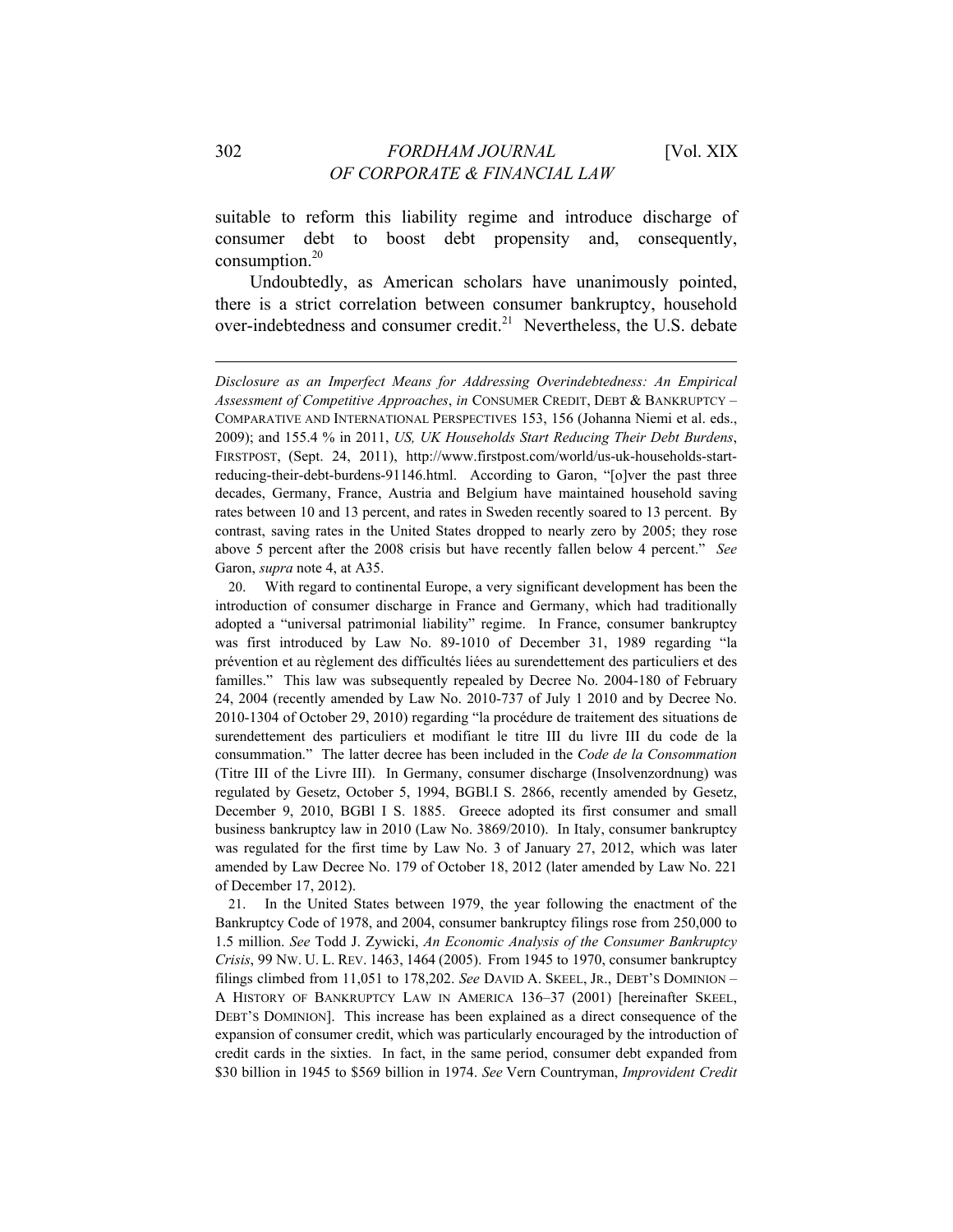on consumer bankruptcy has become polarized $^{22}$  with strong ideological positions on either side regarding the cause-and-effect relationship of consumer bankruptcy and consumer credit.<sup>23</sup> Pro-debtor scholars (the "progressive bankruptcy scholarship")<sup>24</sup> maintain that creditors and their predatory techniques must be blamed for household over-indebtedness and the consequential rise in consumer bankruptcy filings while procreditor scholars (the "conservative bankruptcy scholarship")<sup>25</sup> insist that the ease in obtaining discharge makes individuals opportunistically willing to incur more debt, which in turn, causes lenders to ration credit and demand more collateral.<sup>26</sup> The debtor-oriented approach reasons that ensuring easy access to discharge is a necessary remedy for overindebted U.S. consumers. On the other hand, the creditor-oriented approach strongly supports the idea of making bankruptcy laws stricter in order to limit debtors' strategic behavior and make consumer credit more efficient.<sup>27</sup> It is worth noticing how these two schools of thought adopt opposite perspectives. While the former appeals to an *ex post* reasoning, viewing discharge as a last-resort remedy to overindebtedness, the latter takes an *ex ante* approach, arguing that the restriction of discharge would establish the correct incentives for debtors, thereby making credit more available and cheaper.<sup>28</sup>

<u> 1989 - Johann Barn, mars ann an t-Amhain ann an t-Amhain an t-Amhain an t-Amhain an t-Amhain an t-Amhain an t-</u>

22*. See infra* Part IV.

23. The ideological character of the consumer bankruptcy debate in the United States is described by SKEEL, DEBT'S DOMINION, *supra* note 21, at 187–211.

*Extension: A New Legal Concept Aborning*, 27 ME. L. REV. 1, 1 (1975). The correlation between bankruptcy and consumer debt is also stressed in RONALD J. MANN, CHARGING AHEAD: THE GROWTH AND REGULATION OF PAYMENT CARD MARKETS AROUND THE WORLD 60–72 (2006); Robert M. Lawless, *The Paradox of Consumer Credit*, 2007 U. ILL. L. REV. 347, 348 (2007); Bar-Gill, *Seduction by Plastic*, *supra* note 6, at 1373–74, 1413; and SULLIVAN ET AL., *supra* note 6, at 129. The financial literature agrees upon a correlation between credit card usage and consumer bankruptcy. *See* Ian Domowitz & Robert Sartain, *Determinants of the Consumer Bankruptcy Decision*, 54 J. FIN. 403 (1999). On the expansion of consumer credit in the United States, see LENDOL CALDER, FINANCING THE AMERICAN DREAM: A CULTURAL HISTORY OF CONSUMER CREDIT 1 *passim* (2001).

<sup>24</sup>*. See* David A. Skeel, Jr., *Vern Countryman and the Path of Progressive (and Populist) Bankruptcy Scholarship*, 113 HARV. L. REV. 1075, 1077 (2000) [hereinafter Skeel, *Progressive Bankruptcy Scholarship*].

<sup>25</sup>*. See* SKEEL, DEBT'S DOMINION, *supra* note 21, at 200 (referring to this scholarship as "law-and-economics scholarship").

<sup>26.</sup> On the different theories of pro-debtor and pro-creditor scholars, see *infra* Part IV.

<sup>27</sup>*. See id*.

<sup>28</sup>*. See id*.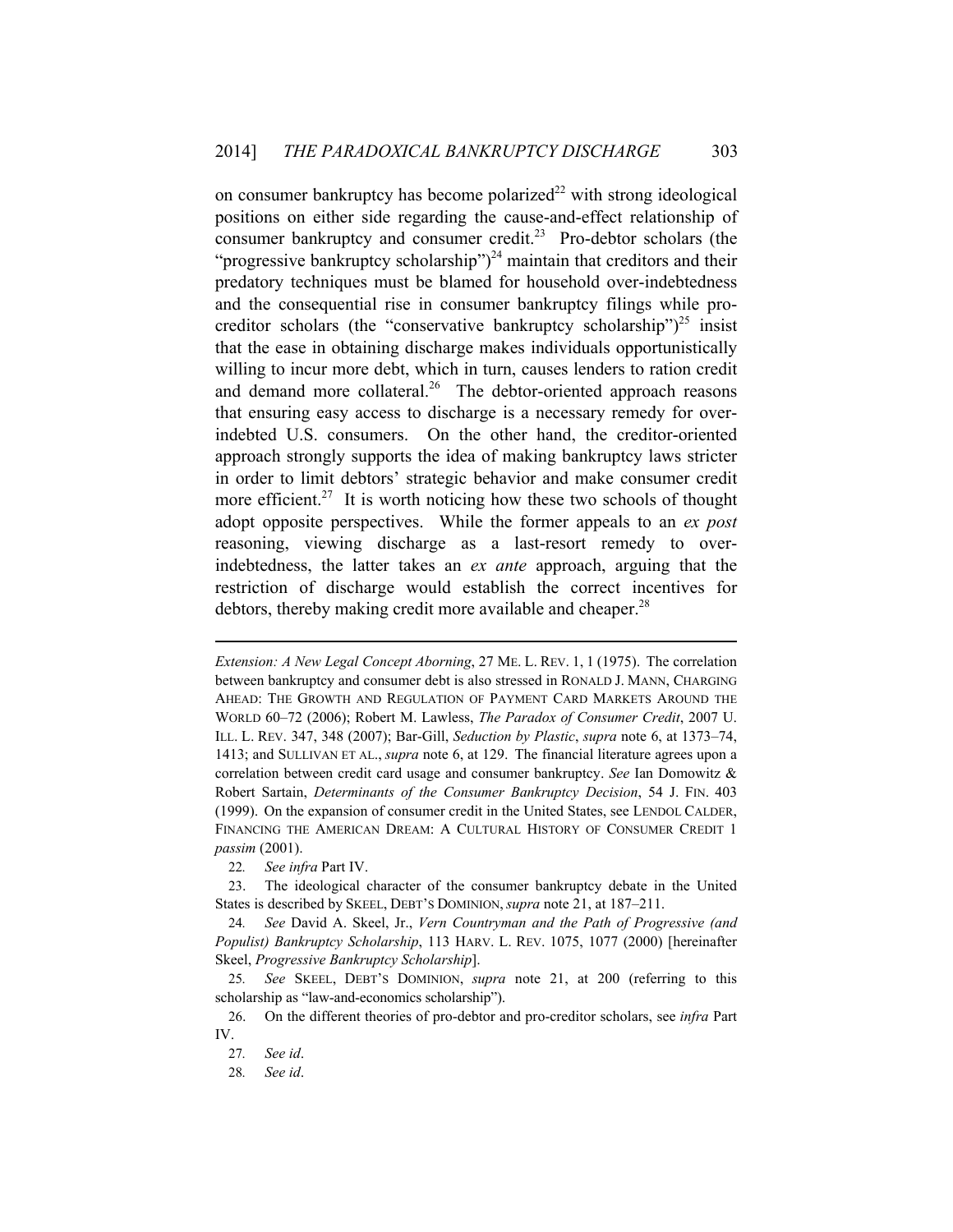The recent global trends in personal bankruptcy policy—in particular, the European tendency to introduce discharge of consumer debt—represents a unique opportunity to have a second and deeper look at bankruptcy discharge to assess the effectiveness of the American debate on this topic. In fact, as it has been shown, the idea behind the liberalization of discharge practices in Europe is to make individuals more willing to incur debt, and therefore expand the consumer credit supply. Unlike the American progressive bankruptcy scholarship, the European approach does not treat discharge as a remedy for consumers' over-indebtedness, but instead adopts an *ex ante* perspective, regarding it as a way to encourage consumers to take on more debt. Meanwhile, it parts ways with the American conservative bankruptcy scholarship in contending that discharge will provoke the expansion, not rationing, of credit.

#### **II. THE HISTORICAL EVOLUTION OF BANKRUPTCY DISCHARGE**

In order to solve this puzzle as to whether discharge is a last resort to protect debtors or a powerful tool to encourage risk-taking behavior, one must understand the original rationale for bankruptcy discharge by exploring its historical evolution.

## A. THE COMMON LAW TRADITION

#### *1. England: The Emergence of Bankruptcy Discharge*

In the thirteenth century, England passed a statute to introduce the measure of imprisonment for debtors in default.<sup>29</sup> In order to promote commerce, which was highly dependent on credit, such coercive imprisonment was considered to be a fundamental tool to protect

<sup>29.</sup> In particular, imprisonment for debt was introduced by the Statute of Marlbridge of 1267. *See* Jay Cohen, *The History of Imprisonment for Debt and its Relation to the Development of Discharge in Bankruptcy*, 3 J. LEGAL. HIST. 153, 154 (1982); *See also* Louis Edward Levinthal, *The Early History of English Bankruptcy*, 67 U. PA. L. REV. 1, 8–9 (1919). In early Roman law, the Law of the Twelve Tables provided for the physical punishment of an insolvent debtor and also the possibility of apportioning the debtor's body to creditors. *See* Rafael Efrat, *The Evolution of Bankruptcy Stigma*, 7 THEORETICAL INQ. L. 364, 373 (2006) [hereinafter Efrat, *Bankruptcy Stigma*].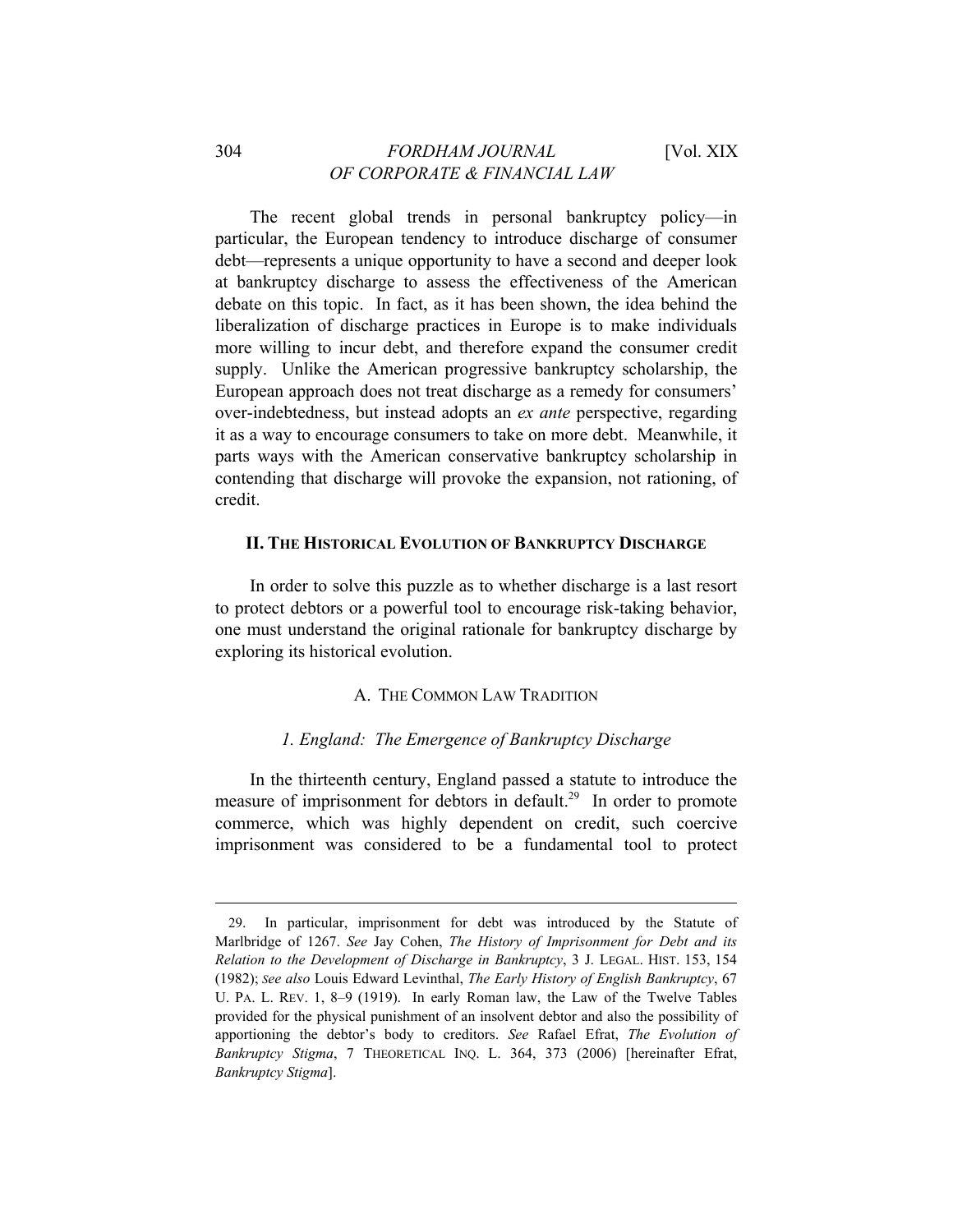creditors' interests.30 Mere default was sufficient to detain the debtor. The law did not distinguish between defaulting debtors who were solvent and therefore perceived as fraudulent, and those who were honest but unfortunate, insolvent debtors. $31$ 

The first English bankruptcy laws of the sixteenth century were specifically conceived to protect those creditors who were willing to finance the risky adventures of the emerging English middle class: merchants and traders engaging in mercantile activities.<sup>32</sup> In fact, the earliest bankruptcy proceedings were confined to merchants and traders and not debtors whose obligations originated from different activities. The proceedings were conceived not to relieve debtors but for the exclusive purpose of protecting creditors from fraudulent debtor conduct and payment evasion.<sup>33</sup>

Only in the early 1700s did the idea of incentivizing the most dynamic sector of English society (traders and merchants) find its way into the political agenda.<sup>34</sup> Among the incentives aimed at increasing entrepreneurship and risk-taking was bankruptcy discharge.<sup>35</sup> Since the possibility of incorporating an organization was not generally admitted as a way of limiting debtors' liability, discharge was used as an alternative legal device to achieve a functionally equivalent outcome.<sup>36</sup>

Two fundamental elements characterized the original rationale behind discharge in the eighteenth century. First, a basic distinction was

<u> 1989 - Johann Barn, mars ann an t-Amhain ann an t-Amhain an t-Amhain an t-Amhain an t-Amhain an t-Amhain an t-</u>

33. Both the Bankruptcy Act of 1542 and that of 1570 (An Act Touching Orders for Bankrupts) were enacted with the specific purpose of curbing debtors' ability to defraud creditors. *See* Cohen, *supra* note 29, at 155–56.

34. Charles J. Tabb, *The Historical Evolution of the Bankruptcy Discharge*, 65 AM. BANKR. L. J. 325, 335 (1991) [hereinafter Tabb, *The Historical Evolution of the Bankruptcy Discharge*].

35*. See id*.

<sup>30.</sup> Cohen, *supra* note 29, at 154–55.

<sup>31</sup>*. Id.* at 157; *see also* MICHAEL QUILTER, *The Quality of Mercy - The Merchant of Venice in the Context of the Contemporary Debt and Bankruptcy Law of England*, 6 INSOLV. L. J. 43, 45 (1998).

<sup>32.</sup> For an overview of the historical evolution of English bankruptcy law, see Ian P. H. Duffy, *English Bankrupts, 1571-1861*, 24 AM. J. LEGAL HIST. 283 (1980).

<sup>36</sup>*. Id.*; s*ee also* Tabb, *Scope of the Fresh Start*, *supra* note 2, at 100; CHARLES J. TABB, THE LAW OF BANKRUPTCY 68 (1997) [hereinafter TABB, LAW OF BANKRUPTCY]; Thomas J. Jackson, *The Fresh-Start Policy in Bankruptcy Law*, 98 HARV. L. REV. 1393, 1400 (1985); Cohen, *supra* note 29, at 160–62. Discharge is viewed as a means to spur commercial enterprise. *See* Efrat, *Global Trends*, *supra* note 2, at 81 ("Since entrepreneurs generally face a higher risk of financial failure as compared to wage earners, a broad fresh start policy in bankruptcy provides a necessary cushion to accommodate their increased financial vulnerability.").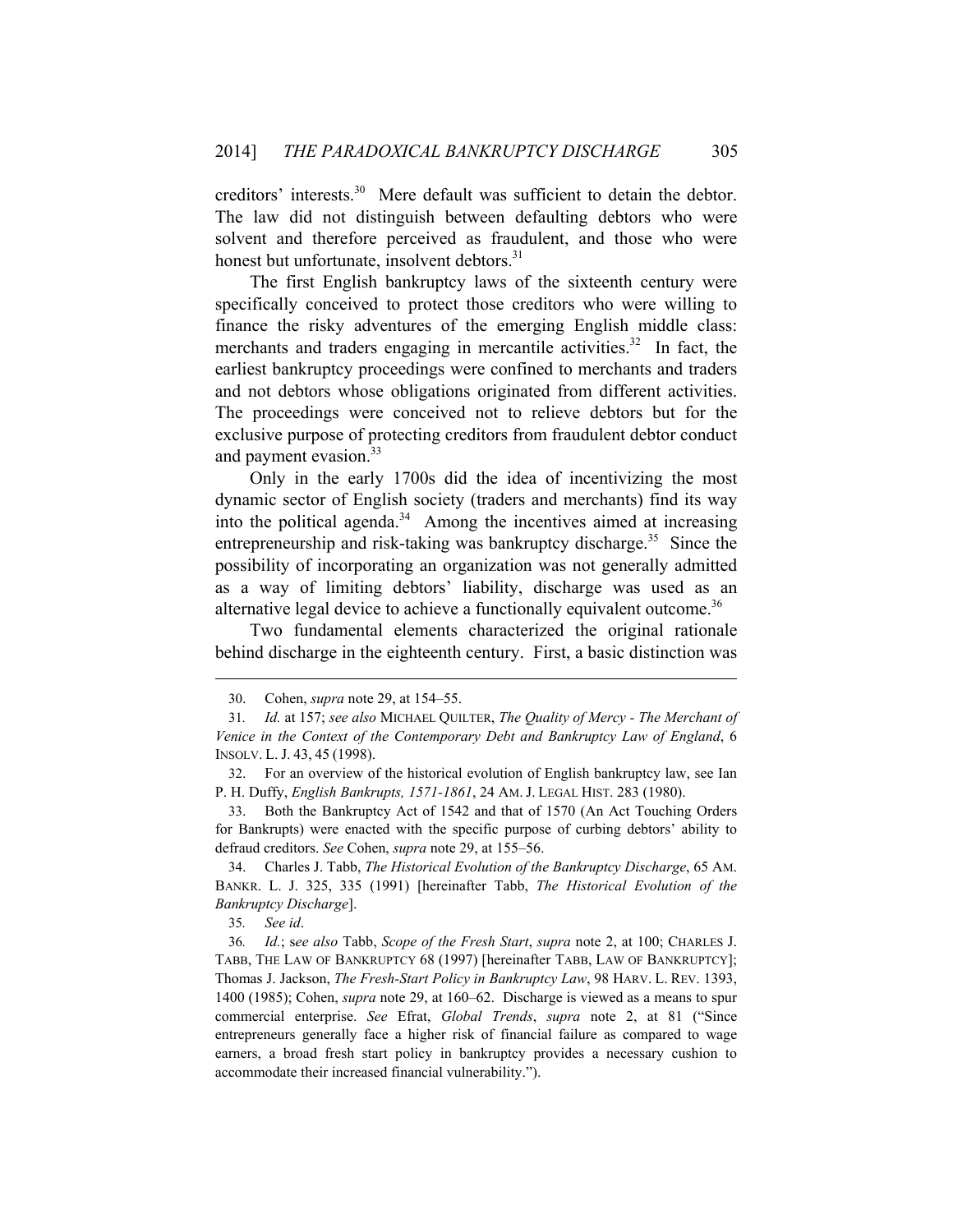made between fraudulent traders and merchants and honest traders and merchants who were victims of unavoidable misfortunes related to their highly risky activities.<sup>37</sup> Therefore, bankruptcy discharge was suggested as a means of relief for the latter group that experienced financial distress because of exogenous events.<sup>38</sup>

Second, only traders and merchants were included within the scope of bankruptcy laws.39 Since discharge was available only through a bankruptcy proceeding, non-trading debtors were unable to benefit from  $it<sup>40</sup>$  Any debt that was not assumed for a commercial enterprise was perceived as unreasonable and morally unacceptable.<sup>41</sup>

<u> 1989 - Johann Barn, mars ann an t-Amhain ann an t-Amhain an t-Amhain an t-Amhain an t-Amhain an t-Amhain an t-</u>

A bankrupt was before defined 'a trader who secretes himself, or does certain other acts, tending to defraud his creditors.' He was formerly considered merely in the light of a criminal or offender; . . . But at present the laws of bankruptcy are considered as laws calculated for the benefit of trade, and founded on the principles of humanity as well as justice; and to that end they confer some privileges, not only on the creditors, but also on the bankrupt or debtor himself. The laws of England . . . are cautious of encouraging prodigality and extravagance by this indulgence to debtors; and therefore they allow the benefit of the laws of bankruptcy to none but actual traders; since that set of men are, generally speaking, the only persons liable to accidental losses, and to an inability of paying their debts, without any fault of their own. If persons in other situations of life run in debt without the power of payment, they must take the consequences of their own indiscretion, even though they meet with sudden accidents that may reduce their fortunes: for the law holds it to be an unjustifiable practice, for any person but a trader to encumber himself with debts of any considerable value. If a gentleman, or one in a liberal profession, at the time of contracting his debts, has a sufficient fund to pay them, the delay of payment is a species of dishonesty, and a temporary injustice to his creditor: and if, at such time, he has no sufficient fund, the dishonesty and injustice is the greater. He cannot therefore murmur, if he suffers the punishment which he has voluntarily drawn upon himself. But in mercantile transactions the case is far otherwise. Trade cannot be

<sup>37.</sup> Duffy, *supra* note 32, at 286–87.

<sup>38</sup>*. See id.*

<sup>39.</sup> Tabb, *The Historical Evolution of the Bankruptcy Discharge*, *supra* note 34, at 334–35.

<sup>40</sup>*. See id.* 

<sup>41</sup>*. See id.* The reasons lying behind the restriction of bankruptcy laws to traders and merchants are explained in exemplary fashion by William Blackstone: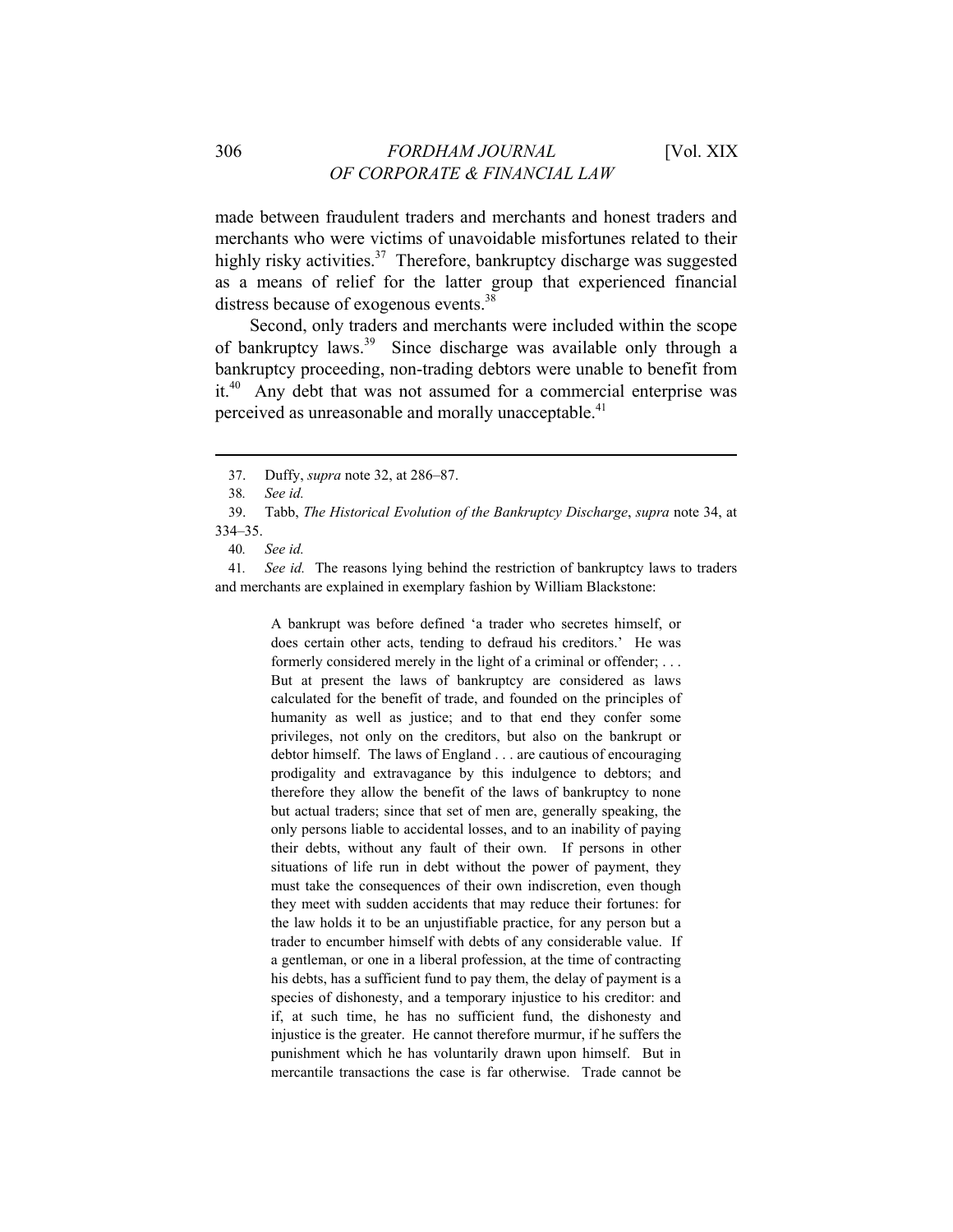In this cultural and economic context at the outset of the eighteenth century, the proposal to introduce bankruptcy discharge for those unfortunate but honest and cooperative traders and merchants was first accepted and regulated by the Act of  $1705<sup>42</sup>$  Meanwhile, imprisonment remained the rule for non-trading debtors in default until 1869.<sup>43</sup>

The Act of 1705 represents a fundamental stage in the evolution of bankruptcy law.44 This law was framed to distinguish among different categories of debtors, taking into consideration both the human vicissitudes lying behind the financial distress in question (fraudulent as opposed to honest but unfortunate debtors) and the activity responsible for the incurred debt (traders and merchants as opposed to non-trading debtors).45 While sixteenth and seventeenth century bankruptcy law was conceived as a purely pro-creditor device and reserved only for traders and merchants who were thought to be more inclined to defraud creditors, in the eighteenth century, bankruptcy law started appreciating,

> carried on without mutual credit on both sides: the contracting of debts is therefore here not only justifiable but necessary. And if by accidental calamities, as by loss of a ship in a tempest, the failure of brother traders, or by the nonpayment of persons out of trade, a merchant or trader becomes incapable of discharging his own debts, it is his misfortune and not his fault.

<u> 1989 - Johann Barn, mars ann an t-Amhain ann an t-Amhain an t-Amhain an t-Amhain an t-Amhain an t-Amhain an t-</u>

WILLIAM BLACKSTONE, COMMENTARIES ON THE LAWS OF ENGLAND 473–75 (1765).

42. An Act to Prevent Frauds Frequently Committed by Bankrupts (4 & 5 Anne c. 17) is the name of the Act of 1705 that first introduced the practice of bankruptcy discharge. *See* Tabb, *The Historical Evolution of the Bankruptcy Discharge*, *supra* note 34, at 333–34 (pointing out the fact that discharge was not automatic, but was considered a judicial act within the discretion of the bankruptcy commissioners).

43. Cohen, *supra* note 29, at 155–57, 162–64; *see also* PETER J. COLEMAN, DEBTORS AND CREDITORS IN AMERICA: INSOLVENCY, IMPRISONMENT FOR DEBT, AND BANKRUPTCY, 1607-1900, 7, n.8 (1974) ("If a man be taken in execution, and lie in prison for debt, neither the plaintiff, at whose suit he is arrested, nor the sheriff who took him, is bound to find him meat, drink, or clothes; but he must live on his own, or on the charity of others; and if no man will relieve him, let him die in the name of God, says the law; and so say I.") (quoting Judge Robert Hyde).

44*. See* Tabb, *The Historical Evolution of the Bankruptcy Discharge*, *supra* note 34, at 333.

45*. See id.* at 338; Levinthal, *supra* note 29, at 18–19 (regarding traders and merchants, "[t]he discharge was the result of the gradual realization of the fact that in many cases the bankruptcy might be properly an object of pity"); BLACKSTONE, *supra* note 41, at 471–72 (pointing out, in a perspective that would be defined today as in accordance with law and economics, the benefit to society of eliminating the prior debts of a trader so that he "by the assistance of his allowance and his own industry, may become a useful member of the commonwealth").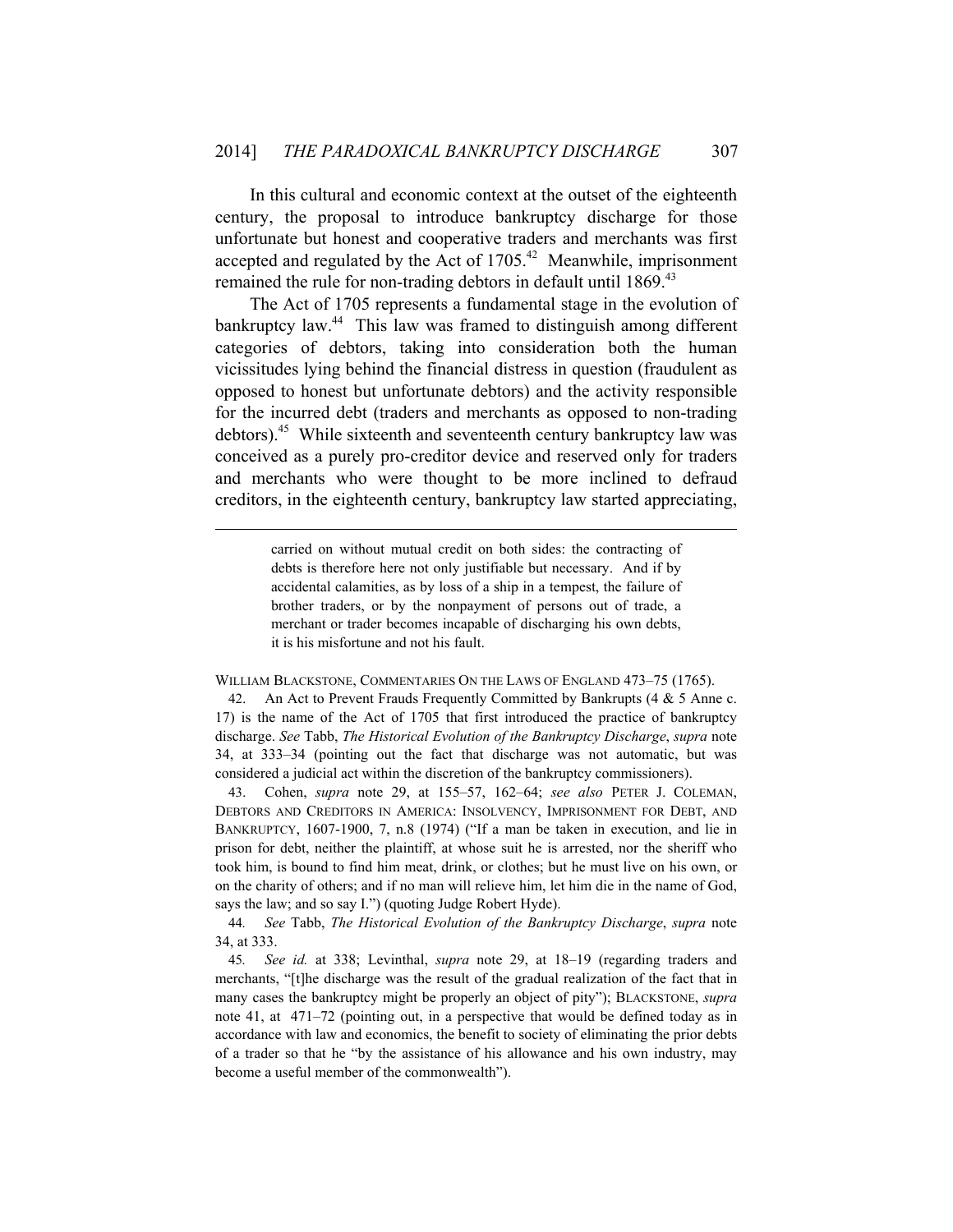through the benefit of bankruptcy discharge, the social value of those groups who were willing to challenge the uncertainties of mercantile activity in order to increase both their own welfare and the social welfare.<sup>46</sup> This shift in the collective perception of traders and merchants triggered a process of transformation in bankruptcy law from a purely creditor-oriented remedy to a pro-debtor one that emphasized risk-taking, debtors' cooperation during the bankruptcy proceeding, and restoring debtors to a productive economic cycle.

In sum, honesty and being the unfortunate victim of an exogenous event are the two fundamental elements that, in the eighteenth century, justified the introduction of discharge and the loosening of creditors' influence in managing the financial distress of their debtors.<sup>47</sup>

## *2. The United States: From the Origins Through the Nineteenth Century Pro-Debtor Approach*

Notwithstanding the U.S. Constitution of 1787, which includes a bankruptcy clause that allows Congress to legislate at a federal level, $48$ in the late eighteenth century, this federal power was not exercised.<sup>49</sup> Yet, several states passed laws to grant debtors some sort of relief.<sup>50</sup>

The first federal bankruptcy law was the Bankruptcy Act of 1800. It followed its English precedents and was mainly aimed at protecting creditors rather than implementing a broad discharge policy.<sup>51</sup> As with the English bankruptcy laws, only merchants were included within the scope of the proceeding.<sup>52</sup> In addition, this proceeding was involuntary in the sense that only creditors could file the petition, and discharge was not automatic because the approval of the bankruptcy commissioners

<sup>&</sup>lt;u> 1989 - Johann Barn, mars ann an t-Amhain ann an t-Amhain an t-Amhain an t-Amhain an t-Amhain an t-Amhain an t-</u> 46. Tabb, *The Historical Evolution of the Bankruptcy Discharge*, *supra* note 34, at 338.

<sup>47.</sup> Blackstone recognizes the importance of honesty by stating that "the law seems to be pretty rigid and severe against the bankrupt; but, in case he proves honest, it makes him full amend for all this rigour and severity." BLACKSTONE, *supra* note 41, at 482

<sup>48.</sup> U.S. CONST. art. I, § 8, cl. 4.

<sup>49.</sup> Tabb, *The Historical Evolution of the Bankruptcy Discharge*, *supra* note 34, at 344.

<sup>50</sup>*. Id.* at 345.

<sup>51</sup>*. Id.*

<sup>52</sup>*. Id.* at 346.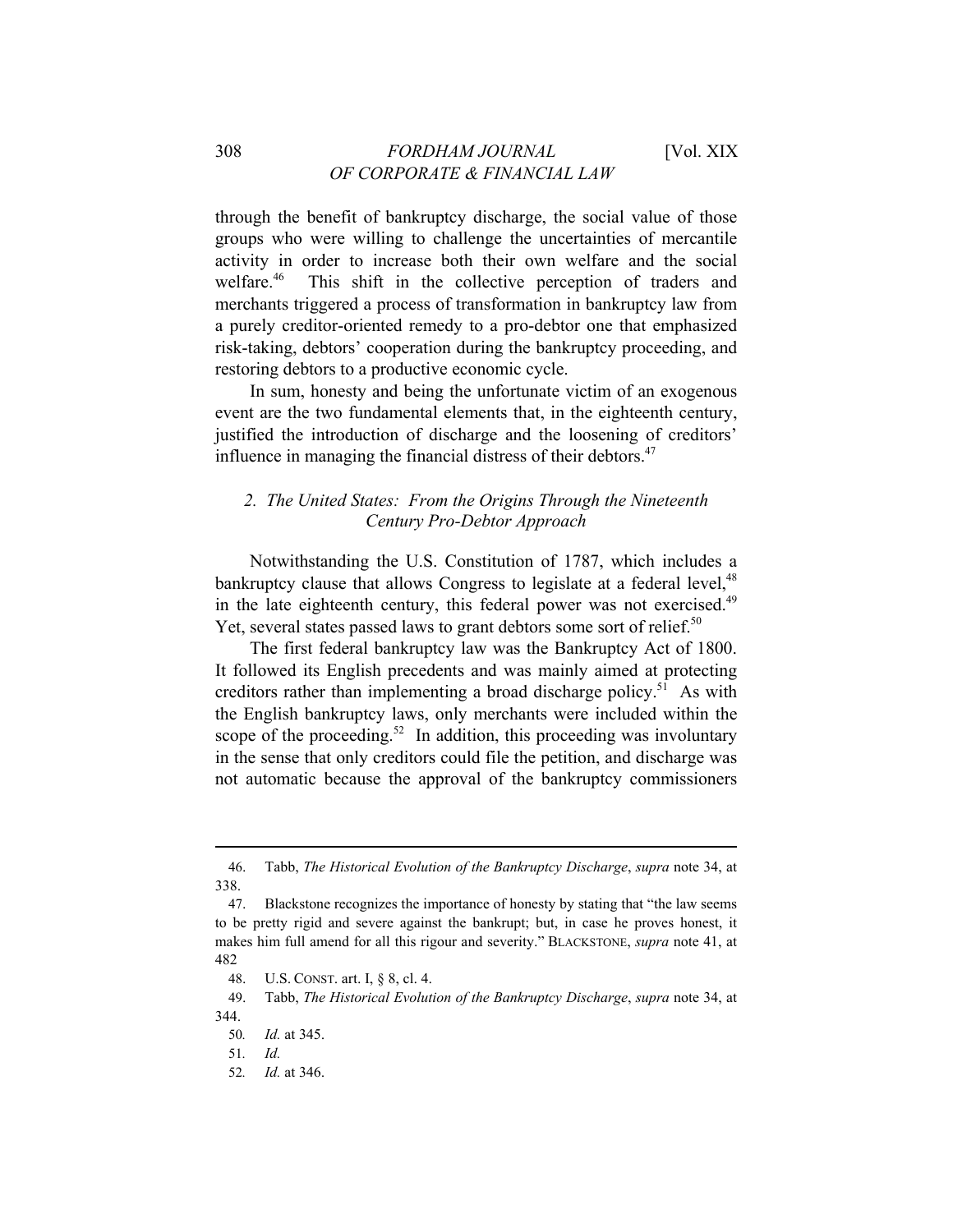and creditors was needed. $53$  Notwithstanding its pro-creditor approach, the Bankruptcy Act of 1800 was repealed only three years later, unable to hold out against the accusation that it favored mercantile interests over agricultural ones,  $54$  enabled creditors to receive only a small dividend of their credit, and incited fraudulent behavior on the part of debtors who were granted discharge. $55$ 

The U.S. Congress then enacted new federal bankruptcy legislation, the Bankruptcy Act of 1841. Unlike the Bankruptcy Act of 1800, which did not depart from its English precedents, the Bankruptcy Act of 1841 represented a significant step in the historical evolution of bankruptcy law, particularly with regard to tensions between the interests of creditors and debtors.<sup>56</sup> This was so because the severe financial crisis of 1837 led to reduced creditor control and the introduction of two major innovations. First, the traditional restriction that allowed only merchants to access the bankruptcy proceeding was repealed, enabling "all persons whatsoever . . . owing debts" to obtain discharge.<sup>57</sup> Furthermore, "voluntary bankruptcy" appeared for the first time, whereby non-merchant debtors were allowed to file a petition for bankruptcy in order to obtain discharge, subject to creditors' approval.<sup>58</sup>

The new voluntary bankruptcy proceeding, together with the possibility for every debtor to file a petition for discharge, dramatically

<sup>53</sup>*. Id.* On the involuntary character of the early bankruptcy laws, *see* ELIZABETH WARREN & JAY L. WESTBROOK, THE LAW OF DEBTORS AND CREDITORS: TEXT, CASES, AND PROBLEMS 107 (2006). It is worth noting that the first voluntary bankruptcy proceeding (where also debtors were allowed to file the petition) was the United States Bankruptcy Law of 1841. *See* Tabb, *The Historical Evolution of the Bankruptcy Discharge*, *supra* note 34, at 349–50.

<sup>54.</sup> Tabb, *The Historical Evolution of the Bankruptcy Discharge*, *supra* note 34, at 348. The criticism of discharge as a device favoring the mercantile class must be read within the broader tensions among mercantile interests represented by the Federalist Alexander Hamilton, and agricultural interests represented by the Republican Tomas Jefferson. *See* SKEEL, DEBT'S DOMINION, *supra* note 21, at 3, 26.

<sup>55.</sup> Tabb, *The Historical Evolution of the Bankruptcy Discharge*, *supra* note 34, at 348.

<sup>56</sup>*. Id.* at 353.

<sup>57</sup>*. See* Bankruptcy Act of 1841, ch. 9, § 4 Stat. 444 (1841); Tabb, *The Historical Evolution of the Bankruptcy Discharge*, *supra* note 34, at 350. In England, the bankruptcy proceeding became available to all persons, including non-trading debtors in 1861. *See* 1861, 24 & 25 Vict., c. 134, §§ 69, 86 (Eng.).

<sup>58.</sup> Tabb, *The Historical Evolution of the Bankruptcy Discharge*, *supra* note 34, at 349–50. The voluntary character of bankruptcy was introduced in England three years later. *See* 1844, 7 & 8 Vict., c. 96, § 41 (Eng.).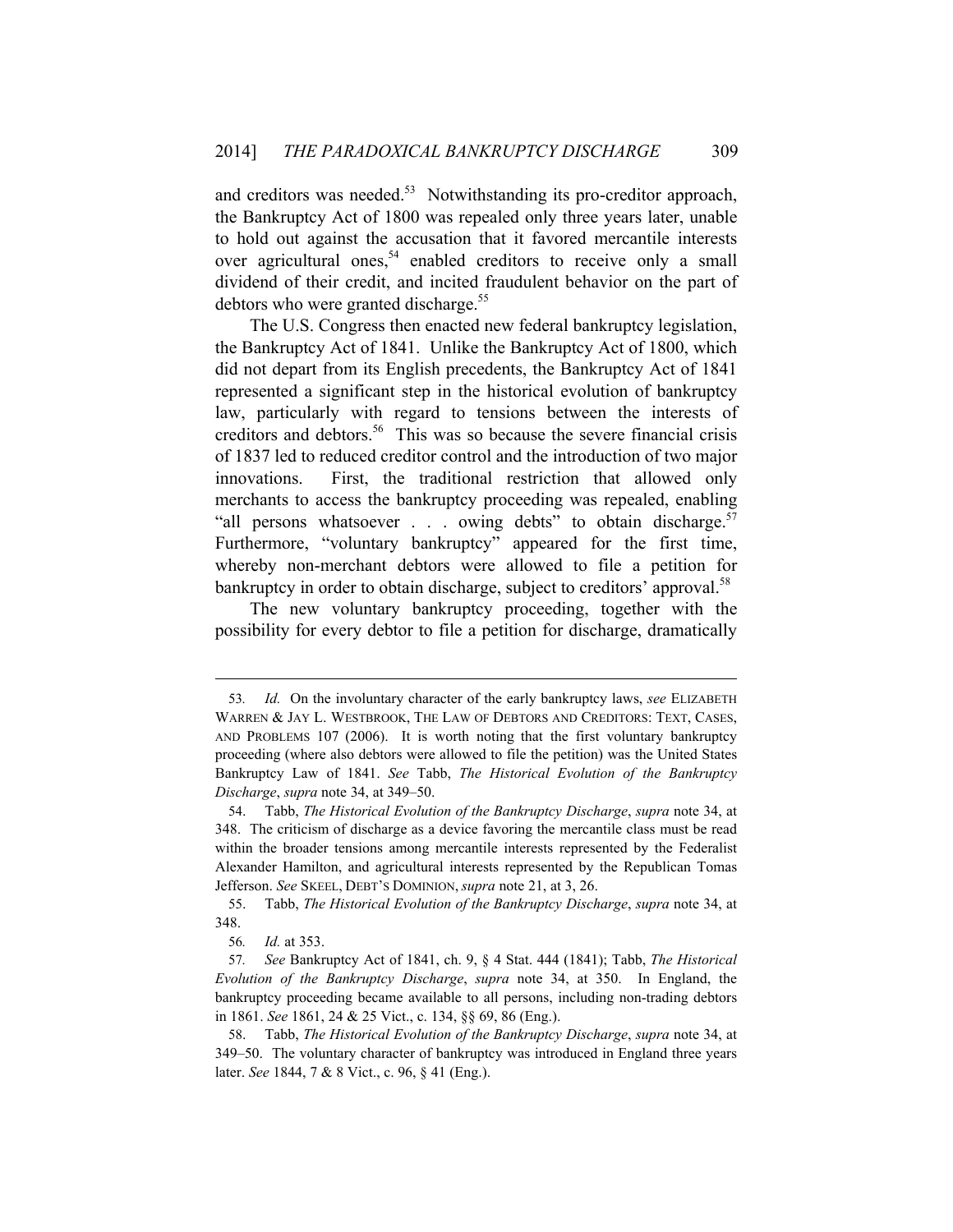shifted the equilibrium of bankruptcy law toward favoring debtors.<sup>59</sup> Yet, notwithstanding the new legislation's changing of fundamental aspects, the original rationale of discharge—to protect only the honest but unfortunate debtor—was preserved because debtors who committed fraudulent acts were ineligible.<sup>60</sup>

In 1898, following the repeal of the Bankruptcy Act of 1841 in 1842 and the adoption of the Bankruptcy Act of 1867 (repealed in  $1878$ ), <sup>61</sup> the U.S. enacted a new national bankruptcy law, the Bankruptcy Act of 1898.<sup>62</sup> Since then, a federal bankruptcy law has always been in existence. $63$  In the 1898 law, both the extension of eligibility to all debtors and the voluntary character of bankruptcy proceeding (available to any debtor except corporations) were confirmed.<sup>64</sup> In addition, discharge—and therefore, a pro-debtor policy—was strengthened thanks to the repeal of two requirements: creditors' consent to the granting of the discharge and the payment of a minimum dividend to creditors.<sup>65</sup>

Thus, the main goal of bankruptcy law was no longer to protect creditors from the abusive behavior of the mercantile class, but rather to allow debtors suffering from business misfortunes to once again become

63. Tabb, *The Historical Evolution of the Bankruptcy Discharge*, *supra* note 34, at 362.

64*. Id.* at 363.

65*. Id.* at 364. "No check on discharges other than the statutory limitations remained. This innovation marked as much as anything else the arrival of the 'modern' American pro-debtor discharge policy." *Id.* ("The reform in the United States thus was more radical than the 1883 English reform, in which control of the discharge simply had been shifted from creditors to the court. Surprisingly, this major change in basic policy occurred with little fanfare or debate."); *see also* SKEEL, DEBT'S DOMINION, *supra* note 21, at 38–39 ("Unlike creditor organizations, farmers and other rural constituencies did not send memorials to Congress or develop specific legislative proposals. Yet bankruptcy was an extraordinarily prominent issue, and lawmakers from farm states actively promoted the ideological views of their rural constituents. Ideological entrepreneurs such as Representative Bailey of Texas, who spearheaded the campaign for a voluntary-only bankruptcy bill in the mid-1890s, and Senator Stewart of Nevada, provided a public face for the prodebtor perspective. . . . By the 1890s, populist lawmakers were the standard bearers for the prodebtor perspective, and the debates that led to the 1898 act were full of their exchanges with proponents of a federal bankruptcy law.").

<sup>&</sup>lt;u> 1989 - Johann Barn, mars ann an t-Amhain ann an t-Amhain an t-Amhain an t-Amhain an t-Amhain an t-Amhain an t-</u> 59*. See* Tabb, *The Historical Evolution of the Bankruptcy Discharge*, *supra* note 34, at 349–50.

<sup>60.</sup> Bankruptcy Act of 1841, ch. 9, § 5 Stat. 440 (1841).

<sup>61.</sup> Bankruptcy Act of 1867, ch. 176, § 14 Stat. 517 (1867).

<sup>62.</sup> Bankruptcy Act of 1898, ch. 541, § 30 Stat. 544 (1898).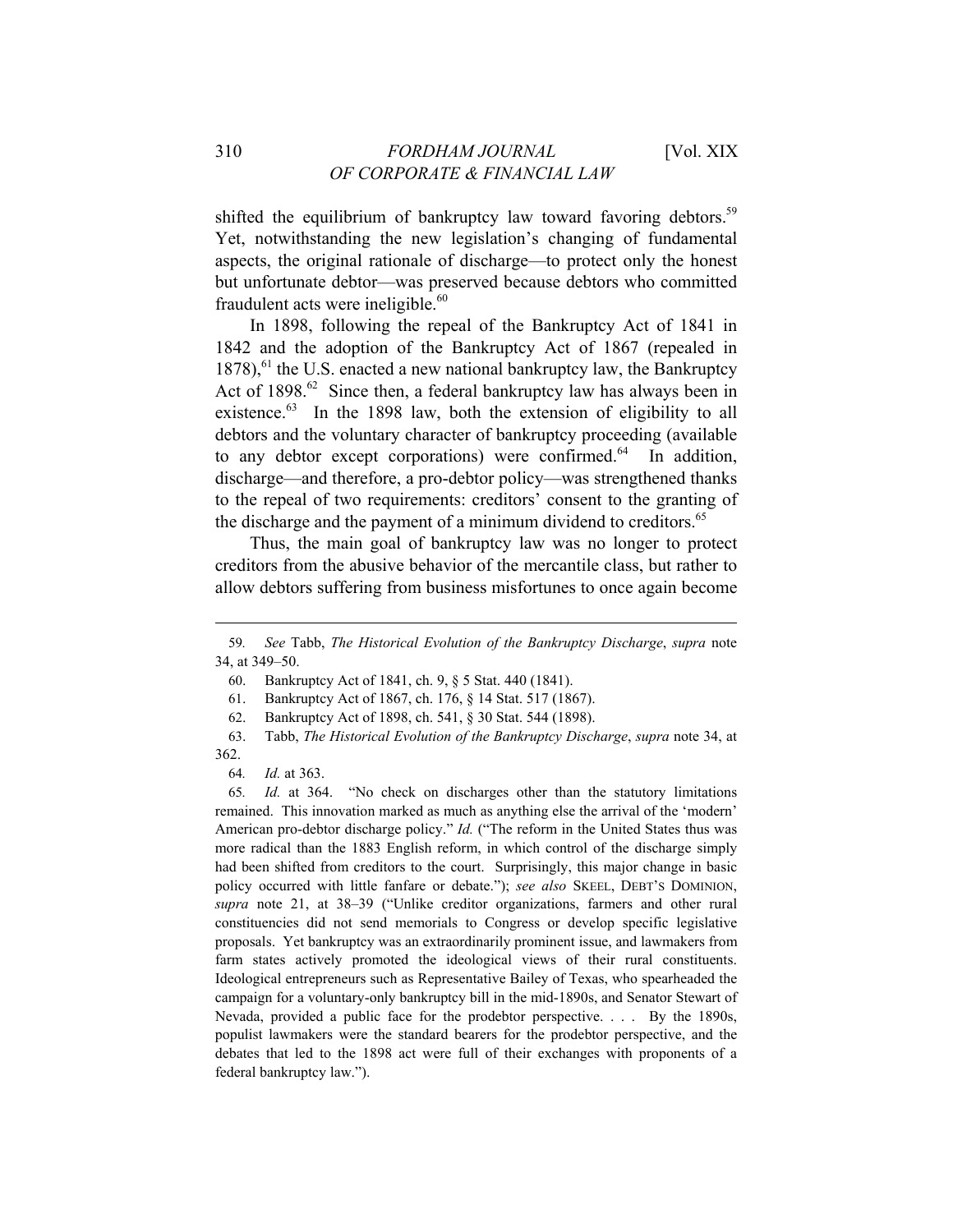a useful member of society.<sup>66</sup> Accordingly, discharge—first introduced to encourage debtors' cooperation in satisfying creditors' interests $67$  had entirely become a means to protect debtors.<sup>68</sup> This radical shift within the common law tradition from a pro-creditor to pro-debtor system was justified by the growing acceptance that freeing debtors from their burdensome debts and repositioning them to become productive again would improve economic efficiency.<sup>69</sup>

Yet, the new widespread possibility for merchants to protect their personal assets ("limited liability") through the creation of a new legal entity made discharge less appealing for commercial activities and placed non-trading debtors (those not engaged in a commercial activity) at the center stage of the bankruptcy proceeding.<sup>70</sup> In fact, discharge was—just as it is today—capable of achieving for individuals the same legal effect that was achieved through the formation of a new legal entity in commercial activities: limiting the debtor's liability toward his creditors. $71$ 

<sup>66.</sup> Local Loan Co. v. Hunt, 292 U.S. 234, 244 (1934) ("One of the primary purposes of the bankruptcy legislation is to relieve the honest debtor from the weight of oppressive indebtedness and permit him to start afresh, free from the obligations and responsibilities consequent upon business misfortunes . . . to give to the honest but unfortunate debtor . . . a new opportunity in life and a clear field for future effort."). *See* Stefan A. Riesenfeld, *The Evolution of Modern Bankruptcy Law – A Comparison of the Recent Bankruptcy Acts of Italy and the United States*, 31 MINN. L. REV. 401, 406 (1947); *see also* SKEEL, DEBT'S DOMINION, *supra* note 21, at 43; Zywicki, *supra* note 21, at 1471.

<sup>67</sup>*. See supra* Part II.A.1.

<sup>68</sup>*. See* Tabb, *The Historical Evolution of the Bankruptcy Discharge*, *supra* note 34, at 364–65.

<sup>69</sup>*. See* TABB, LAW OF BANKRUPTCY, *supra* note 36, at 94–96.

<sup>70</sup>*. See* Tabb, *The Historical Evolution of the Bankruptcy Discharge*, *supra* note 34, at 363 ("With the increased availability of the corporate form to limit liability for entrepreneurs, discharge in bankruptcy now was principally important only for nonmerchants individuals."); *see also* Charles G. Hallinan, *The "Fresh Start" Policy in Consumer Bankruptcy: A Historical Inventory and an Interpretive Theory*, 21 U. RICH. L. REV. 49, 65 (1986) (showing how in the first half of the twentieth century the typical bankrupt shifted from merchant to wage earner). On the historical evolution of organizational forms in the common law tradition, see Henry Hansmann, Reinier Kraakman & Richard Squire, *Law and Rise of the Firm*, 119 HARV. L. REV. 1335 (2006).

<sup>71</sup>*. See supra* note 36 and accompanying text; *see also* DOUGLAS G. BAIRD & THOMAS J. JACKSON, CASES, PROBLEMS AND MATERIALS ON BANKRUPTCY 34 (2d ed. 1990).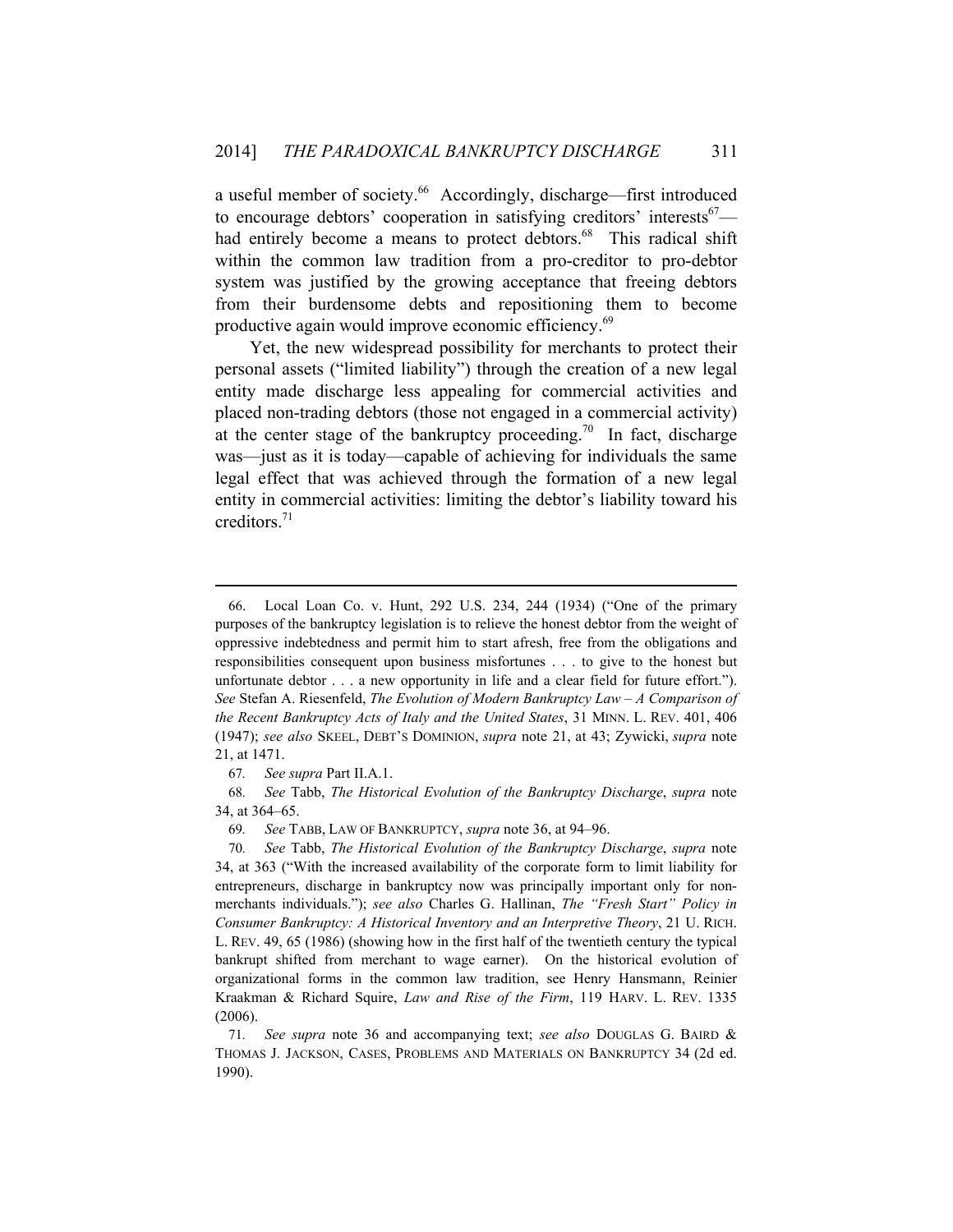Notwithstanding the further strengthening of debtor interests in the Bankruptcy Act of 1898, the original rationale for discharge (the protection of the honest but unfortunate debtor)<sup>72</sup> was, as with the Bankruptcy Act  $1841<sup>73</sup>$  reaffirmed in this legislation.

> If the debtor has acted dishonestly by committing certain acts forbidden in the bill he will not be discharged; if he has acted honestly he will be. The granting of a discharge is justified by a wise public policy. The granting or withholding of it is dependent upon the honesty of the man, not upon the value of his estate.<sup>7</sup>

Yet, unlike English bankruptcy law, where discharge was submitted to strict judicial discretion,<sup>75</sup> the Bankruptcy Act of 1898 made discharge more or less automatic, repealing nearly every judicial check on discharge aside from the statutory limitations.<sup>76</sup> The Bankruptcy Act of 1898, therefore, marked the start of a gradual departure of U.S. bankruptcy law from its original intuition, which was to forgive only those debtors that were victims of exogenous misfortunes. It was only until the twentieth century that bankruptcy discharge underwent a more radical ideological transformation: from a safety net for the honest but unfortunate debtor to providing a safe harbor for any over-indebted person.77

## B. THE CIVIL LAW TRADITION: A PRO-CREDITOR APPROACH

In the nineteenth century, the civil law and common law traditions parted ways regarding the treatment of non-trading debtors' liability toward creditors. Until 1841 in the United States and 1861 in England.<sup>78</sup> only traders and merchants were eligible for bankruptcy discharge while non-trading debtors were forced into coercive imprisonment until they

<sup>72</sup>*. See* Riesenfeld, *supra* note 66, at 406.

<sup>73</sup>*. See supra* note 60 and accompanying text.

<sup>74.</sup> H.R. Rep. No. 55-65, at 43 (1897).

<sup>75</sup>*. See* The Bankruptcy Act, 1883, 46 & 47 Vict., c. 52, § 18(6) (Eng.); *see also* SKEEL, DEBT'S DOMINION, *supra* note 21, at 90; Tabb, *The Historical Evolution of the Bankruptcy Discharge*, *supra* note 34, at 363–64.

<sup>76</sup>*. See* SKEEL, DEBT'S DOMINION, *supra* note 21, at 90; Tabb, *The Historical Evolution of the Bankruptcy Discharge*, *supra* note 34, at 363–64.

<sup>77</sup>*. See infra* Part III.A.

<sup>78</sup>*. See* Tabb, *The Historical Evolution of the Bankruptcy Discharge*, *supra* note 34, at 334–35 n.57 and accompanying text.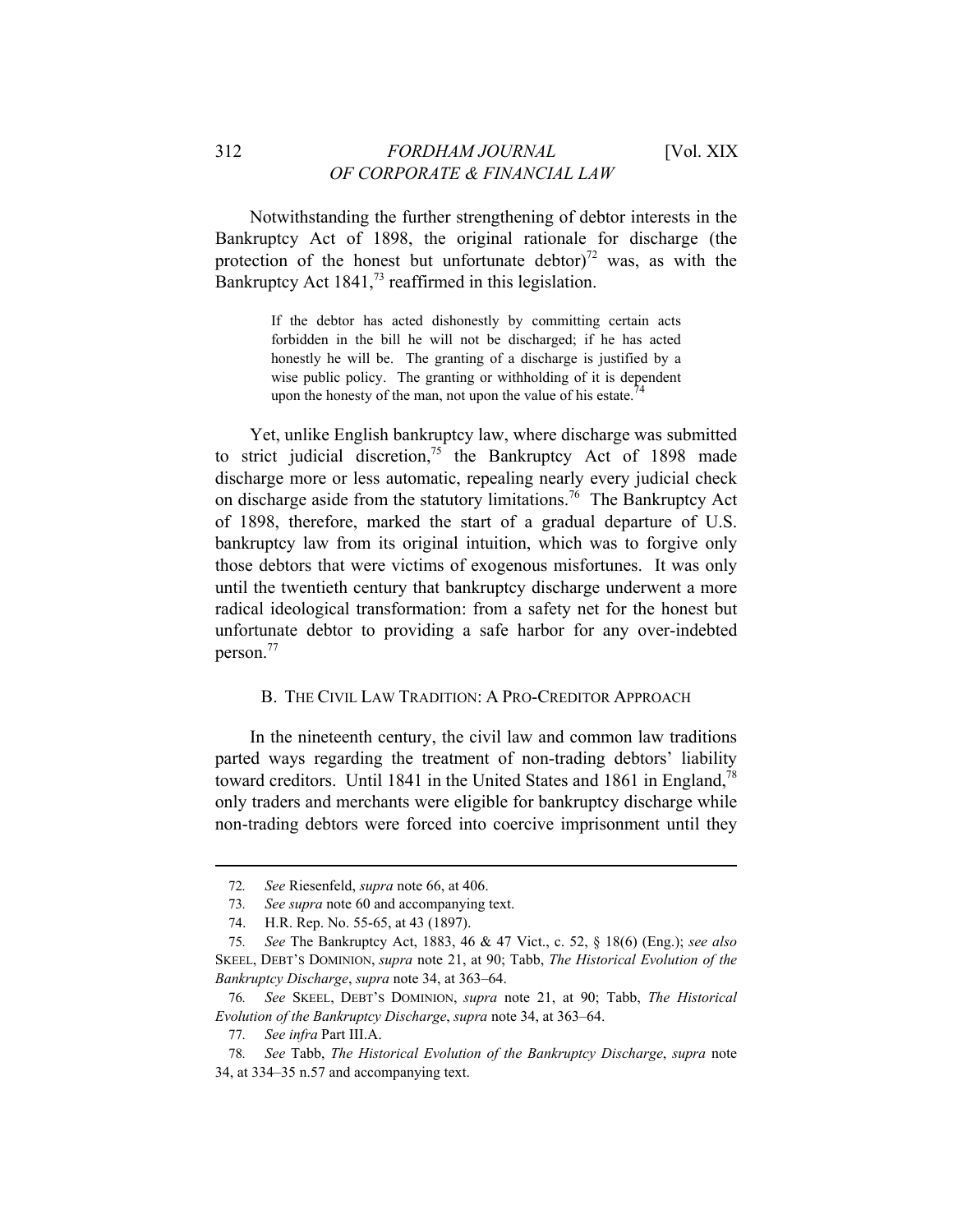could fully repay their debts.<sup>79</sup> Yet, the common law of the midnineteenth century, by making all debtors eligible for discharge, radically amended the regime for non-trading debtors.

Meanwhile, during the first half of the 1800s, several civil law countries—particularly those influenced by the Napoleon Code of 1804—also had legal regimes that excluded non-trading debtors from bankruptcy laws and therefore, from discharge. Furthermore, these countries regulated debtor liability on the premise that all of the debtor's property was charged with the performance of the debtor's obligations. Accordingly, debtor property was the common pledge of creditors, a principle known as "universal patrimonial liability."80

The historical evolution of the concept of patrimony helps to explain this approach. $81$  An anthropocentric vision arose out of the philosophy borne by the Enlightenment and Romantic movements whereby assets or property were conceived as the external manifestation of an individual and thus, a tangible expression of the human personality.82 The notion of such an indissoluble bond between the individual and his patrimony shifted from a philosophical doctrine to a legal one during the first half of the nineteenth century.<sup>83</sup> "Since human" attributes were indivisible and intangible, the patrimony was also considered indivisible and intangible."<sup>84</sup> Therefore, all of a debtor's property was conceived as the common pledge of creditors, leading to the idea of universal patrimonial liability. $85$  Although civil law scholars began to question the singleness and indivisibility of patrimony doctrine in the early twentieth century, the fundamental dogma remained that

<sup>79</sup>*. See id.*; *see also* Cohen, *supra* note 29, at 157–59 (noting that in the seventeenth century, England introduced insolvency proceedings which aimed to exempt from imprisonment those debtors that were not trying to defraud their creditors but were simply insolvent).

<sup>80</sup>*. See supra* note 14 and accompanying text.

<sup>81</sup>*. See* Rojas Elgueta, *supra* note 13, at 527–30.

<sup>82</sup>*. See id.* at 527 & n.40.

<sup>83</sup>*. See id.* (internal citations omitted). "This shift is normally ascribed to a French [legal] handbook written by a German scholar, K.S. Zachariae, and subsequently updated and augmented by two French scholars, Charles Aubry & Charles Rau, Cours de Droit Civil Français, d'Après l'Ouvrage de M. C.S. Zacharie (1856-1858)." *Id.* at 527 n.41; *see* Charles Aubry & Charles Rau, Cours de Droit Civil Français, d'Après l'Ouvrage de M. C.S. Zacharie (1856-1858), *available at* http://gallica.bnf.fr/ ark:/12148/bpt6k5846820d/f8.image.

<sup>84</sup>*. See* Rojas Elgueta, *supra* note 13, at 527.

<sup>85</sup>*. See id.* at 525, 527, 529–30.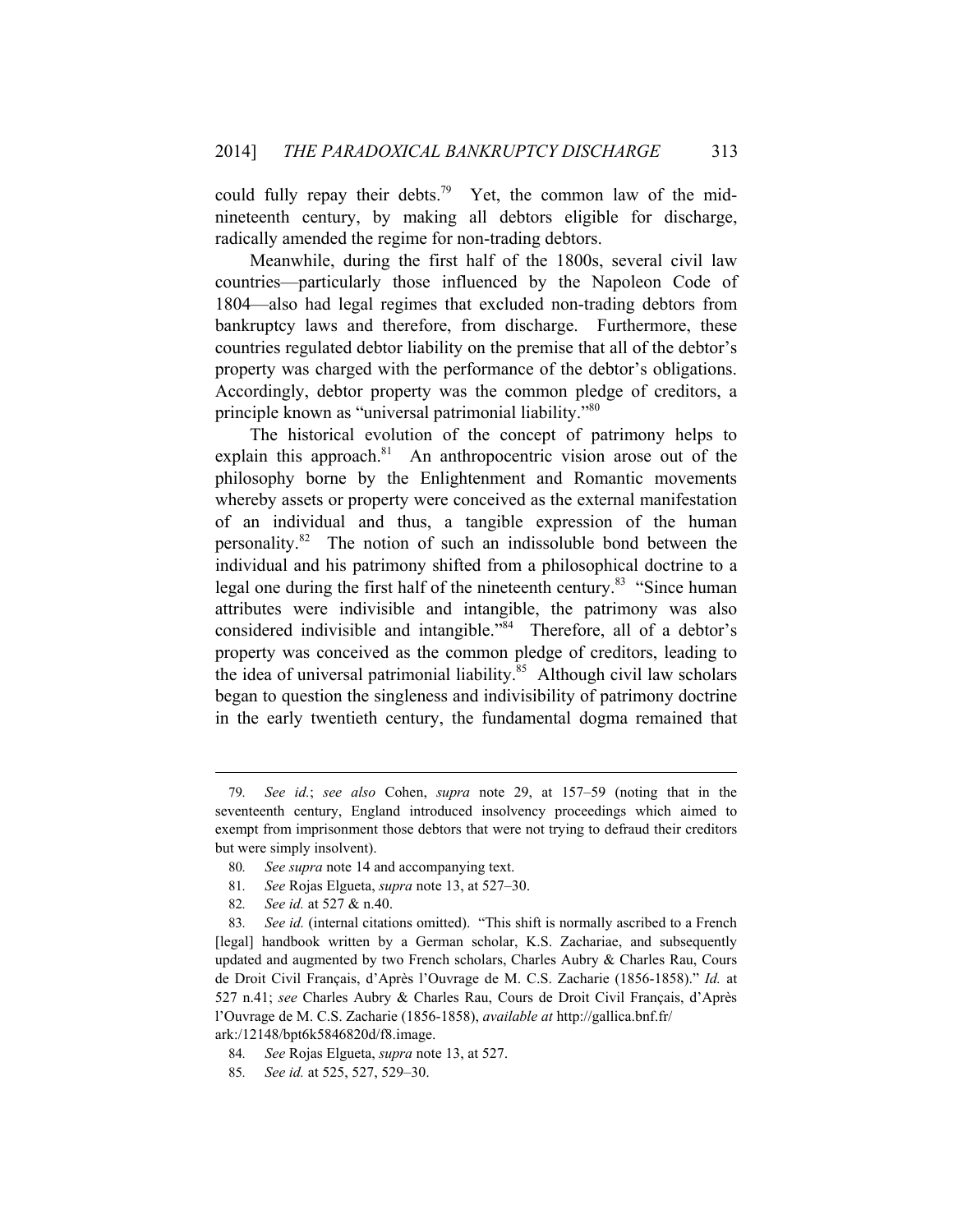only a *numerus clausus* of circumstances provided by law could limit a debtor's liability.86

Thus, when the common law tradition was introducing bankruptcy discharge for non-trading debtors, $87$  the civil law tradition was codifying the universal patrimonial liability principle.<sup>88</sup> The shift in the common law tradition from creditors' dominion—evident in the practice of imprisonment for debts—to a pro-debtor system characterized by a broader scope of bankruptcy discharge was the result of an economicsbased premise, according to which it is considered more efficient to readmit debtors into a productive economic cycle.<sup>89</sup> On the other hand, the universal patrimonial liability rule typified by the civil law tradition was shaped around doctrinal and dogmatic debates on the nature of patrimony.<sup>90</sup> The different historical courses of the common law and civil law traditions with regard to non-trading debtors' liability explain the conventional wisdom according to which common law's liberal bankruptcy discharge policy makes it a pro-debtor system, while civil law's universal patrimonial liability rule makes it a pro-creditor one.<sup>91</sup>

<u> 1989 - Johann Barn, mars ar breithinn ar chuid ann an t-Alban ann an t-Alban ann an t-Alban ann an t-Alban a</u>

89*. See supra* notes 45, 64, and 70 and accompanying text.

<sup>86.</sup> A clear example of this approach can be found in Article 2645 of the Civil Code of Québec: "Any person under a personal obligation charges, for its performance, all his property, movable and immovable, present and future, except property . . . which is the object of a division of patrimony permitted by law." CIVIL CODE OF QUÉBEC, S.Q. 1991, c. 64, art. 2645 (Can.). An identical principle is stated in Article 2740 Italian Civil Code: "The debtor is responsible for his obligations with all his present and future assets. Limitations of liability are not allowed except in the circumstances provided by law." Art. 2740 Codice civile [C.c.] (It.).

<sup>87</sup>*. See supra* note 57 and accompanying text.

<sup>88</sup>*. See supra* note 14 and accompanying text.

<sup>90.</sup> One could argue that bankruptcy discharge is not technically an exception to the universal patrimonial liability rule, since it eliminates the debt itself instead of limiting the assets that are charged with the performance of the debt. Nevertheless, it is apparent that discharge and universal patrimonial liability represent two opposite policies governing debtor-creditor relations. As has been noticed in the Italian doctrine, "Notwithstanding our legal tradition provides that the debtor is responsible for his obligations with all his present and future assets (Art. 2740 C. Civ.), in principle, there's nothing to prevent that that tradition, in light of other requirements in case considered nowadays prevailing, could be changed." *See* Stanghellini, *supra* note 7, at 438.

<sup>91.</sup> Among the many authors on the favorable treatment that debtors receive in the U.S. system, see SKEEL, DEBT'S DOMINION, *supra* note 21, at 1 ("What is clear, however, is that U.S. bankruptcy law is far more sympathetic to debtors than are the laws of other nations."). The *favor creditoris* in the Italian legal system is emphasized,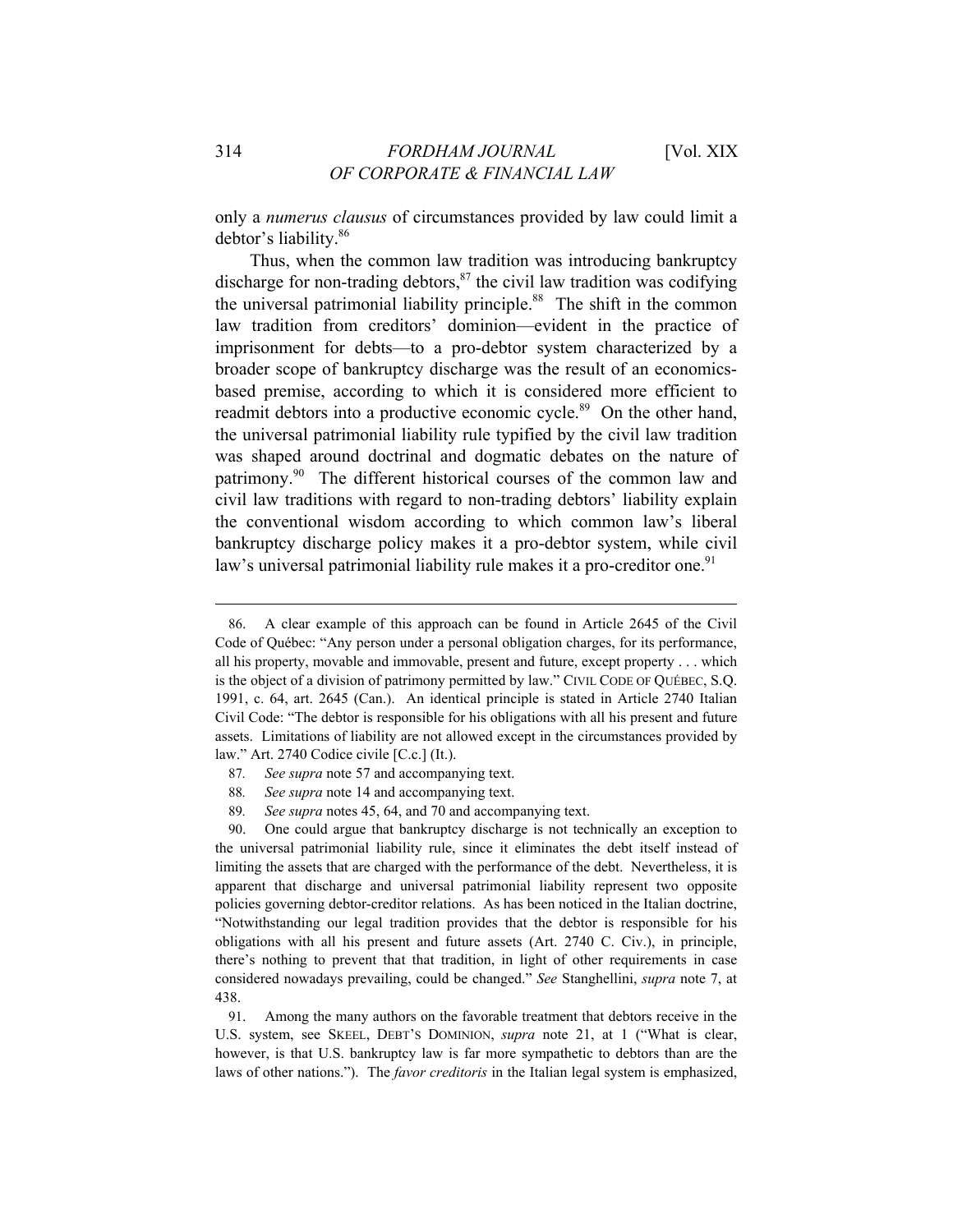#### **III. BANKRUPTCY DISCHARGE IN THE TWENTIETH CENTURY AND THE MOST RECENT TRENDS IN THE UNITED STATES AND EUROPE**

## A. FROM A REMEDY FOR THE HONEST BUT UNFORTUNATE DEBTOR TO A SAFE HARBOR FOR THE OVER-INDEBTED DEBTOR

Before verifying whether the respective labels of "pro-debtor" and "pro-creditor" for common and civil law regimes are compatible with a new descriptive analysis conducted through the lens of the behavioral law-and-economics methodology, it is worth emphasizing the trends that characterize discharge in the United States over the last fifty years.

As highlighted in Part I.B of this Article, in the past few decades, continental European countries generally trended toward the adoption of bankruptcy discharge and the inclusion of consumers within the scope of bankruptcy laws. $92$  In contrast, in the United States—traditionally the most liberal country in terms of access to discharge—the past decades have been marked by a heated debate over the question of whether to limit the scope of discharge.

Starting in the 1960s, the consumer credit industry strongly invoked the adoption of regulations to restrict discharge.<sup>93</sup> In particular, financial institutions lobbied for Congress to adopt the so-called "means test," a provision that would prevent a debtor from obtaining immediate discharge through the liquidation of the debtor's assets and instead force that debtor to go through a program of debt adjustment upon being able to repay at least some of the debts. $94$  Despite creditors' aggressive efforts, the National Bankruptcy Review Commission, whose findings shaped the Bankruptcy Code of  $1978<sup>95</sup>$  rejected the means test and adopted a debtor-oriented approach.

An especially notable innovation is the Commission's proposal to repeal the provision in the Chapter 13 proceedings that denied discharge for any debt based upon a fraudulent financial statement (the "fraud exception"). $96$  The elimination of this fraud exception from the Bankruptcy Code of 1978 and the resulting Chapter 13 "super discharge," one that includes debt based on a fraudulent statement,

among others, by ENRICO MOSCATI, LA DISCIPLINA GENERALE DELLE OBBLIGAZIONI – CORSO DI DIRITTO CIVILE 32 (2012).

<sup>92</sup>*. See supra* Part I.B.

<sup>93</sup>*. See* SKEEL, DEBT'S DOMINION, *supra* note 21, at 154.

<sup>94</sup>*. See id.* 

<sup>95</sup>*. See id.* at 139.

<sup>96</sup>*. See id.* at 154–55.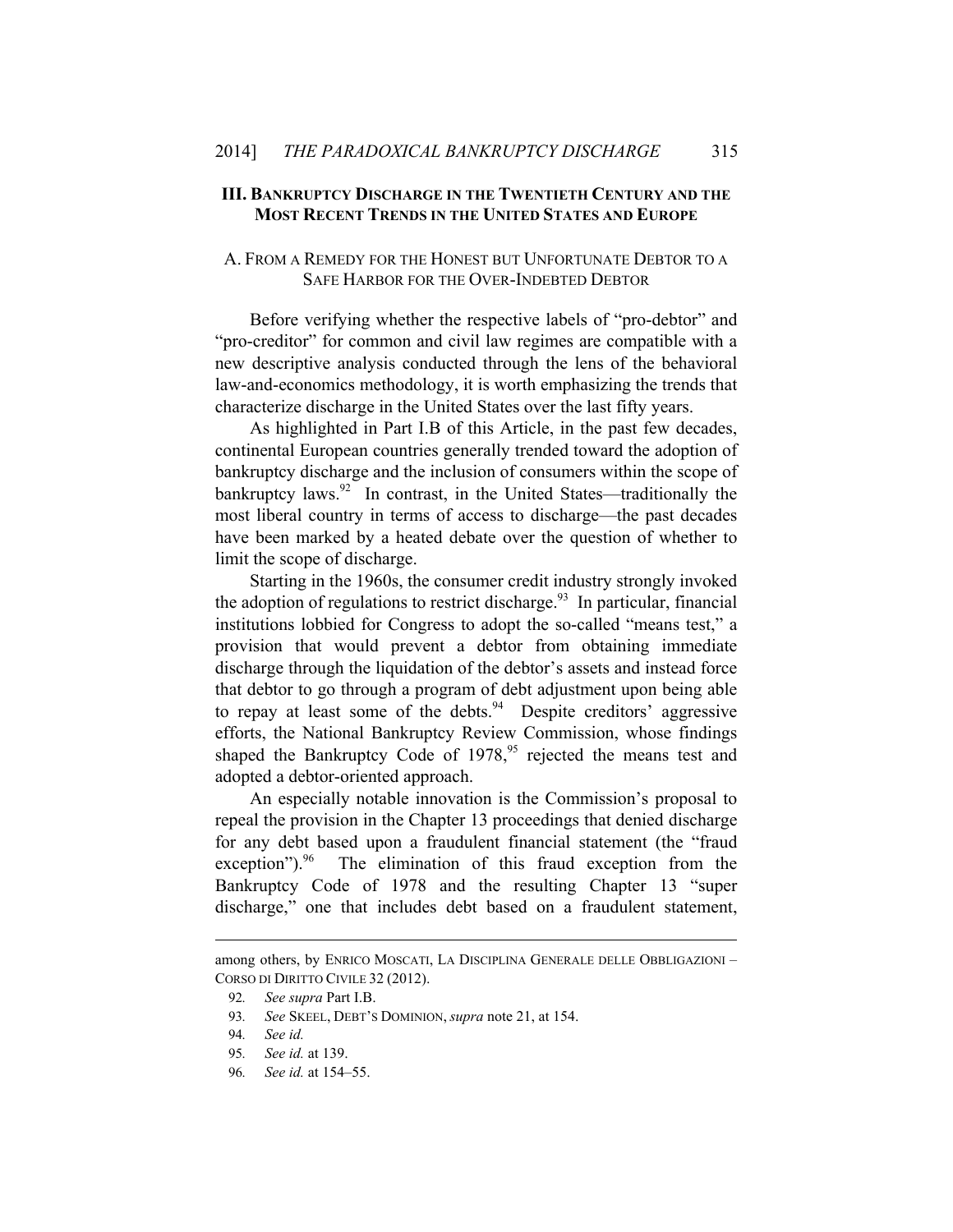reveals the enormous divide between the original rationale of the policy (protecting the *honest* but unfortunate debtor) and the modern version, which also applies to, at least in some circumstances.<sup>97</sup> the *dishonest* debtor.

By the twentieth century, the original prerequisite for obtaining discharge—that an honest debtor was the victim of an exogenous, misfortunate event that caused the financial distress—was no longer required.98 In this much more basic model, over-indebtedness was the only prerequisite for discharge, regardless of the reasons for the financial distress and the honesty of the debtor. $99$  The gradual affirmation of debtors' interests has culminated in a radical new reading of the expression "honest but unfortunate," which now extends the concept of "misfortune" to include all debtors who are unable to repay a debt, even when the debt originated as the result of a bad financial judgment, imprudence, or sometimes, a fraudulent  $act.^{100}$ 

<sup>97.</sup> Section 1328(a)(2) of the Bankruptcy Code of 1978, in its original version preceding BAPCPA (*see infra* note 104 and accompanying text), did not exempt from discharge debt obtained through false pretenses, false representation or actual fraud, missing a specific reference to §  $523(a)(2)(A)$  where exceptions to discharge are regulated. *See also infra* note 107.

<sup>98</sup>*. See supra* note 66 and accompanying text.

<sup>99.</sup> The radical shift in the bankruptcy discharge rationale is exemplified by the statement made before the U.S. Congress by Ellen Broadman, representative of the Consumers Union, during the hearings held in 1984 for the reform of the Bankruptcy Code of 1978: "The proposal is totally at odds with the philosophy underlying the bankruptcy law of allowing individuals who are overwhelmed by crushing debt obligations to start a new, fresh life without debt burden." SKEEL, DEBT'S DOMINION, *supra* note 21, at 193–94. The deep transformation of the prerequisites for bankruptcy discharge is also apparent when comparing Broadman's words with an opinion delivered by an English judge in 1810: "[r]elief is to be extended to those who are both honest and unfortunate. Honesty alone will not be a title, if the debtor has come to his ruin by his own imprudence, without misfortune." *Brown's Case*, 1 Mart. (o.s.) 158, 159–60 (La. 1810).

<sup>100.</sup> This approach is clearly expressed by Douglas G. Baird, *Discharge, Waiver, and the Behavioral Undercurrents of Debtor-Creditor Law*, 73 U. CHI. L. REV. 17, 25 (2006) ("Every debtor in dire financial straits is 'unfortunate.' You are eligible for a discharge even if your financial difficulties arise from bad judgment or improvidence, as long as you are honest. Honest people are sometimes unable to pay what they owe, and when this happens the law should be there to help. So long as they act in good faith, the right to discharge in bankruptcy is available. Instead of limiting the discharge to only some debtors in dire straits, the word 'unfortunate' now merely describes their condition.").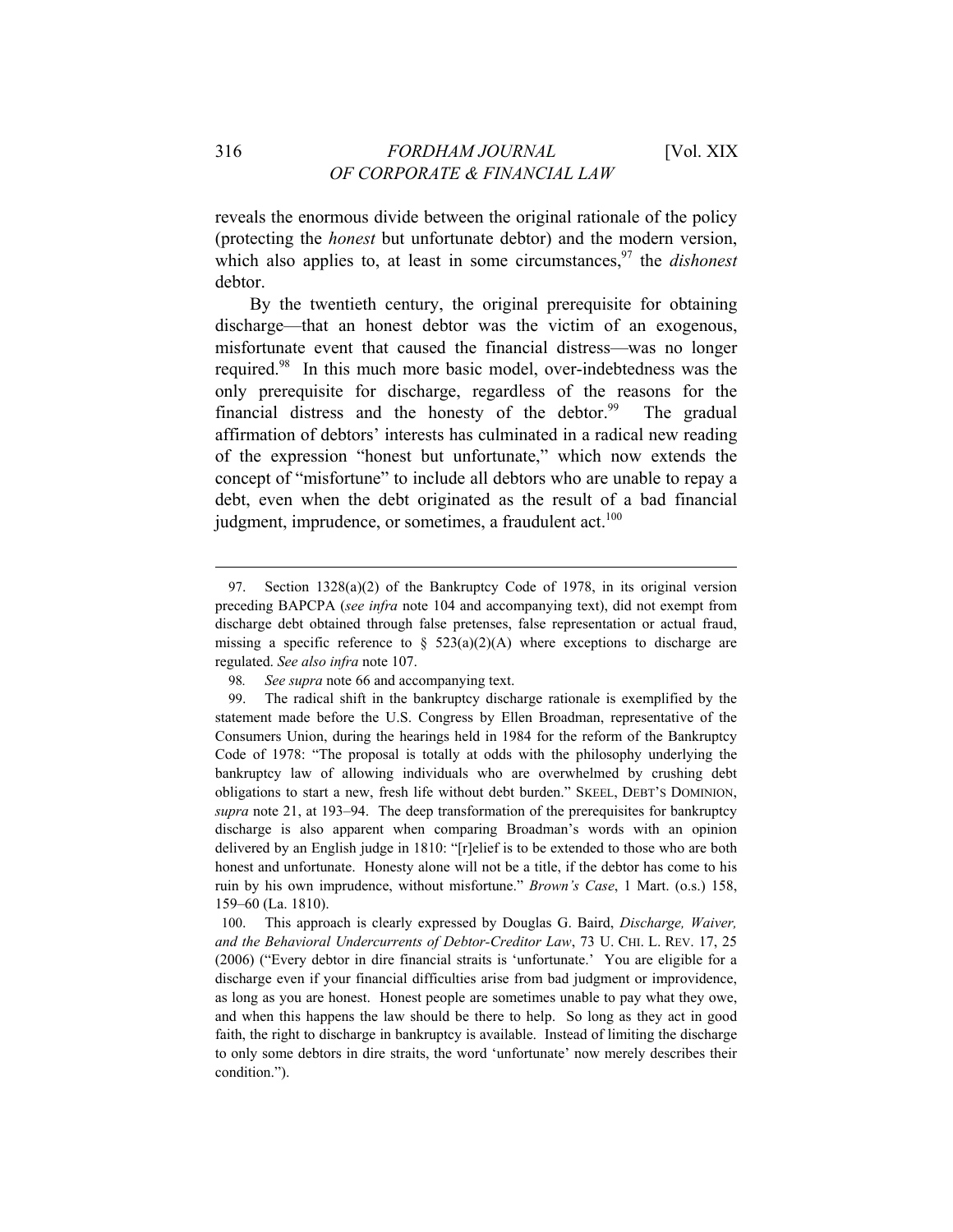#### B. A CHANGE IN TREND IN THE UNITED STATES CONSUMER BANKRUPTCY

Due to the relative neglect of the pro-creditor position in the Bankruptcy Code of 1978, the consumer credit industry insisted on the need to restrict access to bankruptcy discharge, stressing that bankruptcy filings increased by 60% within one year of the law's passage and had constantly increased since.<sup>101</sup> In the second half of the 1990s, financial institutions submitted a new proposal to Congress that would introduce a means test into the Bankruptcy Code of 1978 in order to limit automatic discharge under Chapter 7 and instead, have Chapter 13 apply to debtors who were capable of paying some portions of their debts.<sup>102</sup> Despite the efforts of progressive bankruptcy scholars who firmly opposed this means test<sup>103</sup> on the ground that consumers are best protected through broad access to discharge, in 2005, financial institutions won the battle with the enactment of the Bankruptcy Abuse Prevention and Consumer Protection Act ("BAPCPA").<sup>104</sup>

According to the scholars who supported the means test, BAPCPA forces debtors with incomes above their state median and higher than a specified portion of their debts to follow a debt adjustment plan.<sup>105</sup> Ultimately, BAPCPA is designed to end abusive behaviors of those who use discharge to strategically plan their finances (so-called the "bankruptcy of convenience").<sup>106</sup> Furthermore, the lobbyists also

<u> 1989 - Johann Barn, mars ann an t-Amhain ann an t-Amhain an t-Amhain an t-Amhain an t-Amhain an t-Amhain an t-</u>

104. On the advisability of introducing the "means test," see Edith H. Jones & Todd J. Zywicki, *It's Time for Means Testing*, 1999 BYU L. REV. 215 (1999).

<sup>101</sup>*. See* SKEEL, DEBT'S DOMINION, *supra* note 21, at 190.

<sup>102</sup>*. Id*. at 202.

<sup>103.</sup> According to progressive bankruptcy scholars, the elimination of the choice between Chapter 7 and Chapter 13 is equivalent to the re-establishment of a modern form of "involuntary servitude" for individuals and the betrayal of the pro-debtor U.S. approach to consumer bankruptcy. *Id.* at 194–95, 204; *see also* Vern Countryman, *Bankruptcy and the Individual Debtor – and a Modest Proposal to Return to the Seventeenth Century*, 32 CATH. U. L. REV. 809, 826–27 (1983) [hereinafter Countryman, *Bankruptcy and the Individual Debtor*].

<sup>105.</sup> The "means test" is regulated by § 707(b) of the Bankruptcy Code of 1978. 11 U.S.C. § 707(b) (2012).

<sup>106</sup>*. See* Zywicki, *supra* note 21, at 1497 ("Second, a debtor's increased use of credit cards preceding bankruptcy may also reflect strategic behavior taken in anticipation of filing bankruptcy. Credit card debt is unsecured debt that can be discharged in bankruptcy. By contrast, some unsecured debts are not dischargeable in bankruptcy, and secured debts, such as home and auto loans, are minimally affected. For unsecured credit card debt, by contrast, generally the debtor can retain the property purchased with the credit card and discharge the obligation. Given the choice between defaulting on secured or nondischargeable obligations on the one hand versus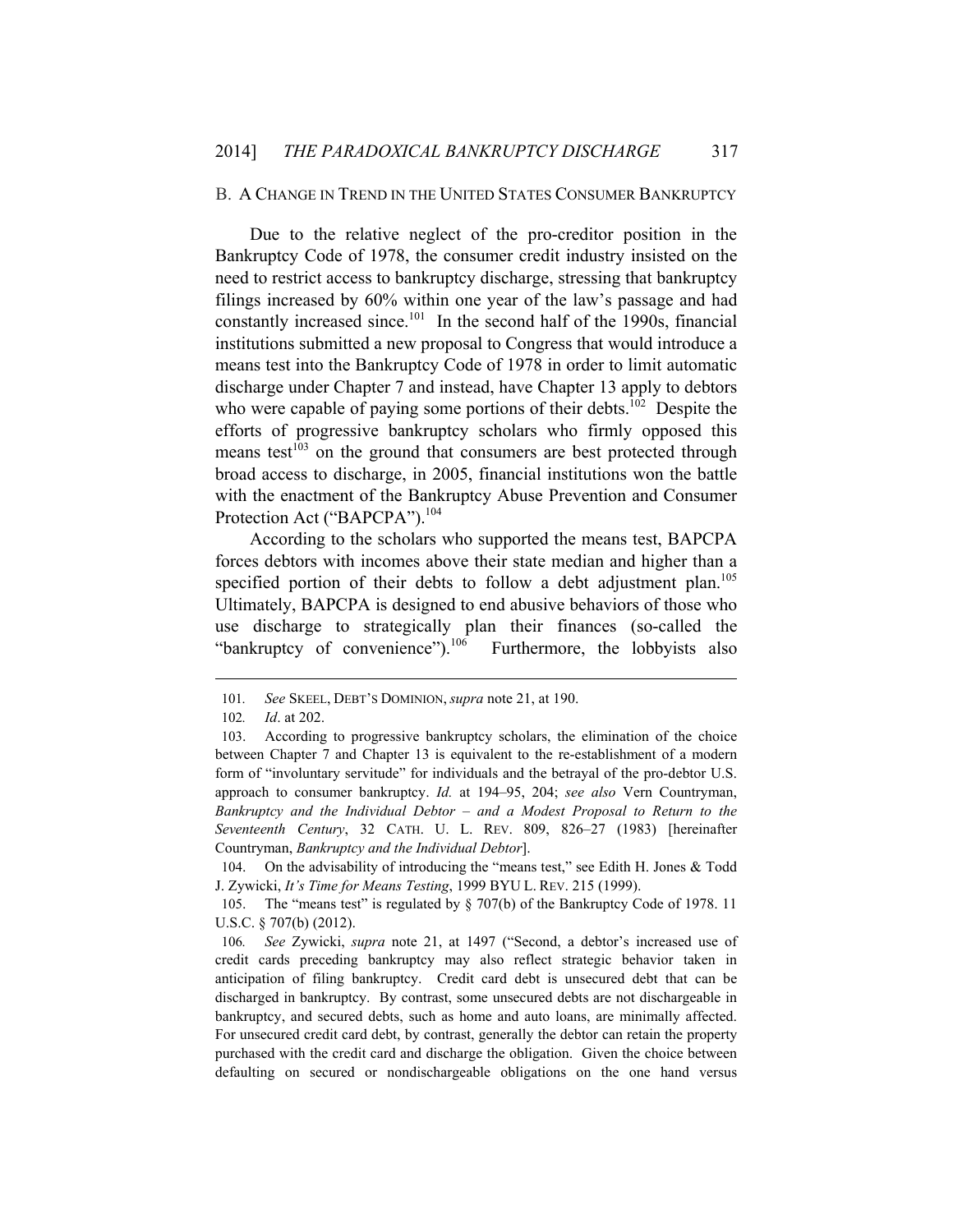promised that the reform would not exclude bankruptcy's prototypical "honest and unfortunate debtor" with median or below-median income from obtaining discharge.<sup>107</sup>

Meanwhile, the progressive camp argued that the real scope of BAPCPA did not limit access to Chapter 7 discharge for solvent debtors, but rather deferred bankruptcy filing for all debtors notwithstanding their income and ability to repay their debts.<sup>108</sup> In other words, financial institutions did not share the goal of limiting the scope of discharge. Instead, they wanted to make filings more complicated in order to delay any proceedings so that debtors would continue to make payments to creditors, thereby increasing creditors' revenues.<sup>109</sup>

In any case, the reform of 2005 undoubtedly marked a clear shift away from the pro-debtor ideological monopoly that had characterized U.S. bankruptcy law since the mid-nineteenth century.

dischargeable credit card debt on the other, the incentive is to use credit cards to finance payment of nondischargeable and secured debt."); *see also* Ronald J. Mann, *Bankruptcy Reform and the "Sweat Box" of Credit Card Debt*, U. ILL. L. REV. 375, 376–77 (2007) ("Proponents spent much less time discussing the economics of the consumer credit industry or the business models of those most affected by consumer bankruptcy. In particular, the debates often focused on the concept of needs-based bankruptcy—or the concern that the skyrocketing bankruptcy filing rates indicate that consumers are using the bankruptcy system for financial planning purposes rather than as a last resort. The catch phrase in the legislative history was the 'bankruptcy of convenience.'").

<sup>107</sup>*. See* Robert M. Lawless, Angela K. Littwin, Katherine M. Porter, John A. E. Pottow, Deborah K. Thorne & Elizabeth Warren, *Did Bankruptcy Reform Fail? An Empirical Study of Consumer Debtors*, 82 AM. BANKR. L. J. 349, 352 (2008). It is worth noting that BAPCPA repealed the *superdischarge* of Chapter 13 first introduced in 1978. After the reform of 2005,  $\S$  1328(a)(2) of the Bankruptcy Code of 1978 includes false pretenses, false representation, and actual fraud among the Chapter 13 exceptions to discharge.

<sup>108</sup>*. See id.* at 377–85; *see also* Mann, *supra* note 106, at 392–400.

<sup>109</sup>*. See* Mann, *supra* note 106, at 384 ("In my view, the most important aspect of the new law is not the increased payouts associated with means testing, but the way in which the law encourages debtors to defer bankruptcy filings."). *Id.* at 392 ("If those card users continue to make payments until shortly before they surrender and file for bankruptcy, the delay in filing—lengthening the time in the 'sweat box'—will increase the profits the lenders receive from those accounts, or decrease the losses the lenders will face when those customers ultimately file for bankruptcy.").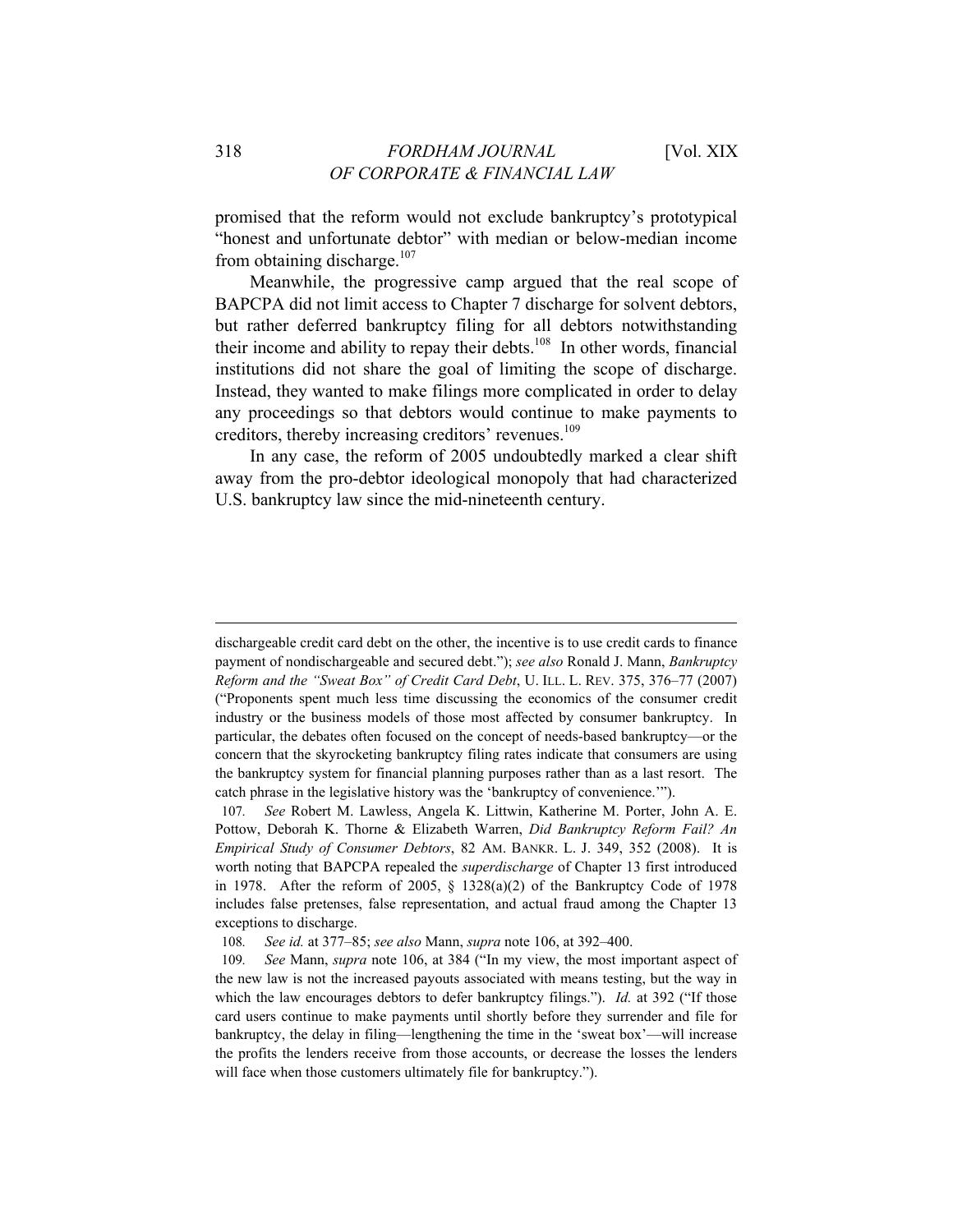#### C. THE EUROPEAN CONSUMER BANKRUPTCY OPPOSITE TREND

Meanwhile, the European approach, which has departed from its traditional pro-creditor approach in the past decades, rejects both the American progressive and conservative bankruptcy traditions by viewing discharge as a way to not only protect consumers but also to encourage them to take on more debt.<sup>110</sup> In rejecting these positions,<sup>111</sup> the European trend represents a unique opportunity to reconsider the traditional analysis and challenge the common picture of discharge as a fundamentally pro-debtor legal device.

## **IV. A DESCRIPTIVE ANALYSIS OF BANKRUPTCY DISCHARGE**

In order to give a new descriptive analysis of bankruptcy discharge, it is first necessary to understand the core characteristics of discharge that both the progressive and conservative bankruptcy traditions recognize.

## A. THE UNDISPUTED ASPECTS OF BANKRUPTCY DISCHARGE

It is commonly accepted that bankruptcy discharge aims to achieve three different goals. One is to allow and encourage debtors, freed from their debts, to once again become productive members of society. The underlying premise is that the cost of the discharge is less than the cost that society would bear if debtors, without the availability of discharge, were excluded from economic activity due to the perpetual obligation to repay their debts.<sup>112</sup> This theoretical justification for discharge, explained in terms of "freedom of opportunity," has primarily developed in the United States.<sup>113</sup> According to this deeply rooted theory in American culture, incentivizing individual risk-taking—and therefore, collectively sharing the risk that some private initiatives will fail—is fundamental to maximizing social welfare.<sup>114</sup>

<sup>110</sup>*. See supra* Parts I.A and I.B.

<sup>111</sup>*. See supra* Part I.B.

<sup>112</sup>*. See*, *e.g.*, William O. Douglas, *Some Functional Aspects of Bankruptcy*, 41 Y. L.J. 329, 340 (1932); *see also* Local Loan Co. v. Hunt, 292 U.S. 234, 244 (1934); Tabb, *Scope of the Fresh Start*, *supra* note 2, at 90.

<sup>113</sup>*. See* Douglas, *supra* note 112, at 340.

<sup>114</sup>*. See id.* ("The theory of freedom of opportunity which has prevailed in this country has resulted in a minimum of governmental interference in strictly private enterprise. Denial of discharges in bankruptcy has been guarded zealously in the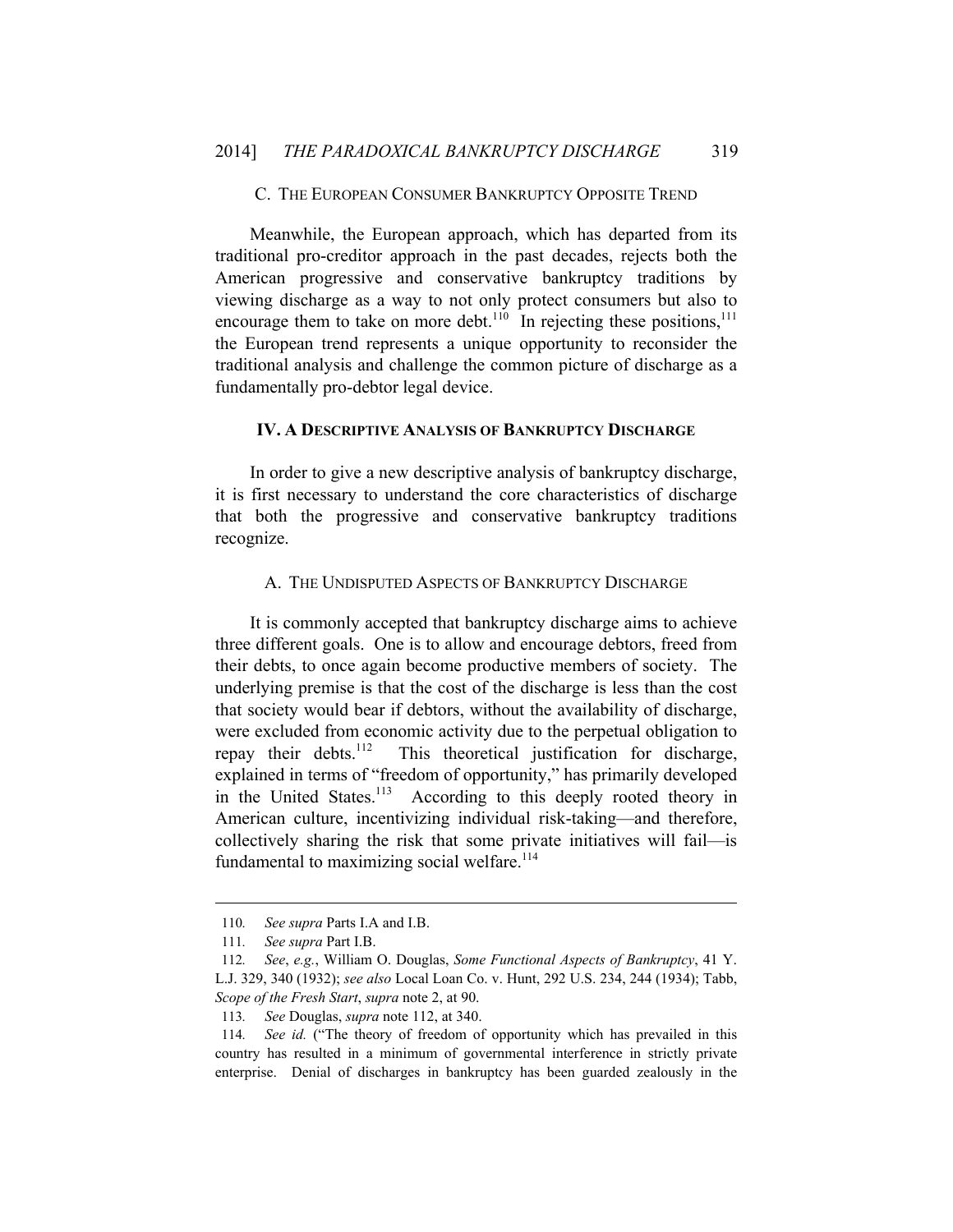The second goal of discharge is to provide debtors with insolvency insurance.<sup>115</sup> Third, the device seeks to promote debtor cooperation with the bankruptcy trustee and creditors regarding debt collection and asset liquidation during bankruptcy proceedings.<sup>116</sup>

## B. THE PROGRESSIVE BANKRUPTCY SCHOLARSHIP

Aside from the aforementioned, uncontroversial aspects of bankruptcy discharge, the analysis is highly ideological and held hostage by the antithetical viewpoints of the progressive and conservative bankruptcy scholarships.

interest of hard-pressed debtors who desire a new lease on life. The fact that this is a country with large natural resources has led to the notion that failures can be afforded; that experimentation in enterprise should be encouraged; that out of the failures may come successes which will result in the promotion and development of our industrial and economic potentialities. That the annual bill which consumers pay for such experimentation is large is not denied. But it is insisted that it is worth the price."); *see also* SULLIVAN ET AL., *supra* note 6, at 258 ("In the United States we have opted for dynamic economic change even at the cost of economic risk and instability. We have chosen economic opportunity at the risk of economic hardship. We prefer a world of winners and losers. But a world of winners and losers requires a way to cope with the losers. If they revolt in the streets or withdraw from the economy, the costs of their failure are displaced to the winners who cannot enjoy their prosperity in safety. The bankruptcy discharge is an important part of the traditional, market driven American approach to risk. Bankruptcy reduces the pain of loss while it lets the losers get back in the game. As far back as Henry Clay, American decided that collectively we would all be better off to cut the losers loose from their old debts so they could try the game again.").

<sup>115</sup>*. See* Barry Adler, Ben Polak & Alan Schwartz, *Regulating Consumer Bankruptcy: A Theoretical Inquiry*, 29 J. LEGAL STUD. 585, 592–93 (2000); *see also*  Michelle J. White, *Abuse or Protection? Consumer Bankruptcy Reform Under 'BAPCPA*,*'* 18-19 ÉCONOMIE PUBLIQUE 1, 2 (2006); Adam Feibelman, *Defining the Social Insurance Function of Consumer Bankruptcy*, 13 AM. BANKR. INST. L. REV. 129, 130 (2005).

<sup>116.</sup> Tabb, *Scope of the Fresh Start*, *supra* note 2, at 90 ("The debtor cooperation theory justifies the discharge as a carrot dangled in front of debtors to induce them to cooperate with the trustee and the creditors in the bankruptcy case in the location, collection, and liquidation of the debtor's assets. If the debtor cooperates, the discharge is granted; if not, it is denied. Debtor compliance arguably benefits creditors by increasing the size of the asset pie available for distribution and by decreasing the administrative costs necessary to effect that distribution. In short, creditors essentially forego the possibility of post-bankruptcy recovery tomorrow in the hope of reaping larger bankruptcy dividends today.").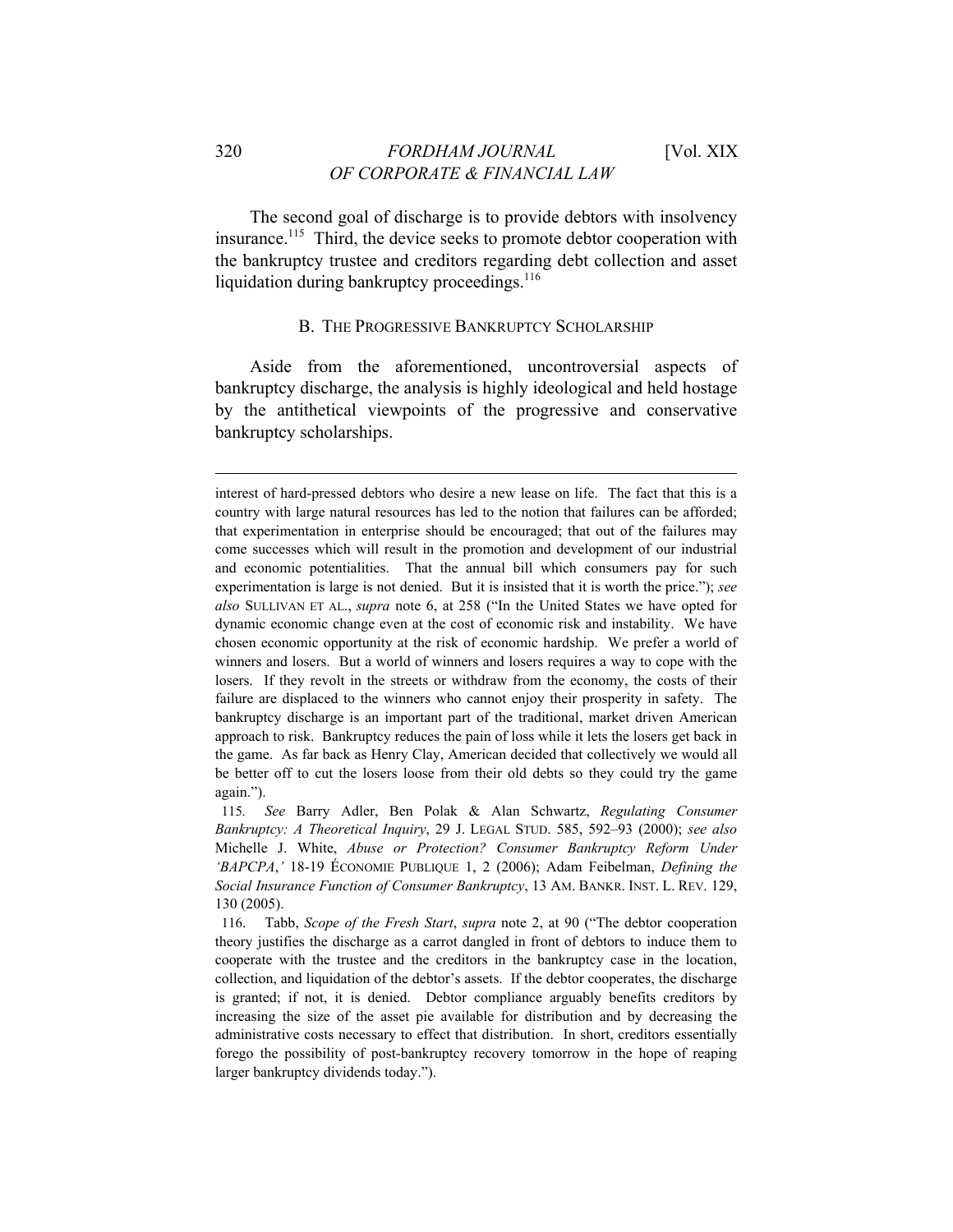Until the reform of 2005, the progressive position predominantly shaped U.S. bankruptcy discharge policy.<sup>117</sup> Under this approach, discharge is functionally equivalent to social insurance by allowing debtors to mitigate the detrimental consequences of a negative exogenous event.<sup>118</sup> In the United States, which typically provides a much more limited welfare system than European countries, bankruptcy discharge is considered to be a legal device to augment Social Security in the absence of other social safety nets. $119$  Thus, bankruptcy discharge is considered to be a fundamental tool to protect the American middle class from the risk of exogenous shocks, such as job-related income interruptions, sickness, and costs related to marital problems, that could transform mere indebtedness into pathological insolvency.<sup>120</sup> Progressive scholars identify the combination of such shocks and excessive consumer credit as the primary cause of middle-class over-

<u> 1989 - Johann Barn, mars ar breithinn ar chuid ann an t-Alban ann an t-Alban ann an t-Alban ann an t-Alban a</u>

120*. See* SULLIVAN ET AL., *supra* note 6, at 75 ("Our data suggest that job-related income interruption is by far the most important cause of severe financial distress for middle-class Americans."); *see id.* at 141 ("Medical science has flowered beyond the wildest dreams of earlier generations, yet sickness and injury remain a major threat to the economic health of every middle-class family. The two components of that threat either of which can plunge a family from comfortable circumstances to financial collapse in a matter of months—are the spiraling cost of medical care and the loss of income because of accident, illness, or disability."); *see id.* at 173 ("[B]oth marital problems and financial difficulties may arise from the same sources of trouble. Once financial and marital problems have developed, they are likely to reinforce each other. The interaction is often fatal both to the marriage and to the balance sheet.").

<sup>117</sup>*. See supra* Parts III.A and III.B. The progressive bankruptcy scholarship, which obviously counts numerous scholars among its ranks, is typically identified with the works of three authors, belonging to different generations: William Douglas in the 1930s, Vern Countryman in the 1960s and, since the 1990s, Elizabeth Warren.

<sup>118</sup>*. See*, *e.g.*, Elizabeth Warren, *The Bankruptcy Crisis,* 73 IND. L.J. 1079, 1100–01 (1998); SULLIVAN ET AL., *supra* note 6, *passim*.

<sup>119.</sup> SKEEL, DEBT'S DOMINION, *supra* note 21, at 100; *see also* SULLIVAN ET AL., *supra* note 6, at 257; Eric A. Posner, *Contract Law in the Welfare State: A Defense of the Unconscionability Doctrine, Usury Laws, and Related Limitations on the Freedom to Contract*, 24 J. LEGAL STUD., 283, 307 (1995) ("[B]ankruptcy Law is analogous to the welfare system: it is social insurance for the nonpoor."); Jean Braucher, *Consumer Bankruptcy as Part of the Social Safety Net: Fresh Start or Treadmill?*, 44 SANTA CLARA L. REV. 1065, 1073 (2004); Jackson, *supra* note 36, at 1397–98 ("[T]he theory must explain why, in the context of a social and economic order premised on individual autonomy, the law should make inalienable the right to a fresh start. In particular, it must show why the law should specifically protect individuals against the dangers of amassing debts when it provides only a general web of social insurance programs to protect them against the financial risks of their other activities.").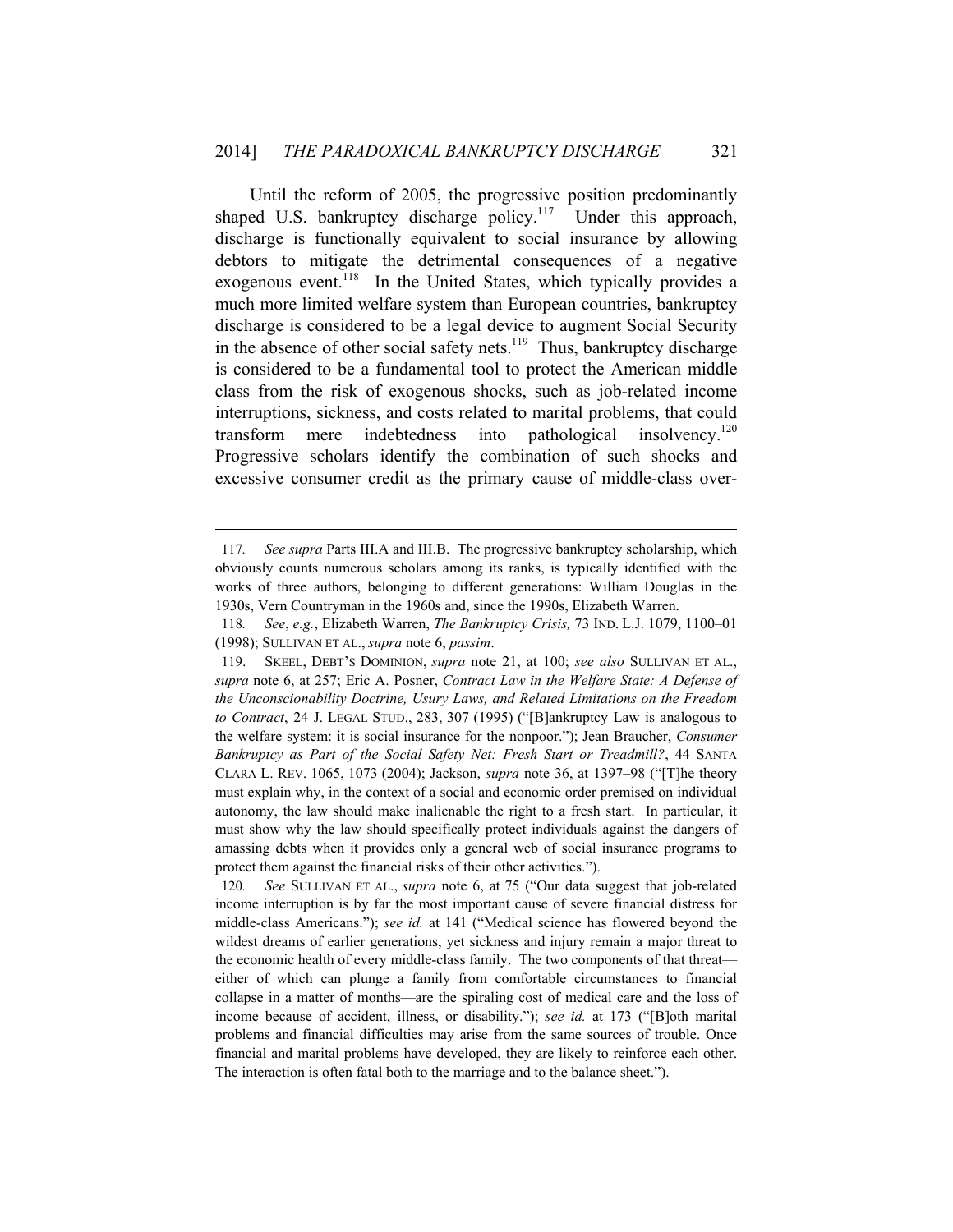indebtedness.<sup>121</sup> Accordingly, they select bankruptcy discharge as an appropriate response.

In an *ex post* perspective that emphasizes remedies more than incentives, progressive scholars treat discharge as a final resort for reintroducing over-indebted individuals to a productive economic cycle.<sup>122</sup> Such a focus on the remedy to excesses on the supply side of the consumer credit market omits consideration as to whether bankruptcy laws—and in particular, bankruptcy discharge—contribute to shaping debtors' behaviors and their financial choices. Put differently, the *ex ante* perspective, concerned with the incentives that discharge poses on the demand side, is neglected by this body of scholarship, and therefore leaves unanswered the question of whether bankruptcy discharge contributes to over-indebtedness.<sup>123</sup>

## C. THE CONSERVATIVE BANKRUPTCY SCHOLARSHIP

Conservative bankruptcy scholars, who are apparently more sensitive to the interests of the consumer credit industry than of debtors, take the opposite stance by arguing that a liberal approach to discharge is the basis for severe inefficiencies.<sup>124</sup> This pro-creditor approach follows the *ex ante* perspective that typifies law-and-economics analysis and assumes that individuals are rational, self-interested actors who are

<sup>121</sup>*. Id*. at 23–26.

<sup>122.</sup> Countryman, *Bankruptcy and the Individual Debtor*, *supra* note 103, at 817– 18; *see also* SULLIVAN ET AL., *supra* note 6, at 22 ("As American families have faced job losses and medical bills, divorces and home mortgages throughout the past decade, bankruptcy has been their safety net . . . consumer debt has lowered many middle-class families' threshold for financial collapse. High consumer debt loads increase families' vulnerability to every other problem—job, medical, divorce, housing—that befalls them.").

<sup>123</sup>*. See* Skeel, *Progressive Bankruptcy Scholarship*, *supra* note 24, at 1118 ("With respect to the third factor, the rise of law and economics, current progressives remain just as hostile as Countryman himself. In personal bankruptcy, this has meant a vigilant defense of the fresh start, at times to the exclusion of other perspectives. Gone is any serious suggestion that bankruptcy should be used instrumentally to shape debtors' behavior. The occasional exceptions to this stance have a distinctly populist flavor."); *see also* Frank H. Buckley, *The Debtor as Victim*, 87 CORNELL L. REV. 1078, 1079 (2002) ("What is troubling, however, is the implicit assumption that an ex post perspective suffices, and that debtors do not react to the incentive structure of the bankruptcy regime ex ante when they borrow.").

<sup>124</sup>*. See* Zywicki, *supra* note 21, *passim; see also* Jones & Zywicki, *supra* note 104, at 240.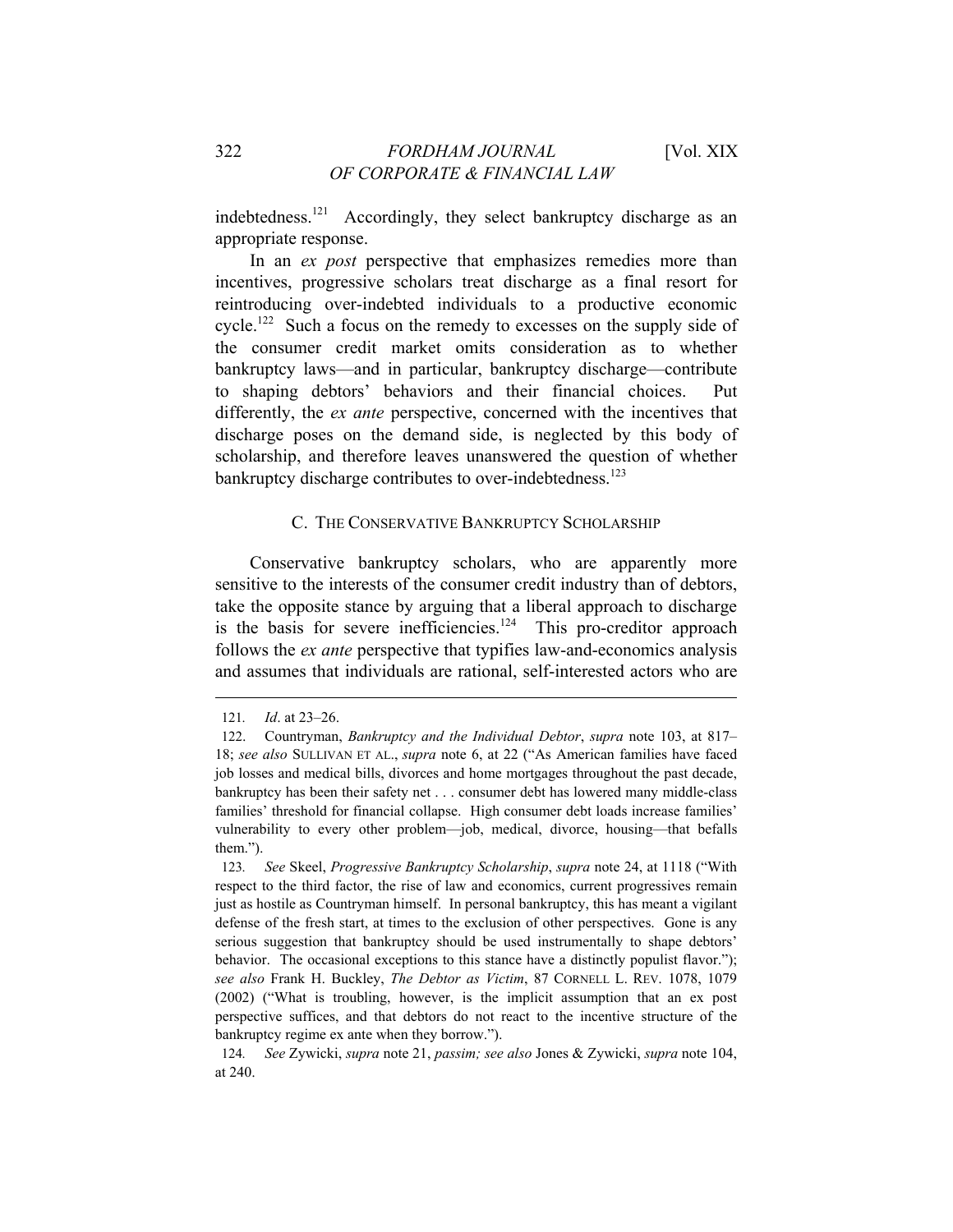able to make efficient decisions that maximize their individual wealth and in the aggregate, social welfare.<sup>125</sup> Accordingly, discharge creates a moral hazard because it grants debtors the equivalent of free insolvency insurance, thereby incentivizing them to take on more debts and strategically employ the fresh start benefit.<sup>126</sup> These scholars argue that the best response to such rational abuse is to establish stricter lending criteria and demand more collateral, ultimately leading to a higher cost of credit and its subsequent rationing.<sup>127</sup>

<u> 1989 - Johann Barn, mars ar breithinn ar chuid ann an t-Alban ann an t-Alban ann an t-Alban ann an t-Alban a</u>

127*. Id.* ("Lenders, of course, have opposite incentives and will be more willing to provide more credit when bankruptcy laws are strict and less where bankruptcy is easy."); *see also* Jones & Zywicki, *supra* note 104, at 248. Following the idea that the bankruptcy system makes credit more expensive one study has argued that, because of bankruptcy laws, each American household bears a higher cost of credit equal to \$280 per year. *See* Kartik B. Athreya**,** *Welfare Implications of the Bankruptcy Reform Act of 1999*, 49 J. MONETARY ECON. 1567, 1583 (2002). When President George W. Bush signed BAPCPA in 2005, echoing conservative bankruptcy scholars, he stated: "when bankruptcy is less common, credit can be extended to more people at better rates." Michael Simkovic, *The Effect of BAPCPA on Credit Card Industry Profits and Prices*, 83 AM. BANKR. L.J. 1, 2 (2009); *see also id*. at 3 (citing the statement made by Prof. Zywicki before the Senate Judiciary Committee during the hearings preceding the approval of BAPCPA in 2005: "This bankruptcy 'tax' takes many forms. It is obviously reflected in higher interest rates. . . . It is [also] reflected in shorter grace periods for paying bills and higher penalty fees and late-charges for those who miss payments . . . [R]educing the number of strategic bankruptcies will reduce the bankruptcy tax paid by every American family . . . . These reforms will make the bankruptcy system more fair, equitable, and efficient, not only for bankruptcy debtors and creditors, but for all Americans."). For an argument against the conservative bankruptcy tradition, see SKEEL, DEBT'S DOMINION, *supra* note 21, at 84 ("[I]f changes in the bankruptcy laws cause more debtors to discharge their debts, for instance, creditors will scrutinize their borrowers more carefully and either ration credit or charge higher interest rates. This solution has downsides for creditors, of course. Rationing

<sup>125</sup>*. See* Richard A. Posner, *The Nature of Economic Reasoning*, *in* LAW AND ECONOMICS ANTHOLOGY 1 (Kenneth G. Dau-Schmidt & Thomas S. Ulen eds., 1998); *see also* Robert H. Frank, *Departures from Rational Choice: With and Without Regret*, *in* THE LAW AND ECONOMICS OF IRRATIONAL BEHAVIOR 13 (Francesco Parisi & Vernon L. Smith eds., 2005).

<sup>126</sup>*. See* Zywicki, *supra* note 21, at 1466 ("On the other hand, the option of bankruptcy creates a moral hazard problem and increases the risk associated with consumer lending, leading creditors to charge higher interest rates, demand collateral or a larger down payment, increase monitoring to prevent default, or increase penalties for risky behavior such as late payments."); *id.* at 1477 ("Thus, if it is easy to file bankruptcy and to discharge debt, individuals will want to borrow more and incur more risk than if bankruptcy makes it difficult to discharge debt. Indeed, this is a primary purpose for bankruptcy law—to make individuals less risk-averse and willing to incur more debt than they would absent a bankruptcy law.").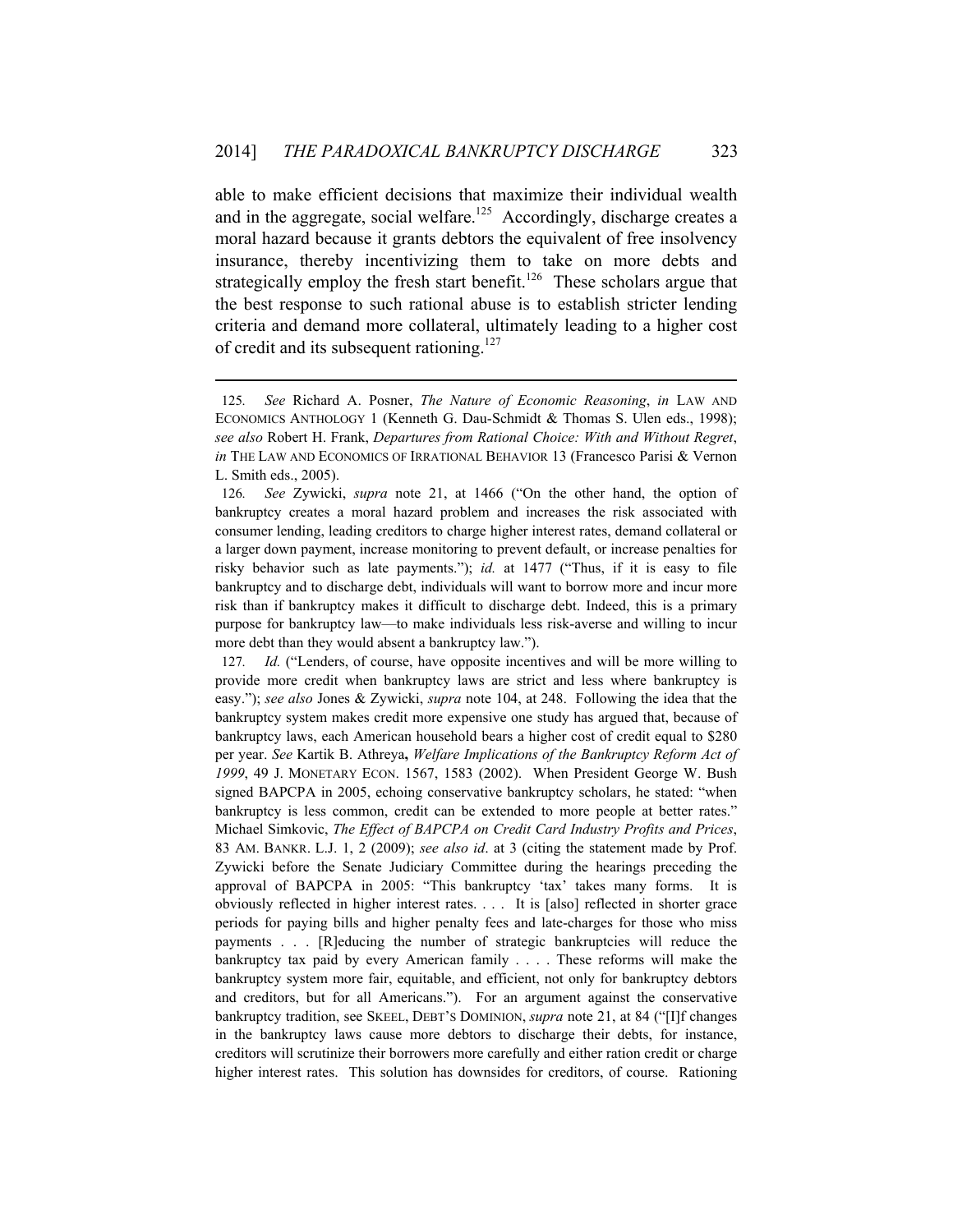Furthermore, conservative scholars argue that the considerable increase in bankruptcy filings over the past three decades is due to the increased inclination of Americans to strategically use discharge as a financial planning tool, $128$  not because of a more fragile condition of the American middle class victimized by predatory lending techniques.<sup>129</sup> These proponents regard the ease of accessing consumer credit as a symptom of American prosperity rather than a source of overindebtedness and insolvency. Therefore, progressive bankruptcy scholars should not focus on the supply side of consumer credit and instead, look elsewhere to understand why Americans file for bankruptcy so much more than in the past. $130$ 

<u> 1989 - Johann Barn, mars ar breithinn ar chuid ann an t-Alban ann an t-Alban ann an t-Alban ann an t-Alban a</u>

129*. See supra* Part IV.B.

130*. See* Zywicki, *supra* note 21, at 1474 ("This rapid increase in filings has been especially difficult to explain in light of the prosperous state of the American economy during most of the past two decades, and, especially, the extraordinary prosperity of the late 1990s. Although the American economy set new records for economic growth, low unemployment, and low interest rates, this same period was also marked by record-high bankruptcy filings. The Traditional model [i.e., the progressive approach] has tried to reconcile this anomaly of record-high prosperity matched with record-high bankruptcy filing rates by arguing that the economic prosperity of the past two decades is superficial and masks real underlying economic distress. Proponents of the Traditional model thus do not question its fundamental validity; rather, they advocate digging deeper into the evidence to locate factual support for its continuing explanatory power."). According to the pro-creditor point of view, consumer credit availability, including subprime lending, functions to strengthen low-income households and does not favor their financial problems. *Id.* at 1487–88 ("For the majority of borrowers, therefore, the growth of the subprime market has enabled them to move from renting to buying housing, permitting them to build equity in their homes as a valuable asset to build wealth, rather than merely paying rent. Moreover, homeownership is the best way for many low-income households to build wealth, as investments in stocks and bonds are not likely to be realistic options. In fact, homeownership has been such a potent vehicle for wealth accumulation that the polarization of wealth between homeowners and renters has risen dramatically in recent years, even as the wealth polarization among different income classes has decreased. For those who also use their homes for a home equity loan, this can be an attractive alternative to the poor credit options otherwise available to high-risk, low-income borrowers. The expansion of the subprime lending market, therefore, has enabled low-income households to acquire an asset that has appreciated in value over the past decade, and thereby has

credit means making fewer loans. And raising interest rates creates an adverse selection problem: the higher interest rates may drive low-risk borrowers out of the credit market, leaving a disproportionate percentage of high-risk borrowers. . . . [I]n either case, however, much of the cost will be passed on to borrowers.").

<sup>128</sup>*. See supra* note 106 and accompanying text.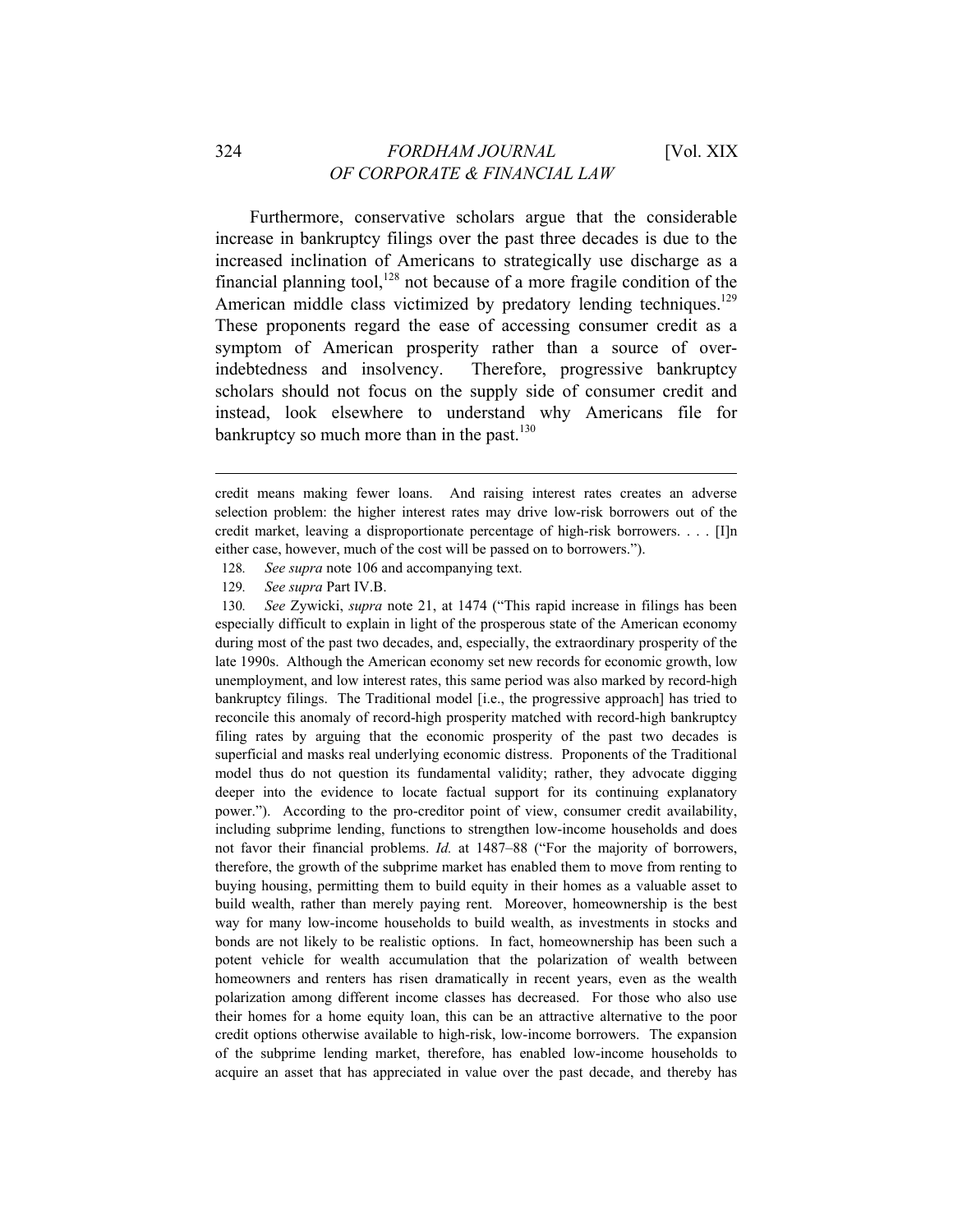Having excluded lending techniques as a contributing factor to the financial distress of U.S. households, these scholars explain the rising tendency of the middle class to access discharge as a rational but abusive response to three major changes. First, the Bankruptcy Code of 1978 altered the cost-benefit analysis of discharge, which had become too favorable to debtors at a very moderate cost.<sup>131</sup> Second, the radical change over the last three decades in social norms has reduced, if not annulled, the social stigma that traditionally accompanied discharge.<sup>132</sup> Third, lending techniques have become more impersonal in nature, undermining the trust between debtors and creditors that traditionally reduced the willingness of debtors to default.<sup>133</sup>

## D. THE DESCRIPTIVE ANALYSIS OF DISCHARGE RECONSIDERED BASED ON BEHAVIORAL LAW AND ECONOMICS

The financial crisis of 2008 challenges and undermines the logical basis for the conservative position, according to which the ample availability of consumer credit increases the welfare of American households.<sup>134</sup> This is because the crisis plainly illustrates the risks of taking on too much debt (due to the wide availability of consumer credit over the past two decades) and the ability of financial institutions to take advantage of the information asymmetries inherent to loan agreements.135 A significant percentage of Americans, thanks to the easy access to subprime lending, were able to buy a house and ended up

enabled rapid wealth-building. Thus, the data indicates that wealth has increased across the board (albeit at different rates), which suggests that the aggregate figures on household wealth are not disguising unrecognized hardship among some demographic groups.").

<sup>131</sup>*. See id*. at 1527–32; Jones & Zywicki, *supra* note 104, at 209–15; David B. Gross & Nicholas S. Souleles, *An Empirical Analysis of Personal Bankruptcy and Delinquency*, 15 REV. FIN. STUD. 319, 320 (2002); White, *supra* note 115, at 8–10.

<sup>132.</sup> On the historical evolution of social stigma related to bankruptcy, *see* Efrat, *Bankruptcy Stigma*, *supra* note 29, at 365–66; Zywicki, *supra* note 21, at 1532–34; Julie Kosterlitz, *Over the Edge*, 29 NAT'L J. 870, 871 (1997) (according to Alan Greenspan, the former Chairman of the Federal Reserve, "personal bankruptcies are soaring because Americans have lost their sense of shame").

<sup>133</sup>*. See* Zywicki, *supra* note 21, at 1534–36; *see also* Buckley, *supra* note 123, at 1085–86.

<sup>134</sup>*. See supra* Part IV.C.

<sup>135.</sup> For more on the financial crisis *see* generally Adam J. Levitin & Susan M. Wachter, *Explaining the Housing Bubble*, 100 GEO. L.J. 1177 (2012).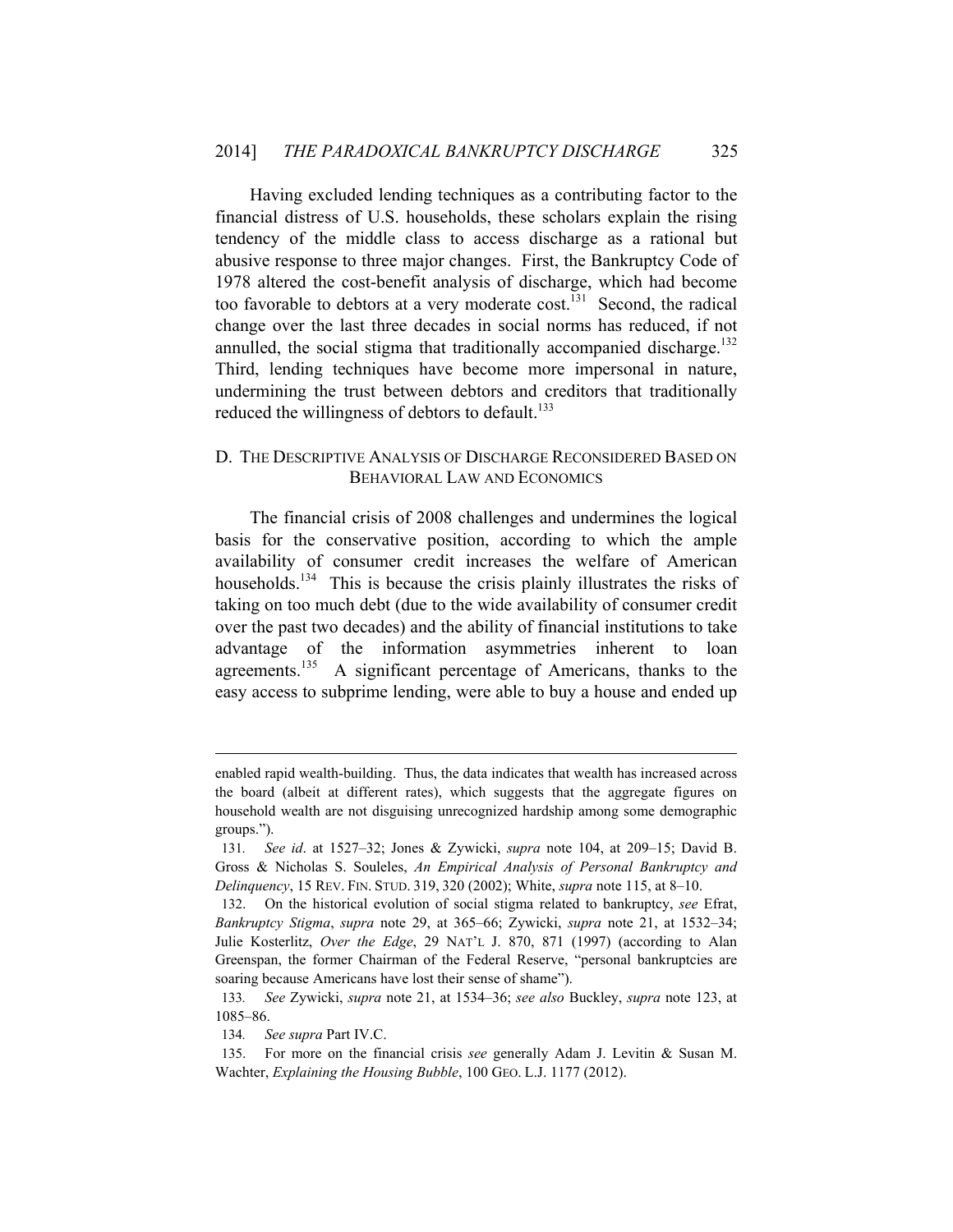being over-indebted, resulting in massive exposure to foreclosures.<sup>136</sup> Accordingly, with the benefit of hindsight, the progressive argument that the increase in consumer bankruptcy filings resulted from predatory lending techniques is more accurate. It correctly observes that the overindebted American middle class, far from growing more prosperous due to consumer and subprime credit, becomes much more vulnerable to potential exogenous shocks.137

Yet, while these scholars correctly anticipated the noxious effects of too much debt<sup>138</sup> and identified consumer credit as the fundamental reason behind the filing explosion, they have neither fully accounted for the reasons behind consumers' tendency toward over-indebtedness nor come up with any possible solutions. By focusing on the need to make credit safer through stricter regulation of the supply side of the consumer credit industry, $139$  on the demand side, these scholars fail to go much further than merely defending discharge as the last remedy to protect debtors.140 Their neglect of the *ex ante* perspective overlooks the possibility that bankruptcy discharge shapes inefficient behavior on the part of debtors.<sup>141</sup>

Therefore, in order to fully understand the reasons for consumers' tendency to take on excessive debt, it is necessary to return to the *ex ante* perspective of pro-creditor scholars. To truly grasp individual decision-making processes in this context, more sophisticated analytical tools are needed than the ones suggested by the *homo economicus* paradigm that normally lies at the foundation of law-and-economics bankruptcy discourse.

In 1957, Herbert Simon coined the expression "bounded rationality" to indicate that actors often fail to satisfy the utilitymaximization assumption due to "heuristics," which basically are mental shortcuts that people use to simplify decision-making. $142$ 

<sup>136</sup>*. See* Michele A. Dickerson, *Over-Indebtedness, the Subprime Mortgage Crisis, and the Effect on U.S. Cities*, 36 FORDHAM URB. L.J. 395, 400–05 (2009).

<sup>137</sup>*. See supra* Part IV.B.

<sup>138</sup>*. See id.*; SULLIVAN ET AL., *supra* note 6, at 22–26.

<sup>139.</sup> For more on this perspective, see generally Oren Bar-Gill & Elizabeth Warren, *Making Credit Safer*, 157 U. PA. L. REV. 1 (2008).

<sup>140</sup>*. See supra* Part IV.B.

<sup>141</sup>*. See supra* note 125 and accompanying text.

<sup>142</sup>*. See* HERBERT A. SIMON, MODELS OF MAN: SOCIAL AND RATIONAL 198, 270–71

<sup>(1957);</sup> *see also* Russel B. Korobkin & Thomas S. Ulen, *Law and Behavioral Science:*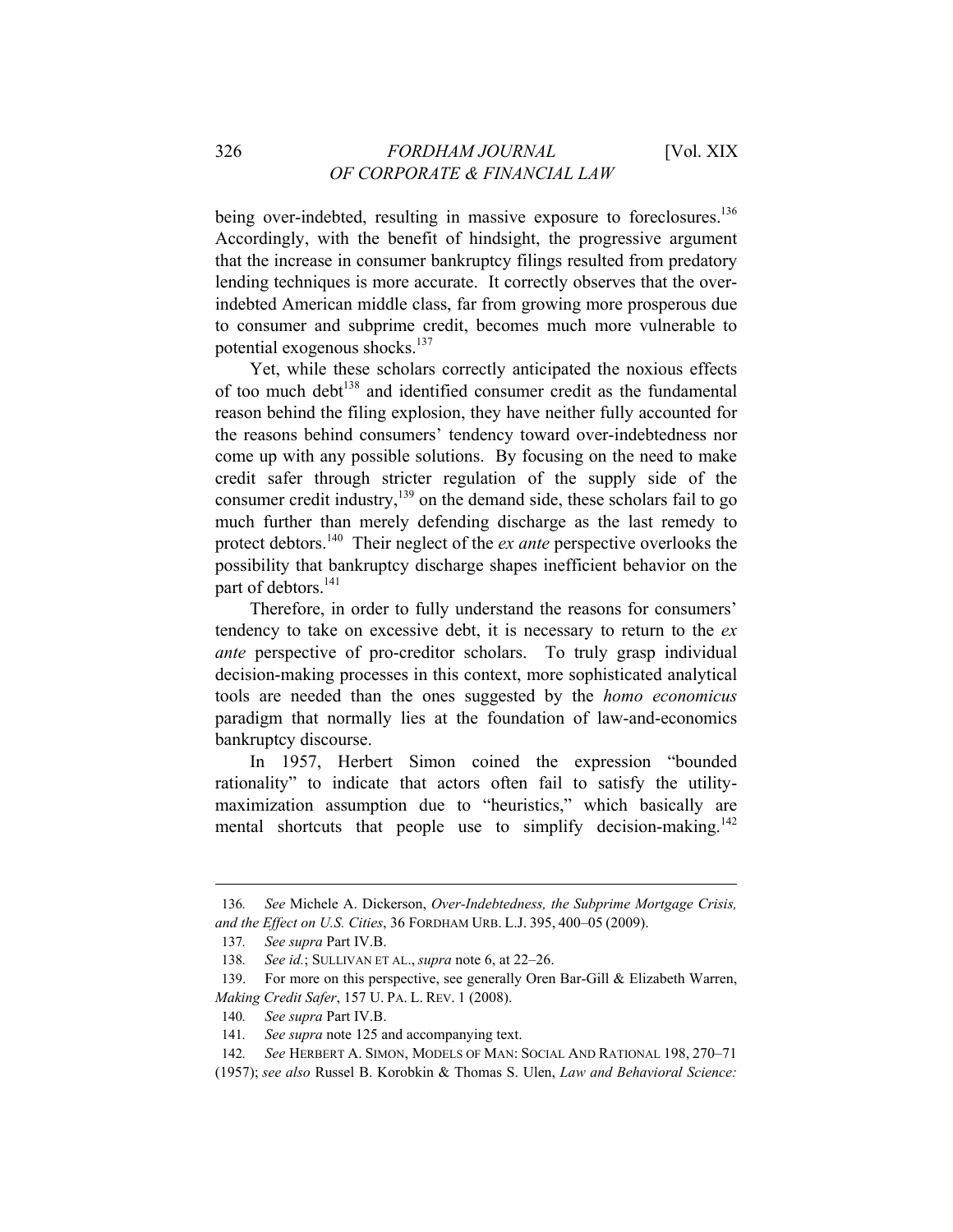Subsequent research in the behavioral sciences demonstrates that individuals are systematically biased when predicting the results of different events.<sup>143</sup> Both heuristics and biases lead individuals to make decisions that contradict the "rational choice theory" or "expected utility theory," according to which individuals rationally balance the benefits and costs of their actions in order to maximize their personal advantage.<sup>144</sup>

Studies using principles of cognitive psychology to examine consumption habits show that over-indebtedness can be explained, at least to some degree, by bounded rationality because individuals do not always select the "right" amount of debt. $145$  In particular, individuals, such as debtors, tend to underestimate the risks of over-indebtedness and the likelihood of default, notwithstanding the statistics showing the high probability of default on certain types of loans (i.e., subprime loans). They tend to exclude the possibility that they could be exposed to an exogenous shock that would undermine their ability to fulfill their obligations.146 This underestimation of risk in general is called the

<sup>&</sup>lt;u> 1989 - Johann Barn, mars ann an t-Amhain ann an t-Amhain an t-Amhain an t-Amhain an t-Amhain an t-Amhain an t-</u> *Removing the Rationality Assumption From Law and Economics*, 88 CAL. L. REV. 1051, 1075 (2000).

<sup>143</sup>*. See* Daniel Kahneman & Amos Tversky, *Choice, Values, and Frames*, 39 AM. PSYCH. 341, 341 (1984).

<sup>144</sup>*. See* MILTON FRIEDMAN, ESSAYS IN POSITIVE ECONOMICS (1953), at 15–31.

<sup>145.</sup> Susan Block-Lieb & Edward J. Janger, *The Myth of the Rational Borrower: Rationality, Behavioralism and the Misguided Reform of Bankruptcy Law*, 84 TEXAS L. REV. 1481, 1489 (2006).

<sup>146.</sup> Bar-Gill, *Seduction by Plastic*, *supra* note 6, at 1400 ("Underestimation of future borrowing may also result from an optimism bias that might lead consumers to underestimate the likelihood of contingencies bearing economic hardship. Specifically, consumers might underestimate the likelihood of adverse events that might generate a need to borrow. Optimistic individuals tend to underestimate the probability of being involved in an accident that might generate high medical bills or other liquidity needs. Similarly, individuals tend to underestimate the probability that either they or a loved one will become ill and require costly treatment (that is not covered, or not entirely covered, by their insurance plan). Finally, individuals tend to underestimate the likelihood that they will lose their job or underestimate the length of time it will take them to find a new job. These and other manifestations of the optimism bias will lead consumers to underestimate the likelihood that they will be forced to resort to credit card borrowing."); Bar-Gill, *The Law, Economics and Psychology of Subprime Mortgage Contracts*, *supra* note 6, at 1079 ("Optimistic borrowers underestimate the future cost of the deferred-cost contract. They overestimate their future income. They expect to have unrealistically attractive refinance options. Or, they overestimate the expected value of a bet placed on the real estate market, perhaps because they irrationally expect that a 10 percent price increase last year will be replicated next year.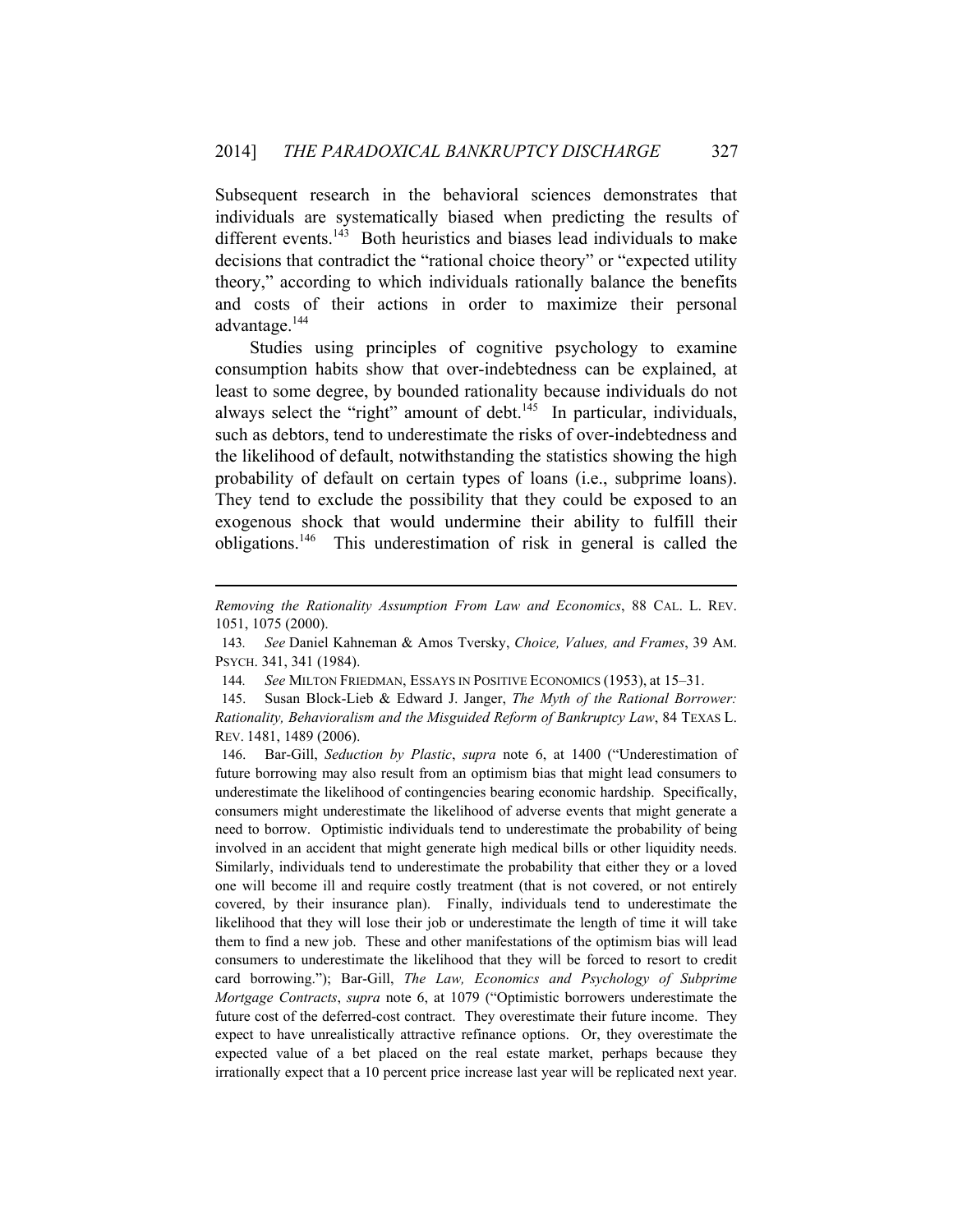"optimism bias."147 Because of this cognitive distortion, debtors underestimate the costs of borrowing and perform an inaccurate costbenefit analysis when shopping for loans.<sup>148</sup>

Other biases also help explain why consumers make harmful financial decisions. For example, the use of credit cards diminishes the sensation of loss that consumers experience when they pay in cash, contributing to a phenomenon that cognitive psychologists define as "bounded willpower."149 This concept explains why small credit card transactions can accumulate into a conspicuous debt that would not have been assumed in a single transaction.<sup>150</sup> "Hyperbolic discount," the preference for immediate gratification over future gains, is also considered to plausibly explain consumers' tendency to take on

If myopic and optimistic borrowers focus on the short term and discount the long term, then lenders will offer deferred-cost contracts with low short-term prices and high longterm prices."); *see also* Patricia A. McCoy, *A Behavioral Analysis of Predatory Lending*, 38 AKRON L. REV. 725, 735–37 (2005); Baird, *supra* note 100, at 18; Jackson, *supra* note 36, at 1411–12; Ramsay, '*Wannabe WAGS' and Credit 'Binges'*, *supra* note 6, at 85.

<sup>147</sup>*. See* Cass R. Sunstein, *Boundedly Rational Borrowing*, 73 U. CHI. L. REV. 249, 252 (2006). Cognitive psychology studies have demonstrated multiple situations where individuals are affected by the optimism bias. For example, it is common among smokers to believe that they will be able to quit smoking in the future. *See* Paul Slovic, *What Does It Mean to Know a Cumulative Risk? Adolescents' Perceptions of Short-Term and Long-Term Consequences of Smoking*, 13 J. BEHAV. DEC. MAKING 259, 261 (2000). Similarly, recently married couples deny the possibility that their relationship will end in a divorce, disregarding statistics showing a high rate of divorce. *See* Bruno S. Frey & Reiner Eichenberger, *Marriage Paradoxes*, 8 RATIONALITY AND SOCIETY 187, 196 (1996).

<sup>148</sup>*. See* Bar-Gill, *Seduction by Plastic*, *supra* note 6, at 1378 ("The underestimation bias that underlies the identified welfare costs also qualifies the no-intervention presumption of the freedom-of-contract paradigm. If a contracting party misconceives the future consequences of the contract, then the normative power of contractual consent is significantly weakened.").

<sup>149</sup>*. See* George Loewenstein & Ted O'Donoghue, *"We Can Do This the Easy Way or the Hard Way:" Negative Emotions, Self-Regulation, and the Law*, 73 U. CHI. L. REV. 183, 196 (2006).

<sup>150</sup>*. See* Bar-Gill, *Seduction by Plastic*, *supra* note 6, at 1399 ("Imperfect selfcontrol leading to the underestimation of future borrowing has been traced back to the temporal separation between the decision to obtain a credit card and the decision to borrow on the credit card. But, in fact, there is not one, but rather many borrowing decisions. Each time the consumer swipes her card, a new loan is entered into. This piecemeal borrowing phenomenon, or 'a-little-at-a-time borrowing,' exacerbates the self-control problem."); SULLIVAN ET AL., *supra* note 6, at 130.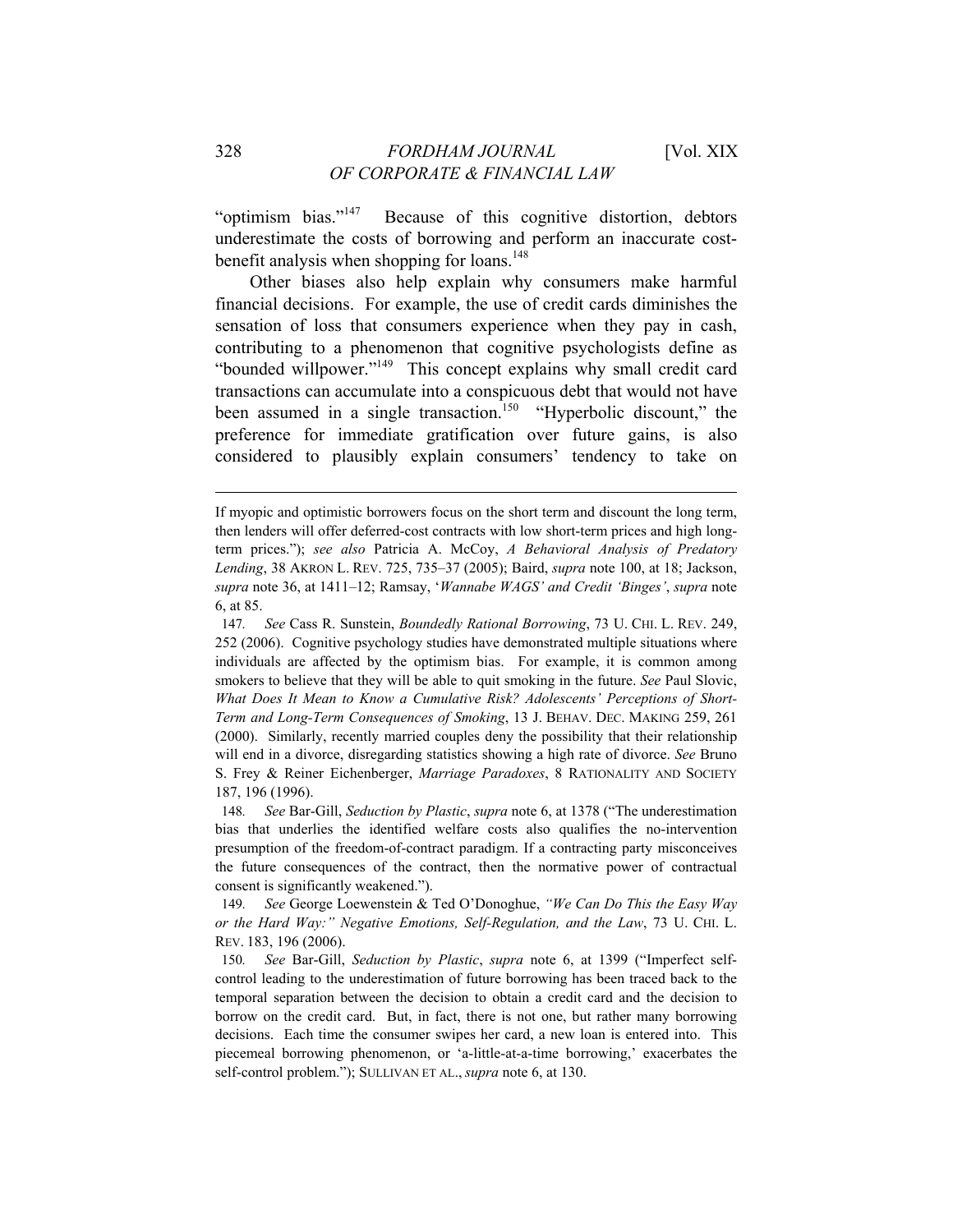excessive debt.<sup>151</sup> The concept explains that borrowers overestimate the benefit of an immediate loan while underestimating the cost of future interest.<sup>152</sup>

Lastly, the way that borrowers evaluate gains and losses depends on how a certain choice (i.e., taking out a mortgage loan) is framed.<sup>153</sup> "Framing" is a cognitive bias whereby

> two different statements of a choice are logically equivalent but not transparently equivalent. Normally consumers are not conscious of alternate ways of framing decisions or of the psychological effects of different frames. Thus, how a decision is framed can manipulate and momentarily shift the order of a homeowner's preferences. Framing is the alchemy that permits predatory lenders to manipulate the order of homeowners' preferences and overcome their otherwise strong aversion to losing their homes.<sup>154</sup>

This behavioral law-and-economics analysis elucidates that excessive debt is not necessarily the outcome of individual rational choices or a symptom of American middle-class prosperity, as argued

<sup>151</sup>*. See* Drazen Prelec & George Loewenstein, *The Red and the Black: Mental Accounting of Savings and Debt*, 17 MARKETING SCI. 15 (1998); *see also* Bar-Gill, *Seduction by Plastic*, *supra* note 6, at 1396 ("A consumer is said to be a hyperbolic discounter if her short-run discount rate is larger than her long-run discount rate . . . When a hyperbolic discounter is naïve about the nature of her time preferences, she will overestimate her will-power, and consequently underestimate her future borrowing."); Bar-Gill, *The Law, Economics and Psychology of Subprime Mortgage Contracts*, *supra*  note 6, at 1119. *But see* Richard A. Epstein, *Behavioral Economics: Human Errors and Market Corrections*, 73 U. CHI. L. REV. 111, 131 (2006) (offering an argument in defense of the economic rationale for teaser rates: "So what is wrong with teaser rates anyhow? Go into any bakery and there are free samples that are intended to entice customers into purchases. The baker gets a new product to customers who might not buy the full package taste unknown. Wine is sold the same way. So it is with lending agreements. Try this bank out to see whether you like their customer service, their monthly payments, their promotional devices. There is an easy informational explanation that does not require an appeal to hyperbolic discount rates. Indeed, if that were the explanation, then we should expect frantic customers in search of short-term gains to grab the next teaser rate that comes along when the first expires. But most customers keep a bank because they like the relationship even when the low rate expires. Banning these rates will do no good, and it could easily work some anticompetitive harm, by making it more difficult for new banks to pry customers away from established competitors.").

<sup>152.</sup> Bar-Gill, *Seduction by Plastic*, *supra* note 6, at 1396.

<sup>153</sup>*.* McCoy, *supra* note 146, at 731–32.

<sup>154</sup>*. See id.*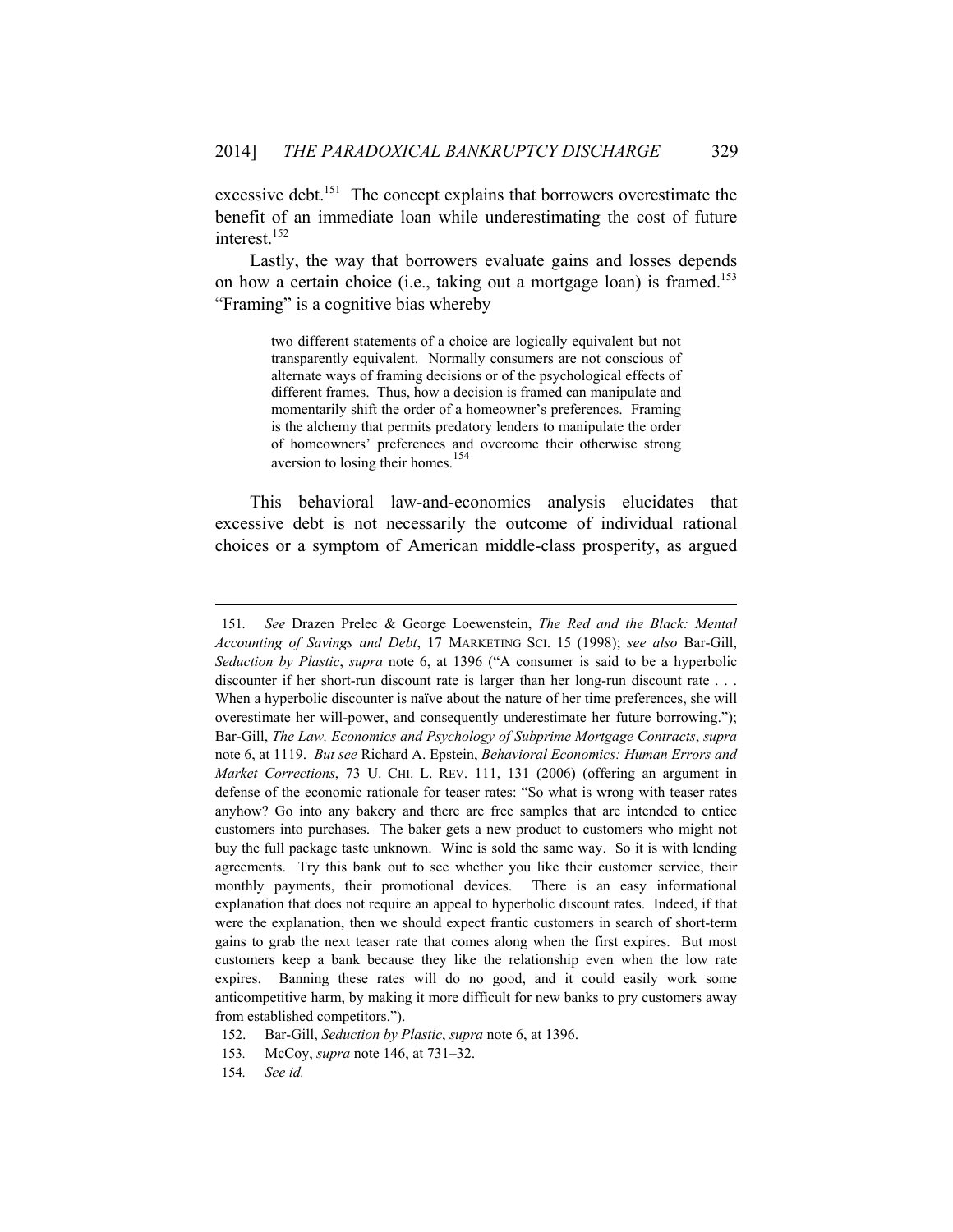by conservative bankruptcy scholars.<sup>155</sup> Rather, over-indebtedness is better explained as the consequence of faulty decision-making processes that are vulnerable to a pandemic of consumer credit and predatory lending techniques.<sup>156</sup>

The aftermath of the 2008 financial crisis has shown that financial institutions ably exploited the aforementioned information asymmetries by shaping offers of credit based on borrowers' cognitive mistakes and aggressively marketing loans that would give prominence to immediate benefits and obscure long-term costs.<sup>157</sup> This contradicts the traditional law-and-economics analysis, according to which the increase in consumer bankruptcy procedures would have led to the rationing of credit by financial institutions,<sup>158</sup> because the financial industryparticularly in the past twenty years—had expanded offers of credit by using subprime loans to reach out to all types of borrowers, including those in financial straits and delinquent debtors desperate to refinance

<sup>155</sup>*. See supra* Part IV.C.

<sup>156.</sup> The explosion of consumer credit, and consequent excessive level of household debt that followed, occurred in the U.K. in similar fashion to the United States. Between 2001 and 2005, the newspaper The Guardian published more than 50 pieces covering the "unsuitable borrowing binge." On the U.K. "debt culture," also described as "live now pay later culture," see Ramsay, '*Wannabe WAGS' and Credit 'Binges'*, *supra* note 6, at 75–76, 82. A similar tendency has characterized the Brazilian economy over the past few years, where the high reliance on consumer credit has been described as a "credit hangover." *See* Lima-Marques & Benjamin, *supra* note 6, at 60–61. On the relationship between the increase of consumer credit and the increase in consumer bankruptcy filings, see generally Lawrence M. Ausubel, *Credit Card Defaults, Credit Card Profits, and Bankruptcy*, 71 AM. BANKR. L.J. 249 (1997); David A. Moss & Gibbs A. Johnson, *The Rise of Consumer Bankruptcy: Evolution, Revolution, or Both?*, 73 AM. BANKR. L.J. 311 (1999).

<sup>157</sup>*. See* Bar-Gill, *Seduction by Plastic*, *supra* note 6, at 1376 ("The underestimation bias can explain the unique pricing patterns in the credit card market. If consumers underestimate their future borrowing, issuers can be expected to raise the long-term, borrowing-contingent elements of the credit card price. Thus, interest rates as well as late and over-limit fees are set above marginal cost, since consumers are insufficiently sensitive to variation in these long-term elements of the credit card price. On the other hand, competition in the credit card market forces issuers to compensate for these high, long-term prices by under-pricing the short-term, non-contingent elements of the credit card contract, which are not subject to the underestimation bias. To attract consumers, issuers must resort to below-marginal-cost (and even negative) prices in setting annual and per-transaction fees as well as introductory, short-term interest rates (teaser rates)."); *see also* Sunstein, *supra* note 147, at 267–68.

<sup>158</sup>*. See supra* Part IV.C.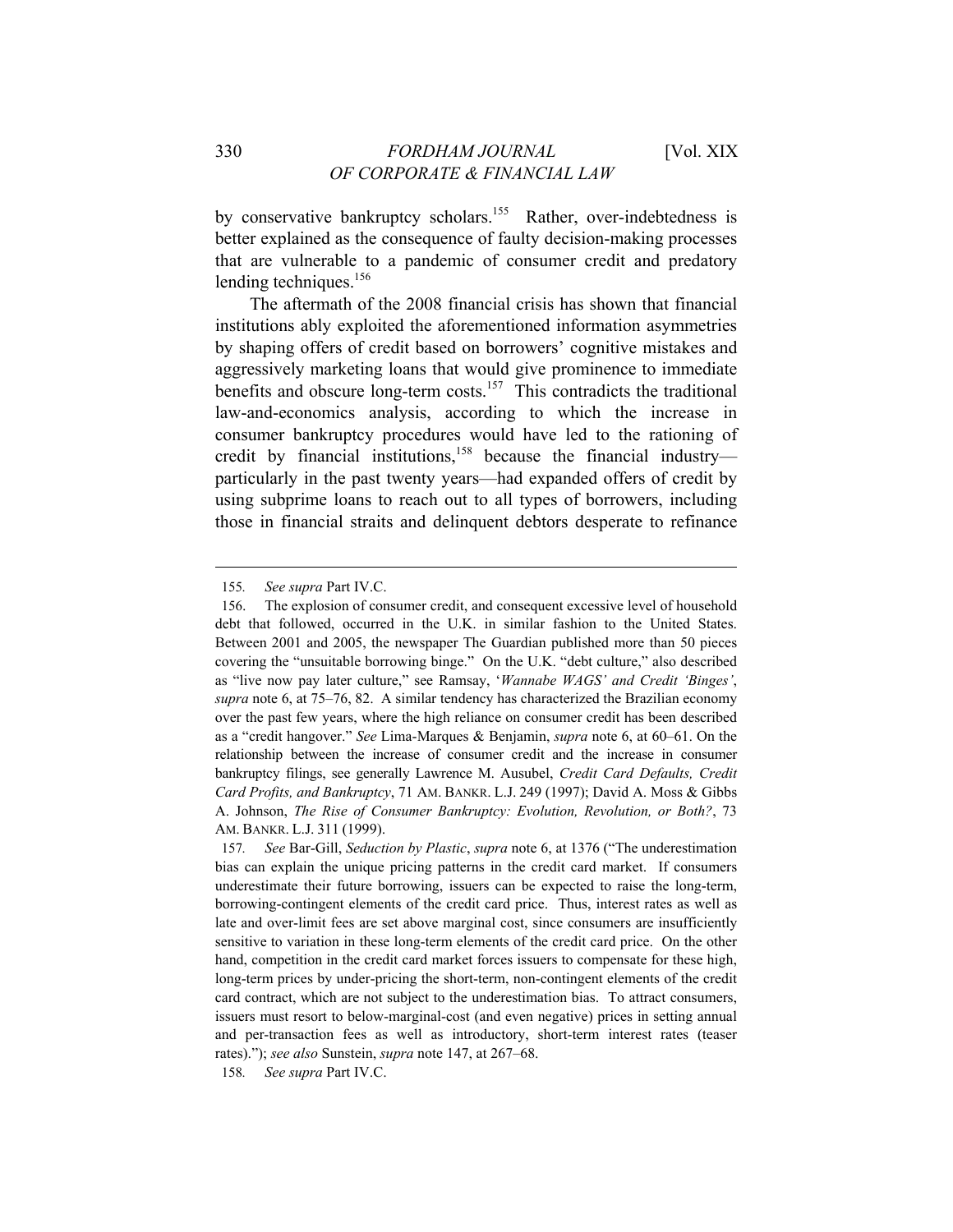their previous obligations. The increase in bankruptcy filings did not result in the rationing of credit because creditors anticipated the rate of default and therefore, passed the cost of discharge onto solvent debtors through higher interest.<sup>159</sup> It appears, then, that the 2005 BAPCPA reform of the Bankruptcy Code of 1978 that financial institutions so fiercely pursued was indeed not aimed at limiting access to bankruptcy discharge, but rather at delaying proceedings to force debtors into remaining in the "sweat box" longer, thereby increasing lenders' profits.160

## **V. A NORMATIVE ANALYSIS OF BANKRUPTCY DISCHARGE**

## A. RESTORING THE ORIGINAL FOUNDATION OF COMMON LAW BANKRUPTCY DISCHARGE

The behavioral law-and-economics analysis provides a much more realistic picture of the consumer credit market than the traditional economics approach. Over-indebtedness is persuasively explained in terms of the cognitive mistakes that affect the demand side of the consumer credit market, particularly borrowers' tendency to underestimate the expected costs of a loan that results in unreasonably risky financial decisions. It is also explained by the supply side's ability to exploit the information asymmetries pertaining to loan agreements and then pass the costs of bankruptcy discharge onto society, particularly financially sound debtors.

This Part focuses on the demand side of the consumer credit market and aims to show, from a normative perspective, how to shape bankruptcy discharge policy in order to correct borrowers' cognitive mistakes.<sup>161</sup> In particular, this Part challenges the view of progressive

<sup>159</sup>*. See* SKEEL, DEBT'S DOMINION, *supra* note 21, at 190 ("When individual debtors file for bankruptcy, much of what they discharge is consumer credit, since these obligations are generally unsecured and thus unprotected. This does not mean that credit card companies and other consumer creditors lose more and more money as the number of bankruptcy filings increases, of course. So long as consumer creditors can anticipate their losses, they can pass much of the cost on to future borrowers by raising interest rates or restricting access to credit. The cost of these adjustments falls on future debtors, not the consumer creditors.").

<sup>160.</sup> On the real scope of BAPCPA, as alleged by progressive bankruptcy scholars, see *supra* Part III.B.

<sup>161.</sup> As shown above, progressive bankruptcy scholars have traditionally neglected to consider the incentives that bankruptcy discharge poses to borrowers, focusing on the opportunity for stricter regulation of the supply side of the consumer credit market. *See*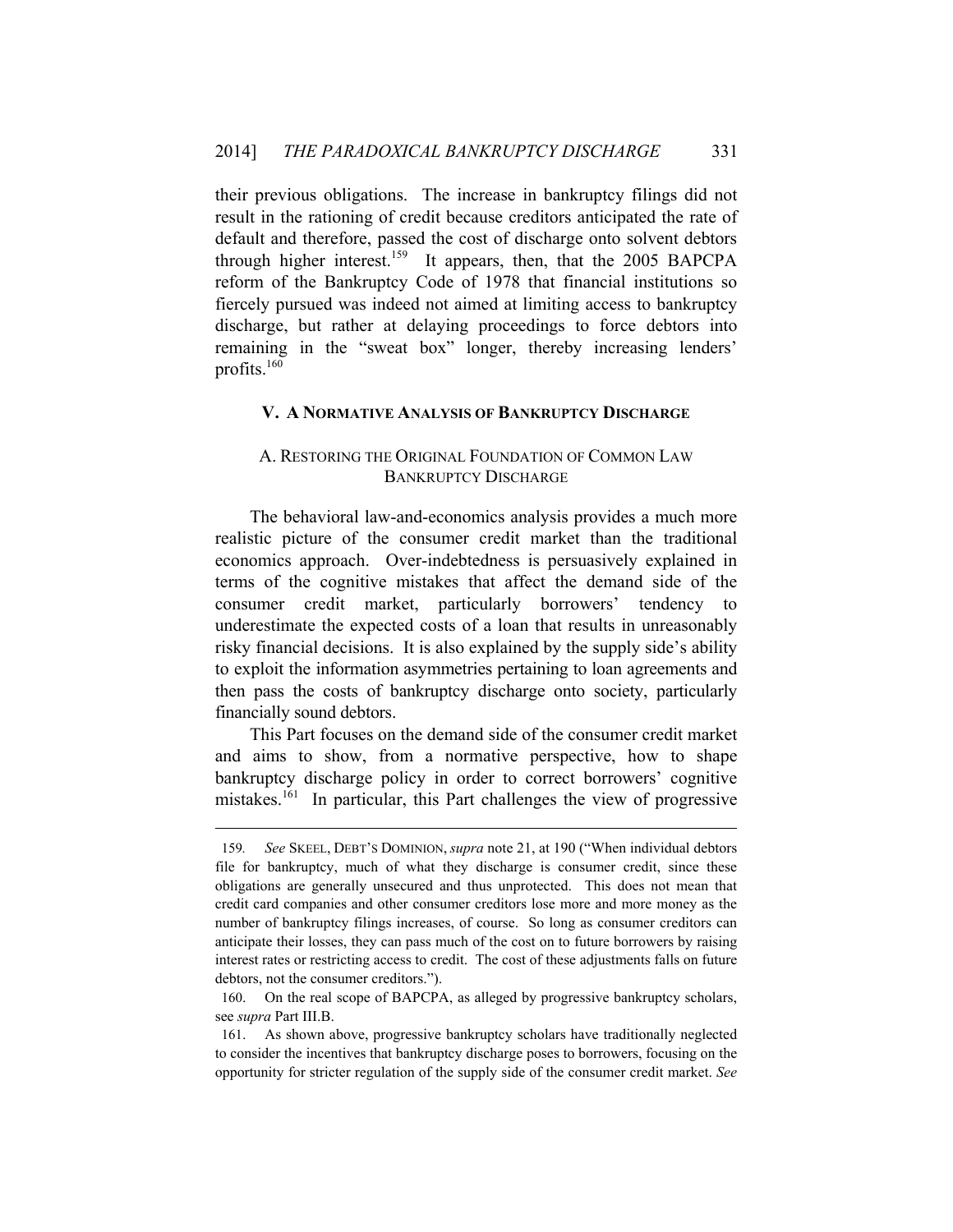## 332 *FORDHAM JOURNAL* [Vol. XIX *OF CORPORATE & FINANCIAL LAW*

scholars that discharge should be accessible to any over-indebted individual regardless of the reasons for the debt<sup>162</sup> because this  $ex$  *post* perspective fails to consider the contribution of discharge to the structure of incentives that, *ex ante*, influence borrowers' decisionmaking processes and eventually their financial decisions.<sup>163</sup> This paradigm seems to have overlooked the consequences, on borrowers' incentives, of the dramatic twentieth-century shift in the rationale for discharge, which stopped being the last resort for the honest but unfortunate debtor and became a safe harbor for any debtor in financial distress.<sup>164</sup>

<u> 1989 - Johann Barn, mars ar breithinn ar chuid ann an t-Alban ann an t-Alban ann an t-Alban ann an t-Alban a</u>

*supra* Part IV.B. In particular, these scholars have suggested correcting information asymmetries through information-based mandatory provisions. *See id*. It has been argued that by making the potential consequences of over-indebtedness more apparent, borrowers would spontaneously correct their optimism bias. *See* Bar-Gill, *Seduction by Plastic*, *supra* note 6, at 1420 ("Information-based intervention has been proven feasible and effective in other contexts. Mandatory warnings on cigarette or drug packaging are a prominent example. The success of the anti-smoking and anti-drug advertisement campaigns is also suggestive. Perhaps the modern tendency to finance consumption with debt, without a complete understanding of the future repercussions of such a tendency, can be (at least partially) overcome through the provision of information."). Information-based regulation could certainly prove to be useful but at the same time insufficient to cure cognitive mistakes. As shown by scholars using behavioral law-and-economics methodology, information provided to consumers may prove ineffective when consumers, affected by the optimism bias, disregard the likelihood of being exposed to a negative event (e.g., defaulting on loan payments). Therefore, the way that information is provided (e.g., framing consequences in terms of losses rather than gain in order to exploit borrowers' loss aversion) is fundamental to the effectiveness of information-based regulations. *See* Lauren E. Willis, *Against Financial-Literacy Education*, 94 IOWA L. REV. 197, 203 (2008); Lauren E. Willis, *Evidence and Ideology in Assessing the Effectiveness of Financial Education*, 46 SAN DIEGO L. REV. 415 (2009); Christine Jolls, Cass R. Sunstein & Richard Thaler, *A Behavioral Approach to Law and Economics*, 50 STAN. L. REV. 1471, 1536–37 (1998); BLOCK-LIEB ET AL., *supra* note 19, at 154, 171; Sunstein, *supra* note 147, at 260–61.

162*. See supra* Part III.A. and notes 99–100.

163. On the contrary, traditional law-and-economics analysis should take credit for adopting an *ex ante* perspective and taking into consideration the "institutions that provide the incentives and constraints on filing bankruptcy." Zywicki, *supra* note 21, at 1526, n.236. If law-and-economics scholars are correct in adopting an *ex ante*  perspective, they fall short in recognizing evidence of borrowers' cognitive mistakes, and proven wrong in arguing that consumers opportunistically use bankruptcy discharge as a tool to plan their finances. *See supra* Part IV.C.

164*. See supra* Part III.A.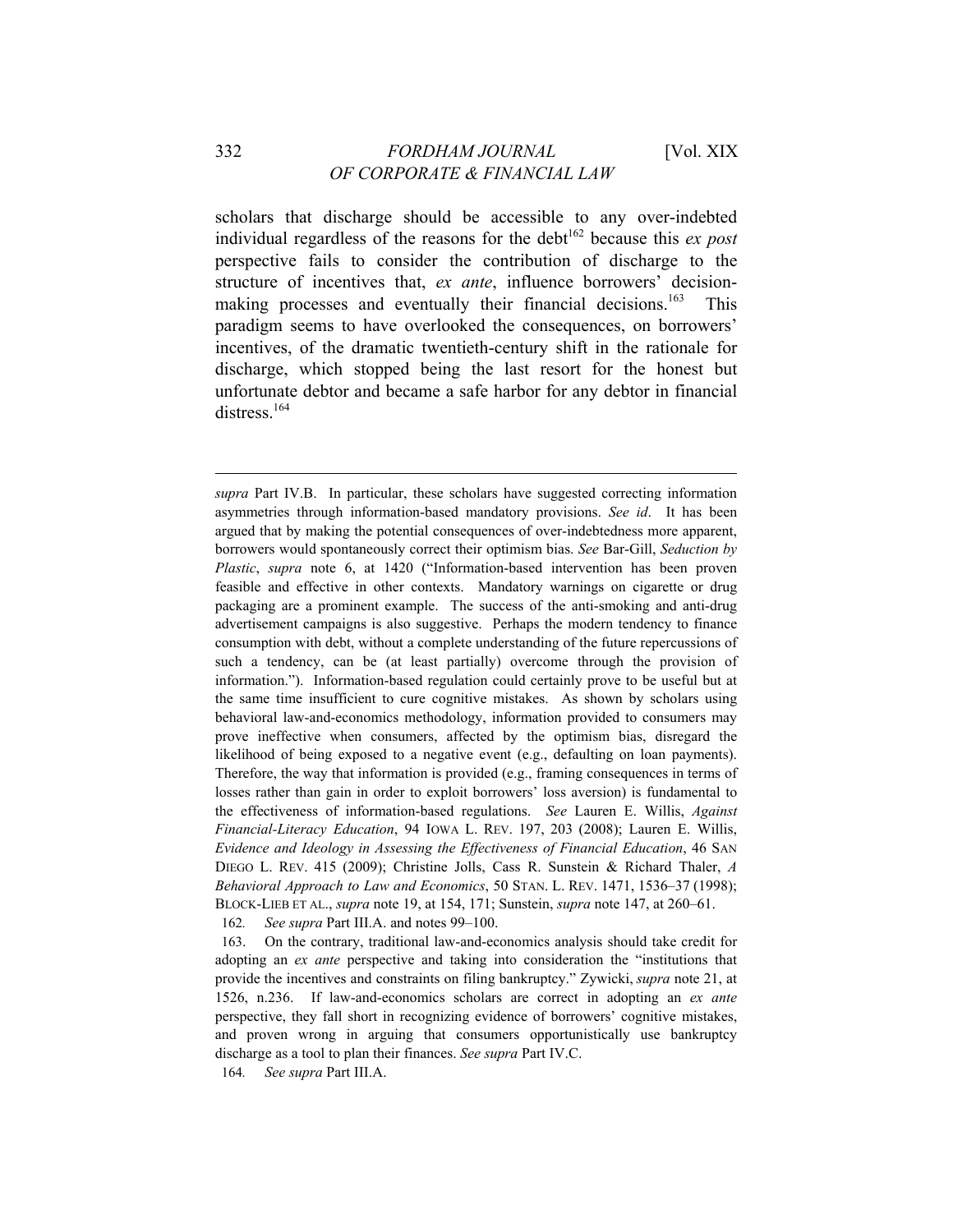The term "unfortunate," traditionally tied to the idea of an exogenous shock (i.e., merchant misfortunes at sea, job loss, medical problems, or divorce), gradually became synonymous in U.S. bankruptcy law with "over-indebted." The long-established legal principle that holds individuals liable for negligent behavior (i.e., prodigality or extravagance) while still deserving relief in the case of an "act of God" (i.e., the loss of a ship in a tempest) was abandoned with little challenge during the twentieth century.<sup>165</sup> The resulting prospect of automatic discharge, independent of a judiciary or administrative filter that would assess a borrower's negligence,<sup>166</sup> translates into a direct fall in borrowing costs, which multiplies any existing optimism bias, bounded willpower, and hyperbolic discount.<sup>167</sup> The possibility of bearing no liability for assuming too much debt, while not necessarily translating into opportunistic and hazardous behaviors as conservative scholars would argue,<sup>168</sup> might influence borrowers' decision-making processes and lead to excessive debt.<sup>169</sup>

<u> 1989 - Johann Barn, mars ann an t-Amhain ann an t-Amhain an t-Amhain an t-Amhain an t-Amhain an t-Amhain an t-</u>

168*. See supra* Part IV.C.

<sup>165</sup>*. See supra* Part II.A, and note 41 and accompanying text. On the failure to notice how the structure of bankruptcy discharge can change borrowers' incentives, see *supra* note 125 and accompanying text. *See also* Hallinan, *supra* note 70, at 65 ("As the 'typical' bankrupt thus shifted from merchant to wage earner, the rationale of the discharge as an entrepreneurial incentive tended to lose its force and the incentive structure established under that rationale became increasingly problematic. Yet, while there was certainly no shortage of commentary directed to the apparent mismatch between law and policy, the basic legal structure and most of the details of the 'fresh start' remained unchanged until the years shortly before the enactment of the Bankruptcy Code in 1978.").

<sup>166. &</sup>quot;U.S. and English bankruptcy law went very separate ways during the course of the nineteenth century. English lawmakers adopted a heavily administrative system, which positions an official receiver between debtors and the possibility of a discharge. The Bankruptcy Act of 1898, by contrast, left much of the U.S. process to the parties themselves." SKEEL, DEBT'S DOMINION, *supra* note 21, at 90; *see also* Douglas, *supra*  note 112, at 332–33.

<sup>167.</sup> As discussed, individuals underestimate the costs of borrowing since they are affected by different cognitive mistakes, which undermine their ability to correctly assess the risks hidden behind a financial decision. *See supra* Part IV.D.

<sup>169.</sup> It is a well understood principle of law-and-economics that when the default rule is "no liability," individuals tend not to exercise any care, for doing so would entail costs without producing any benefit to them. Furthermore, in the absence of liability, economic analysis of law has shown that individuals engage in a certain activity (e.g., borrowing money) to too great an extent since they do not have to subtract costs from the utility deriving from the activity. *See* STEVEN SHAVELL, FOUNDATIONS OF ECONOMIC ANALYSIS OF LAW 179,195 (2004).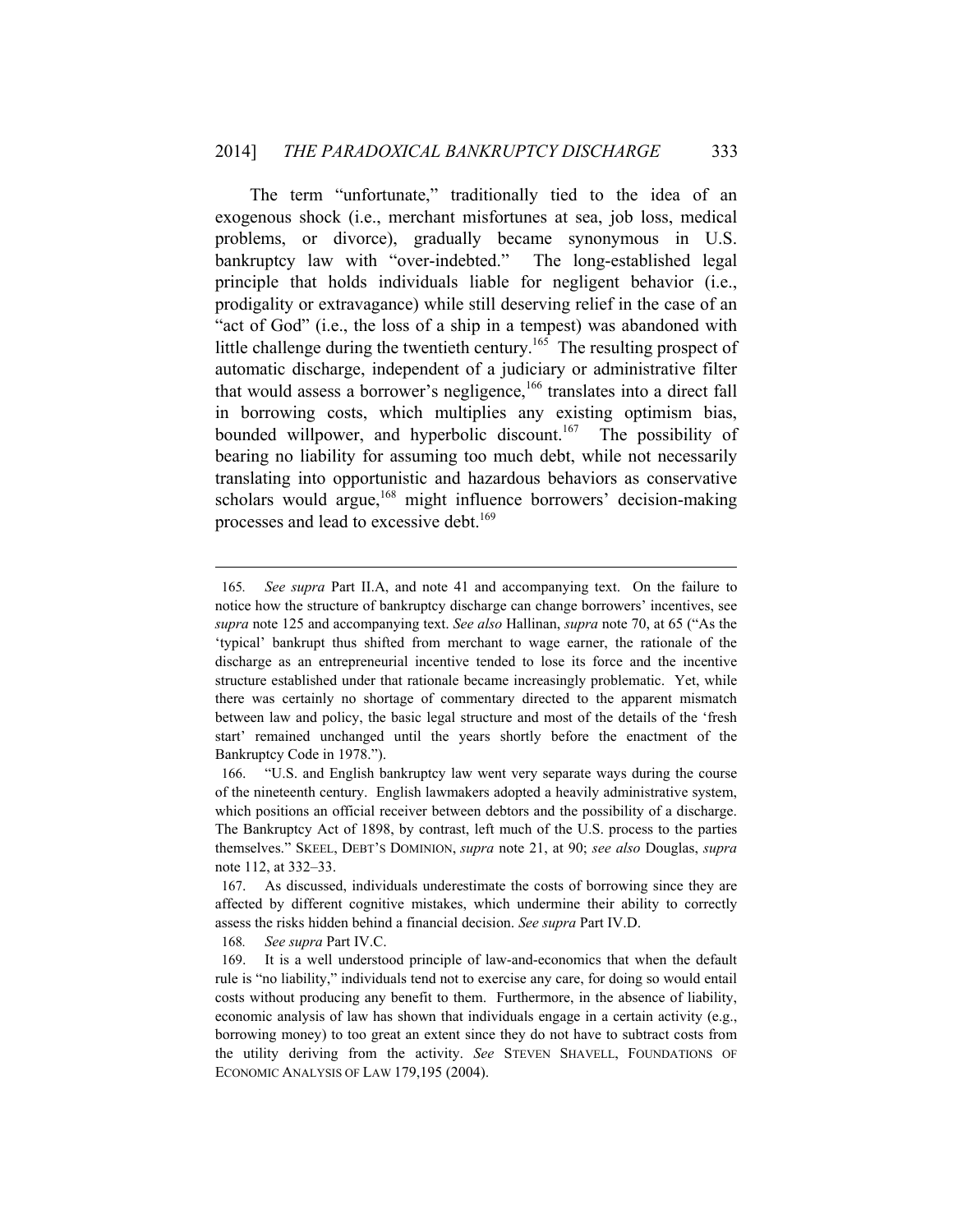Progressive scholars seem to have disregarded the possibility that the very same institution of bankruptcy discharge that they perceive as a fundamental safety net for the American lower-middle class may translate, when shaped in a very liberal fashion, into a powerful stimulus for cognitive mistakes that ultimately cause over-indebtedness. Extending automatic discharge to any over-indebted could eventually impair the very same individuals that discharge intends to protect while spurring the profitability of the financial industry.

This profound split between the original rationale behind bankruptcy discharge (protecting the honest but unfortunate debtor) and its modern version (protecting any over-indebted individual) seems justified only if the mistakes of borrowers cannot be cured or corrected<sup>170</sup> because only then would it make sense to treat the rationally bounded debtor as an unfortunate person whose over-indebtedness was not due to negligence.<sup>171</sup> A large contingent of bankruptcy scholars has embraced this latter approach:

> Blackstone did not understand that the bankruptcy discharge is a way of protecting individuals from themselves: it effectively shields them from consequences of the choice they make. Over time, the bankruptcy discharge has evolved away from the assumption that individuals act completely rationally. We no longer must show that our troubles arose because of something other than our own bad decisions. We no longer have to be both honest and unfortunate to obtain a fresh start.<sup>172</sup>

Essentially, U.S. bankruptcy law seems to embrace the strongly paternalistic view that discharge must apply indiscriminately to any over-indebted borrower for the simple reason that individuals must be protected from themselves. This, in turn, brings paradoxical legal consequences. For example, from the moment individuals enter into a loan agreement, they are treated as legally and mentally capable. Therefore, the contract is considered valid. Nonetheless, when the accrued level of debt becomes excessive, the same individual that was treated as legally capable is then considered to be a rationally bounded

<sup>170.</sup> According to Hallinan, cognitive biases "are not particularly amenable to correction, whether by training, education, or even experience." *Supra* note 70, at 134. 171*. See id.* at 127.

<sup>172.</sup> Baird, *supra* note 100, at 24–25. These words are in stark contrast to the words delivered by an English judge in 1810. *See Brown's Case*, 1 Mart. (o.s.) 158, 159–60 (La. 1810); *see also supra* note 99 and accompanying text.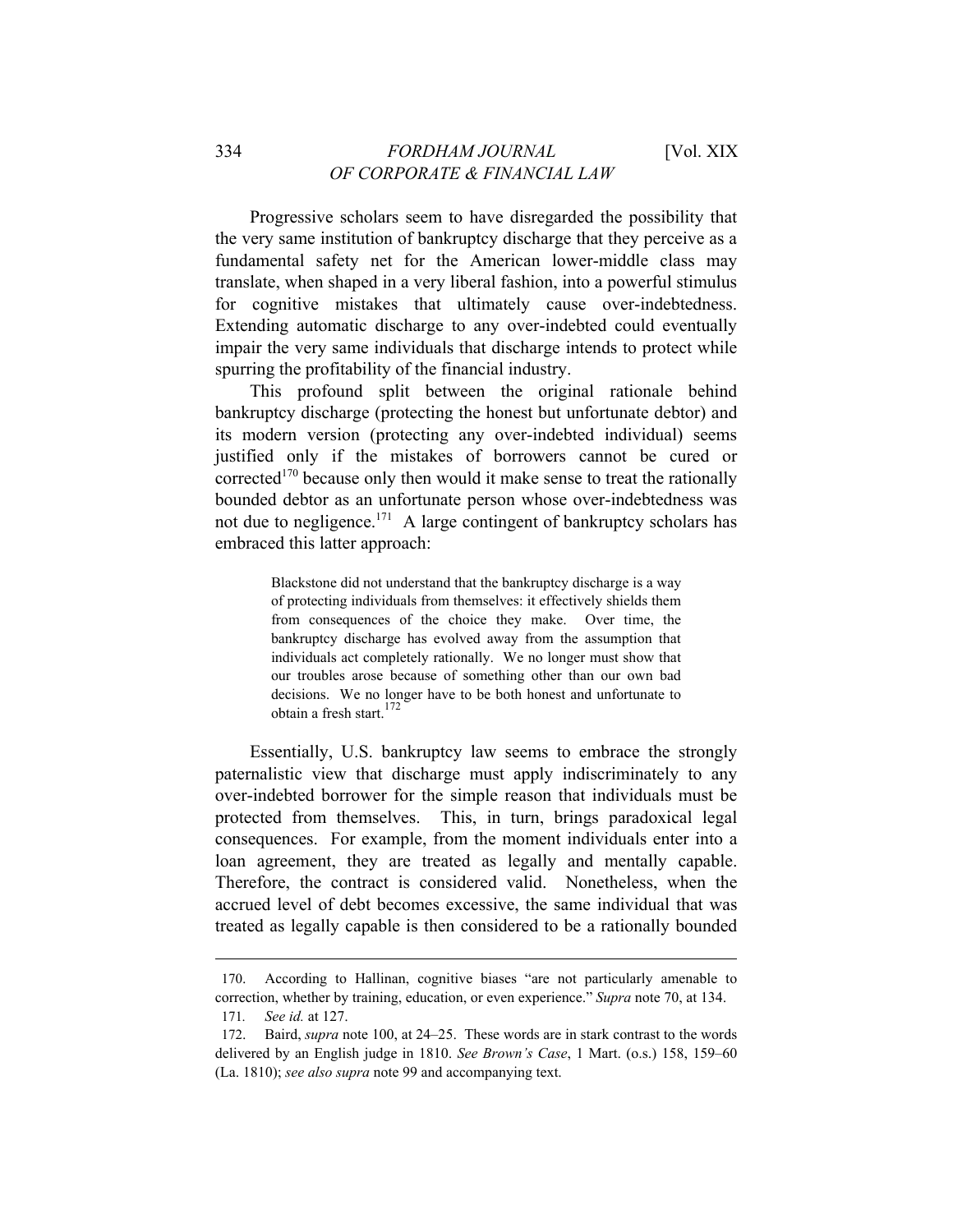victim of that individual's own faulty decision-making process, thereby excusing that individual from any consequences related to the valid loan agreement.

The paradoxical nature of this progressive policy becomes even more pronounced when one accepts that such liberal access to automatic discharge intensifies borrowers' cognitive mistakes, deepening the very same problem of over-indebtedness that discharge is intended to cure. These limitations show the failure to consider the difference between individuals affected by bounded rationality and those who lack the legal and mental capacity to enter into a valid contract (i.e., minors or the mentally ill). The former group is able to learn from their cognitive mistakes while the latter, as a matter of law, is not.

On a hypothetical spectrum with the strong, paternalistic approach of expansive discharge on one end and the strong, libertarian one that entirely denies access to discharge and holds debtors fully liable for their actions on the other, it is possible to envision, somewhere in the middle, sound legal prescriptions that are able to protect deserving overindebted individuals without making discharge a further incentive for irresponsible behavior.<sup>173</sup> To inhibit the natural human tendency toward over-indebtedness—in other words, to induce borrowers to take on an efficient level of debt—the costs of borrowing must be made more visible so that individuals consider those costs when making decisions. While imposing mandatory, supply-side regulation to increase transparency<sup>174</sup> may partly achieve this goal, discharge should be shaped to make borrowers (the demand side) more careful in their financial decisions.

In order to correct cognitive mistakes, it seems fundamental that individuals are aware that they will be held liable for their activity or to put it differently, that they internalize the costs of borrowing, knowing

<sup>173.</sup> In the past decade, many scholars have written about the possibility of framing regulation that is able to correct cognitive mistakes, and steer people's choices in directions that will improve their welfare without jeopardizing their freedom. On this line of reasoning, see Cass R. Sunstein & Richard H. Thaler, *Libertarian Paternalism Is Not an Oxymoron*, 70 U. CHI. L. REV. 1159, 1161–62 (2003); Colin Camerer et al., *Regulation for Conservatives: Behavioral Economics and the Case for "Asymmetric Paternalism*,*"* 151 U. PA. L. REV. 1211, 1212 (2003). For a recent skeptical position on "libertarian paternalism," see Lauren E. Willis, *When Nudge Fail: Slippery Defaults*, 80 U. CHI. L. REV. 1155, 1157–58 (2013).

<sup>174.</sup> This is the prescription commonly suggested by progressive bankruptcy scholars. *See* Bar-Gill & Warren, *supra* note 139, at 157; Bar-Gill, *Seduction by Plastic*, *supra* note 6, at 1419–20.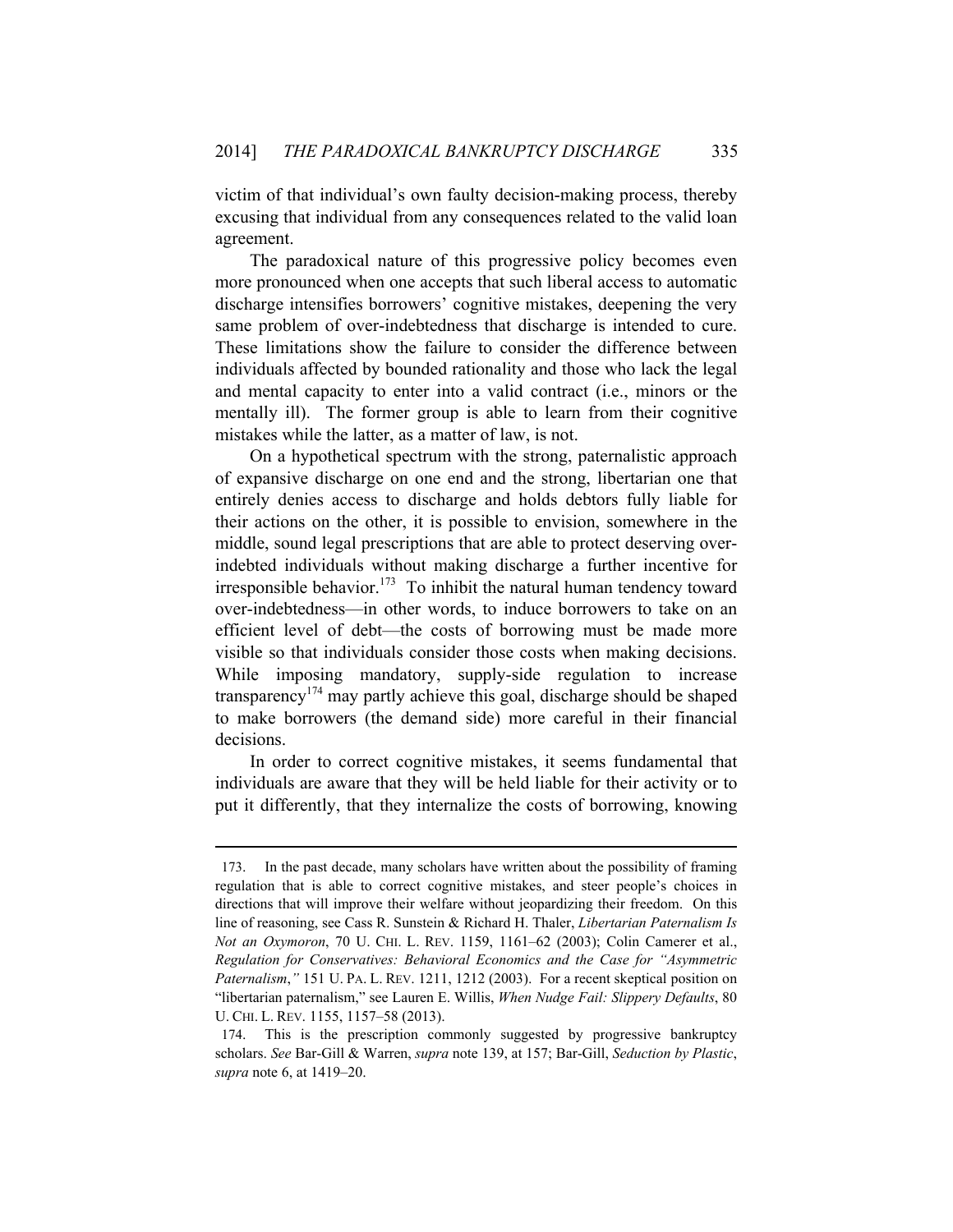that their cognitive mistakes will not be forgiven. Despite the largely failed attempts to train people through financial education programs to "debias" their decision-making,  $175$  denying discharge where the overindebtedness resulted from negligence may vividly and effectively remind borrowers of the need to account for all costs and possible consequences deriving from their financial decisions.

Restoring the original foundation of bankruptcy discharge (the protection of the honest but unfortunate debtor) by reinstating personal liability (the equivalent of civil law's universal patrimonial liability)<sup>176</sup> for over-indebtedness resulting from negligence and not an exogenous shock would set the right balance between protecting fragile borrowers and creating a structure of incentives that would induce borrowers make more prudent financial choices.<sup>177</sup>

## B. BANKRUPTCY DISCHARGE AS A REMEDY FOR THE UNFORTUNATE DEBTOR: INSIGHTS FROM EUROPEAN LEGAL SYSTEMS

An analysis of the prescriptions for bankruptcy discharge that some European legal systems have adopted offers important corroborative evidence for the *ex ante* perspective that this Article suggests.

<sup>&</sup>lt;u> 1989 - Johann Barn, mars ann an t-Amhain ann an t-Amhain an t-Amhain an t-Amhain an t-Amhain an t-Amhain an t-</u> 175*. See* Lauren E. Willis, *The Financial Education Fallacy*, 101 AM. ECON. REV. 429, 430 (2011).

<sup>176</sup>*. See supra* note 14 and accompanying text; *see also supra* Part II.B.

<sup>177.</sup> For an effective illustration of how the possibility of incurring negative consequences makes individuals more aware of the costs of their actions, see IAN AYRES, CARROTS AND STICKS: UNLOCK THE POWER OF INCENTIVES TO GET THINGS DONE *passim* (2010); *see also* Gerrit De Geest & Giuseppe Dari Mattiacci, *The Rise of Carrots and the Decline of Sticks*, 80 U. CHI. L. REV. 341 (2013). The need to make bankruptcy discharge a non-automatic process has been stressed by the founder of the progressive bankruptcy school: William O. Douglas. Yet, his own disciples, who considered it "un-American," disregarded his proposal. *See* Skeel, *Progressive Bankruptcy Scholarship*, *supra* note 24, at 1110, 1085 ("Douglas strongly believed that many debtors could avoid financial distress if they were encouraged to manage their affairs more carefully. Several of Douglas's proposals sought, in overtly instrumental fashion, to shape future debtors' behavior. . . . Douglas, like many legal realists, was a fervent advocate of judicial and administrative discretion. In his discussion of speculation and gambling, for instance, Douglas insisted: '[An] attempt to treat all cases of speculation and gambling categorically would be absurd. It would seem desirable, however, to provide administrators with discretionary power so as to take cognizance of the variants among the cases.'").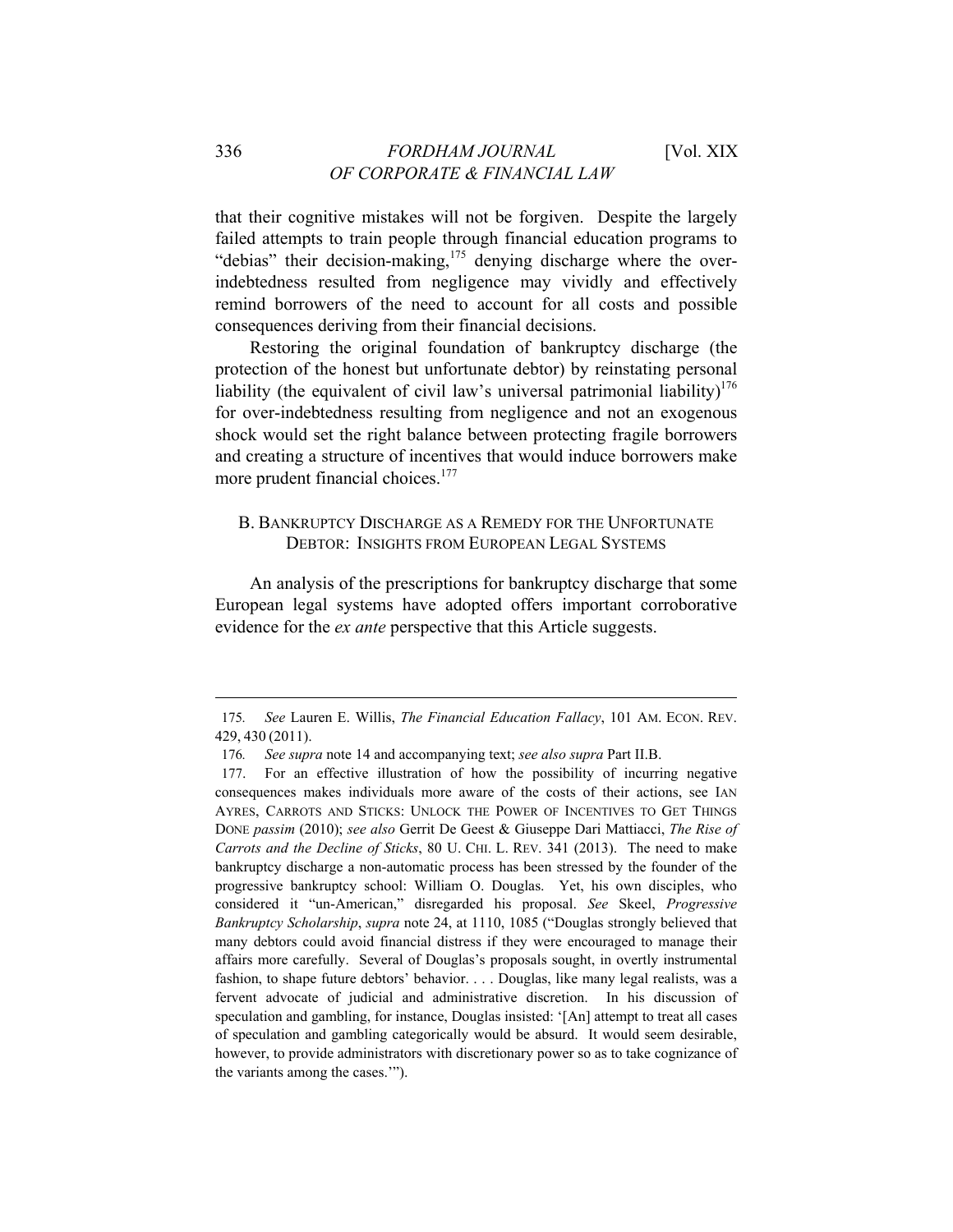#### *1. England*

It is worth mentioning English bankruptcy law first, which until the nineteenth century, has inspired the evolution of U.S. bankruptcy law.<sup>178</sup> In 2007, the Tribunals, Courts and Enforcement Act introduced the "Debt Relief Order" procedure, which applies to debtors who have few or no assets.<sup>179</sup> According to Schedule  $4A[2 (2)$  of the Insolvency Act, the official receiver (a role similar to the one discharged in the United States by the Bankruptcy Trustee) can ask the court to issue a Bankruptcy Restriction Order, which effectively imposes upon the debtor, for anywhere from two to fifteen years, $180$  the same restrictions normally applied during the twelve-month bankruptcy period.<sup>181</sup> The receiver may request this if the receiver considers the debtor to have acted in one of the following ways:

> (g) trading at a time before commencement of the bankruptcy when the bankrupt knew or ought to have known that he was himself to be unable to pay his debts; (h) incurring, before commencement of the bankruptcy, a debt which the bankrupt had no reasonable expectation of being able to pay; (j) carrying on any gambling, rash and hazardous speculation or unreasonable extravagance which may have materially contributed to or increased the extent of the bankruptcy or which took place between presentation of the petition and commencement of the bankruptcy.<sup>182</sup>

Even if the Bankruptcy Restriction Order does not prevent discharge, it is important to observe that English bankruptcy law distinguishes not only between the honest, unfortunate debtor and the fraudulent debtor but also between the former and the negligent/reckless, over-optimistic debtor who took on debt that he had no reasonable expectation of repaying.<sup>183</sup> The Order applies not only when the debtor acted opportunistically but also when he "ought to have

<sup>178</sup>*. See supra* Parts II.A.1 and II.A.2.

<sup>179</sup>*. See* Insolvency Act of 1986, c. 45, sch. 4A, § 4(2) (Eng.) modified by the Tribunals, Courts and Enforcement Act of 2007.

<sup>180</sup>*. Id.*

<sup>181.</sup> Such restrictions include the inability to assume new debts or carry on business (directly or indirectly) in a different name from the one used while becoming bankrupt. *See id.* § 360.

<sup>182</sup>*. See* Schedule 4A[2 (2) Insolvency Act 1986 as amended by the Tribunals, Courts and Enforcement Act 2007.

<sup>183.</sup> Adrian Walters, *Personal Insolvency Law After the Enterprise Act: An Appraisal*, 5 J. CORP. L. STUD. 65 (2005).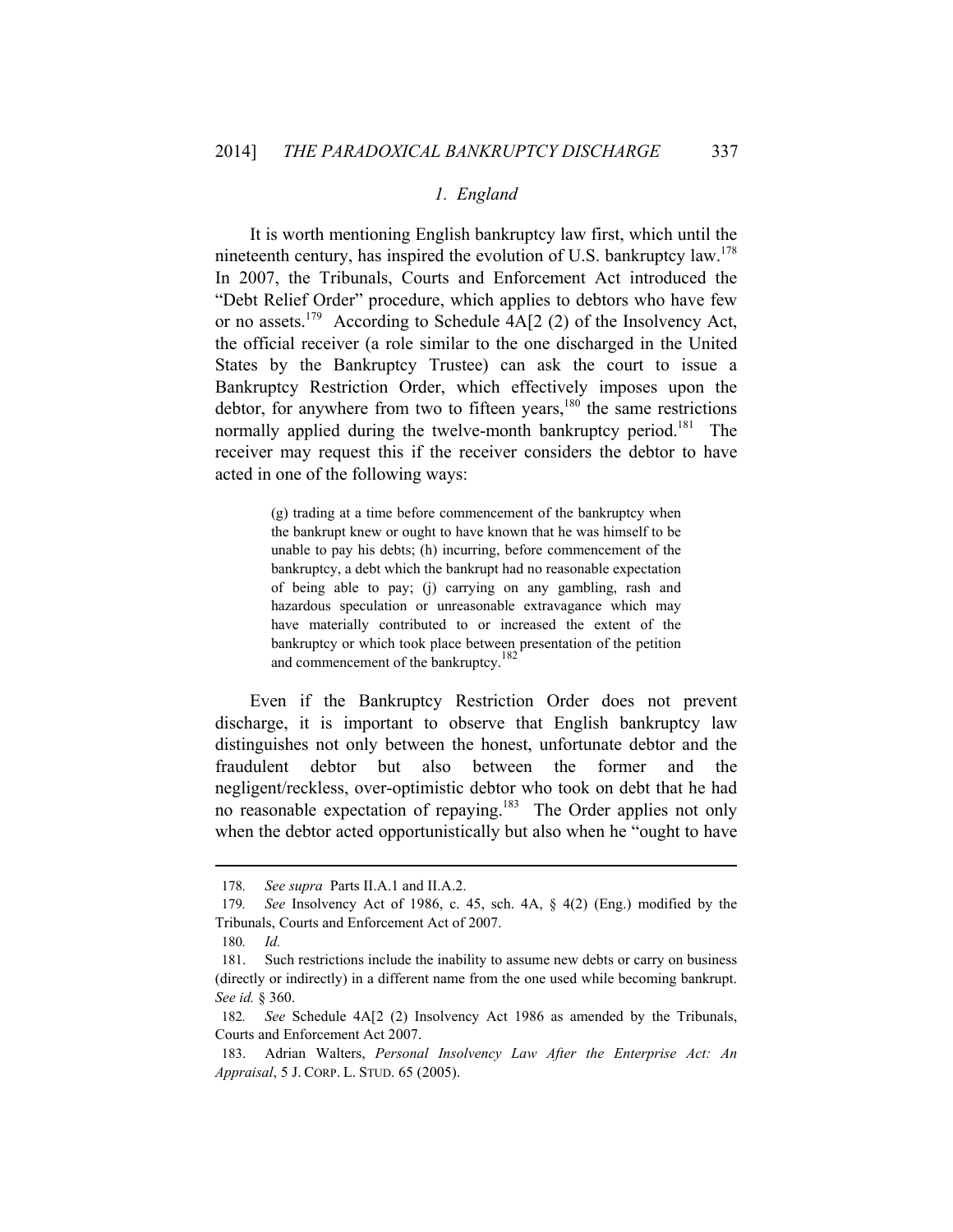known that he was himself to be unable to pay his debts," meaning that he will suffer the consequences of his cognitive errors that resulted in financial bad decisions.

## *2. Denmark and Sweden*

Scandinavian legal systems are other examples of bankruptcy prescriptions based on an *ex ante* perspective. Danish bankruptcy law, as amended in 2005, provides that in order to grant the discharge to an over-indebted consumer, the court must carefully consider the causes behind the over-indebtedness.<sup>184</sup> Furthermore, the court must deny the debtor's proposed debt adjustment plan and therefore the debtor's ability to obtain discharge, upon a finding that the debtor behaved in a financially irresponsible way. The denial of discharge must be made in cases where a considerable debt was incurred when the debtor (1) was unable to meet the financial obligations, or (2) undertook a financial risk disproportionate to the debtor's financial situation.<sup>185</sup> Accordingly, Danish bankruptcy law not only denies discharge in cases of fraudulent or opportunistic behaviour, but also when an over-optimistic consumer acting in good faith took on a disproportionate amount of debt.

Swedish law follows the Danish logic, requiring that an independent administrative agency assess the reasonableness of the debt adjustment plan. In 2006, the Swedish Supreme Court stated that the administrative agency must deny access to a debt adjustment plan when the over-indebtedness resulted from speculative behavior and the consumer undertook a disproportionate risk.<sup>186</sup>

The Scandinavian *ex ante* approach aims at preventing the option of bankruptcy discharge from supplying a reason to underestimate the cost of debt and make unreasonably risky decisions.<sup>187</sup>

<sup>&</sup>lt;u> 1989 - Johann Barn, mars ann an t-Amhain ann an t-Amhain an t-Amhain an t-Amhain an t-Amhain an t-Amhain an t-</u> 184*. See* DANISH BANKRUPTCY LAW *Konkurslov* (Part IV, *Gaeldssanering* § 197, paragraph 2).

<sup>185</sup>*. See id.* 

<sup>186.</sup> Jason J. Kilborn, *Out With the New, In With the Old: As Sweden Aggressively Streamlines Its Consumer Bankruptcy System, Have U.S. Reformers Fallen Off the Learning Curve?*, 80 AM. BANKR. L.J. 435 (2007).

<sup>187</sup>*. See supra* Part IV.D.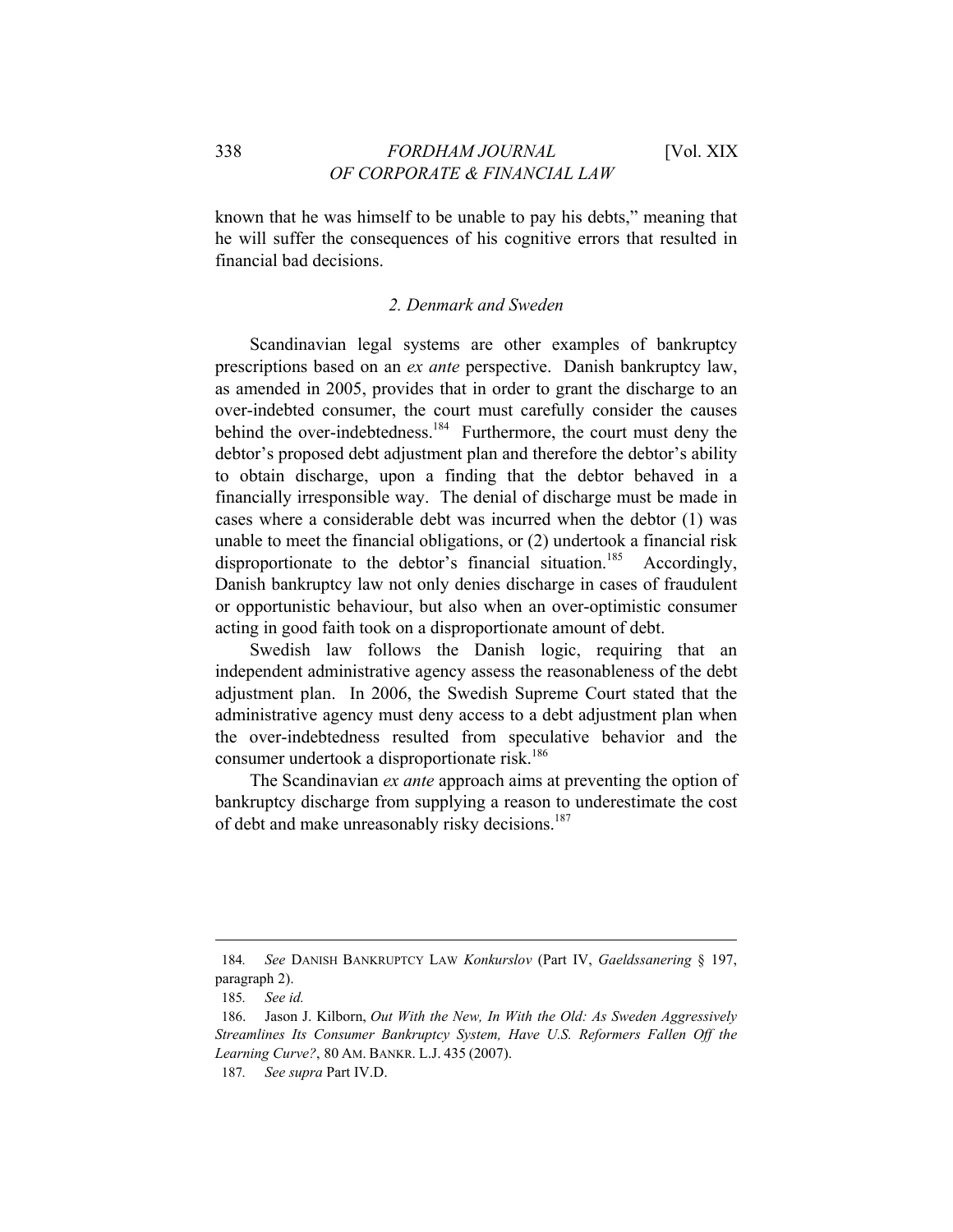## *3. Italy*

The Italian legal system recently followed this Scandinavian approach by introducing its first consumer bankruptcy law at the end of 2012.188 Pursuant to Article 12-*bis*, paragraph 3 of Italian Law No. 3/2012, the court must deny access to the debt adjustment plan proposed by the consumer upon a finding that the debt was incurred without a reasonable prospect of repayment. The court must also reject the proposal if it finds that the debtor disproportionately relied on consumer credit, and therefore negligently incurred over-indebtedness.<sup>189</sup>

> The Court, after having verified that the debt adjustment is feasible . . . , approves the plan when it excludes that the consumer has undertaken obligations without having a reasonable possibility to discharge them or has negligently caused his over-indebtedness, also through relying on credit that was not proportional to his patrimonial capacity . . . .

## *4. Comparing the Bankruptcy Laws of Denmark, Sweden, and Italy to the United States*

Unlike U.S. bankruptcy law, which allows discharge for any overindebted person,<sup>190</sup> the Scandinavian and Italian developments effectively restore the original foundation of discharge.<sup>191</sup> In the latter legal systems, the paradigmatic "honest but unfortunate" debtor who took on a sustainable level of debt that later turned into pathological debt due to an independent, exogenous shock is back at the center of the bankruptcy procedure. The deep split between these European prescriptions and contemporary American bankruptcy law is immediately apparent when one juxtaposes the former with the words of

190*. See supra* Part III.

191*. See supra* Part II.A.

<sup>&</sup>lt;u> 1989 - Johann Barn, mars ann an t-Amhain ann an t-Amhain an t-Amhain an t-Amhain an t-Amhain an t-Amhain an t-</u> 188*. See* Law No. 3 of January 27, 2012, which was later amended by Law Decree No. 179 of October 18, 2012 (also amended by Law No. 221 of December 17, 2012).

<sup>189.</sup> Article 12-*bis*, paragraph 3, Law No. 3/2012: "Verificata la fattibilità del piano e l'idoneità dello stesso ad assicurare il pagamento dei crediti impignorabili, nonché dei crediti di cui all'articolo 7, comma 1, terzo periodo, e risolta ogni altra contestazione anche in ordine all'effettivo ammontare dei crediti, il giudice, quando esclude che il consumatore ha assunto obbligazioni senza la ragionevole prospettiva di poterle adempiere ovvero che ha colposamente determinato il sovraindebitamento, anche per mezzo di un ricorso al credito non proporzionato alle proprie capacità patrimoniali, omologa il piano, disponendo per il relativo provvedimento una forma idonea di pubblicità."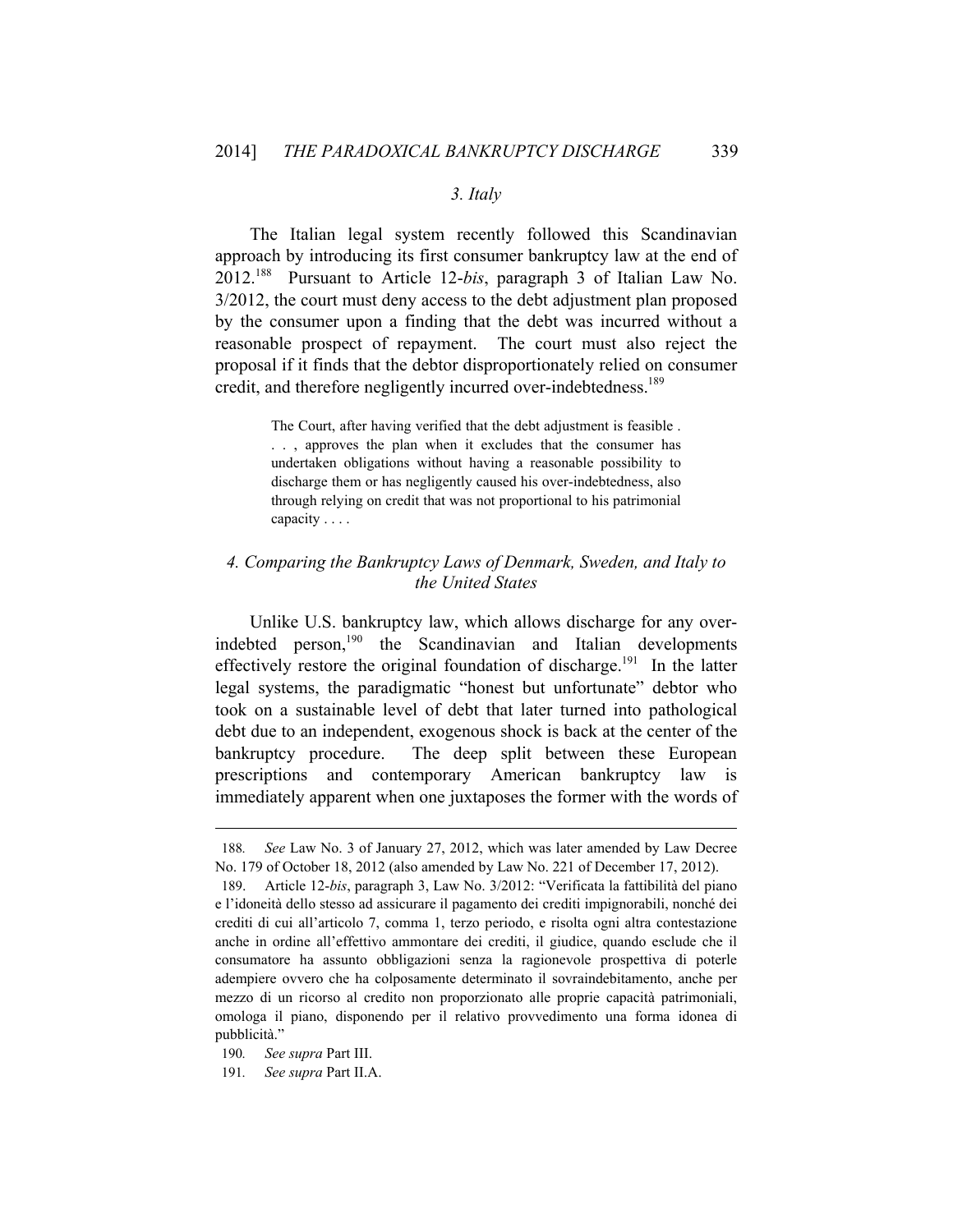Douglas Baird: "we no longer must show that our troubles arose because of something other than our own bad decisions. We no longer have to be both honest and unfortunate to obtain a fresh start."192 The *ex ante*  perspective of some European countries aims at avoiding the fraudulent and opportunistic behaviors that are the main concern of law-andeconomics scholars<sup>193</sup> as well as the exacerbation of consumers' irrational tendency toward over-indebtedness.

The notion that an individual must prove misfortune or the absence of negligence in order to benefit from discharge does not reflect any punitive agenda toward the reckless debtor. Instead, making the costs of borrowing more visible would create the right incentives for individuals to correct cognitive mistakes.<sup>194</sup> Once discharge is exclusively granted to the unfortunate debtor, this legal device would cease to exacerbate the problem of over-indebtedness and would reinstate its function as social insurance, whereby only specific risk and not mere financial distress is protected. Once bankruptcy discharge is understood as social insurance, a "private" safety net aimed at protecting honest but "unfortunate" individuals, it could be argued that the scope of this measure should be graduated according to the extent of the functionally alternative, "public" social welfare policies. Following this line of reasoning, it would be reasonable to argue that since the scope of the welfare state in Europe—notwithstanding the current austerity measures—is still significant, discharge should be limited to confined cases, whereas in the United States, in light of its limited welfare state, discharge might be applied more broadly.195

#### **CONCLUSION**

The reasoning that this Article advances on the problem of consumer bankruptcy, which is also supported by recent trends in some European legal systems, reveals the limits of both sides of the highly ideological debate that characterizes U.S. bankruptcy scholarship. The conservative position relies upon an unrealistic law-and-economics analysis in supporting the BAPCPA reform, which was not intended to limit bankruptcy discharge, but rather to enhance financial industry

<sup>192</sup>*. See* Baird, *supra* note 100, at 25.

<sup>193</sup>*. See supra* Part IV.C.

<sup>194</sup>*. See supra* Part IV.D.

<sup>195</sup>*. See supra* note 121 and accompanying text.